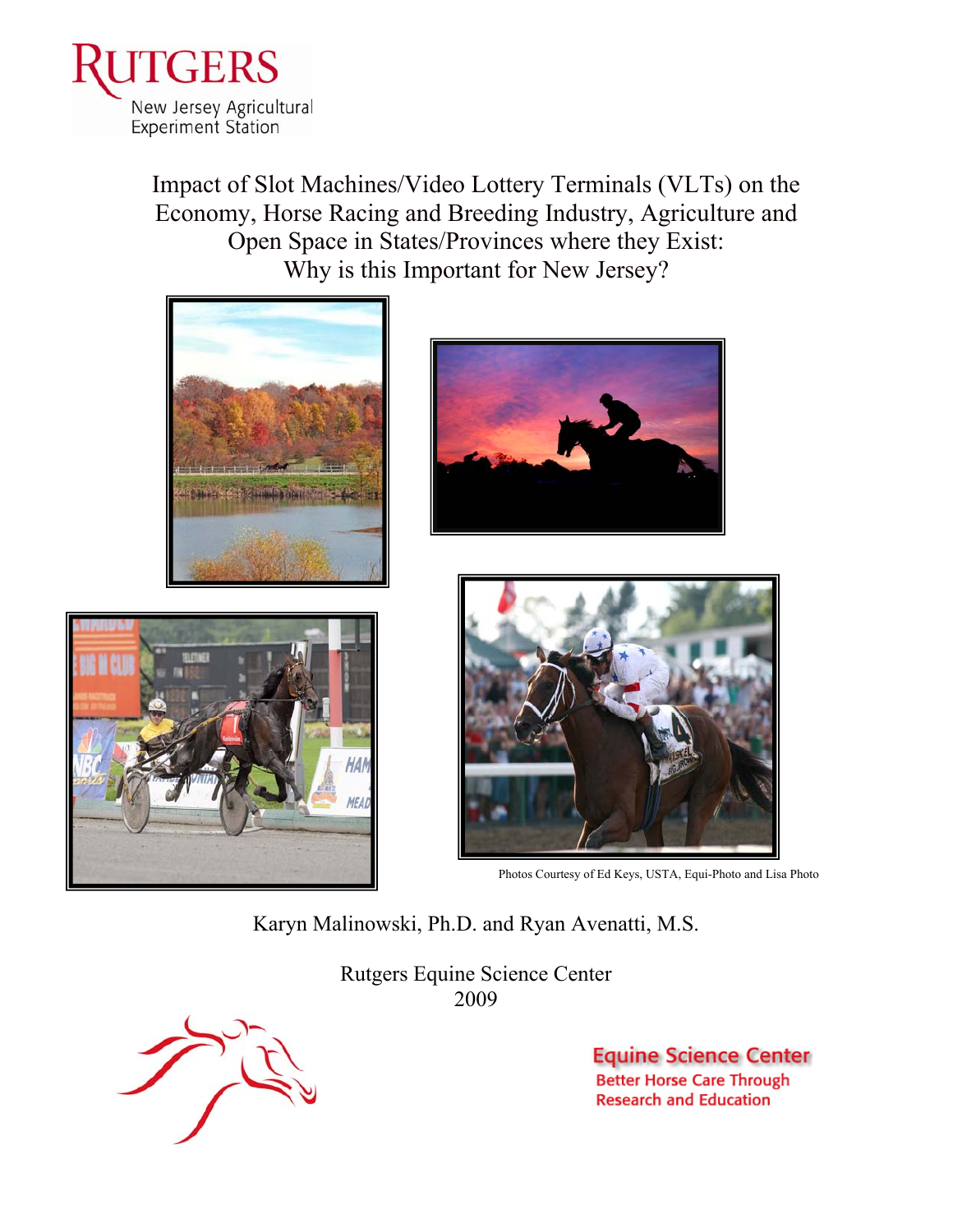## **Impact of Slot Machines/Video Lottery Terminals Executive Summary**

The New Jersey equine industry is valued at \$4 billion and generates \$1.1 billion annually in positive impact on the New Jersey economy, is responsible for 13,000 jobs (7,000 jobs generated by racetracks and horse racing breeding and training operations), and pays an estimated \$160 million annually in federal, state, and local taxes (\$85 million generated by equine operations and owners and \$75 million generated by New Jersey racetracks). Contributing to the total economic impact are New Jersey's four racing venues (The Meadowlands, Freehold Raceway, Monmouth Park Racetrack, and Atlantic City Race Course), valued at \$502 million annually.

Regarding acres, 176,000 total acres support equine facilities; 96,000 of these acres are directly related to equine activities, 78,000 are devoted to pasture and hay production, with 46,000 additional acres producing hay for horses on non-equine-related operations. Equine-related acres represent more than one-fifth of the state's 790,000 acres in agriculture.

Regarding animals and operations**,** 42,500 equine animals are housed in New Jersey at 7,200 facilities. Of the 42,500 equine animals, 12,500 (nearly 30 percent) are in racing-related activities. These include 8,200 standardbreds and 4,300 thoroughbreds that are either actively racing or are racing breeding stock.

The installation of slot machines or video lottery terminals (VLTs) has proven to be a successful way to boost horse racing, specifically with enhanced purses and breeders awards in states/provinces where they are in place. Examples of these are: 1) the Delaware Certified Thoroughbred Horse Program whose intent is to contribute to the long-term economic prosperity of Delaware agriculture and encourage the preservation of Delaware farmland; 2) the establishment of the Pennsylvania Race Horse Development fund, within the state treasury, with the intent to further stimulate the viability and quality of racing; and 3) more than \$2.74 billion has been shared between racetrack owners and horsemen in the Ontario Lottery and Gaming Program. Over the eight year period between 1992 (pre-slots) and 2000 (post-slots) purses increased by 254% for standardbred horses and by 115% for thoroughbred horses in Ontario.

■ In 2008, forty-four racetrack casinos in the United States generated \$6.19 billion in gross gaming revenues. Gross purses totaled \$135.3 million the year before slots were implemented at seventeen tracks in North America. In 2007, the same tracks had gross purses of \$295.2 million, a 118 percent increase.

## $\blacksquare$  In states where slots exist:

Average daily gross slot terminal revenue at horse racing facilities is higher on racing days versus non-racing days; total number of race days, live racing handles on-track, total export or simulcast handles, and total purses increased. Also, state treasuries are receiving additional income from slot revenue to be used for a variety of programs, e.g. property tax relief and education.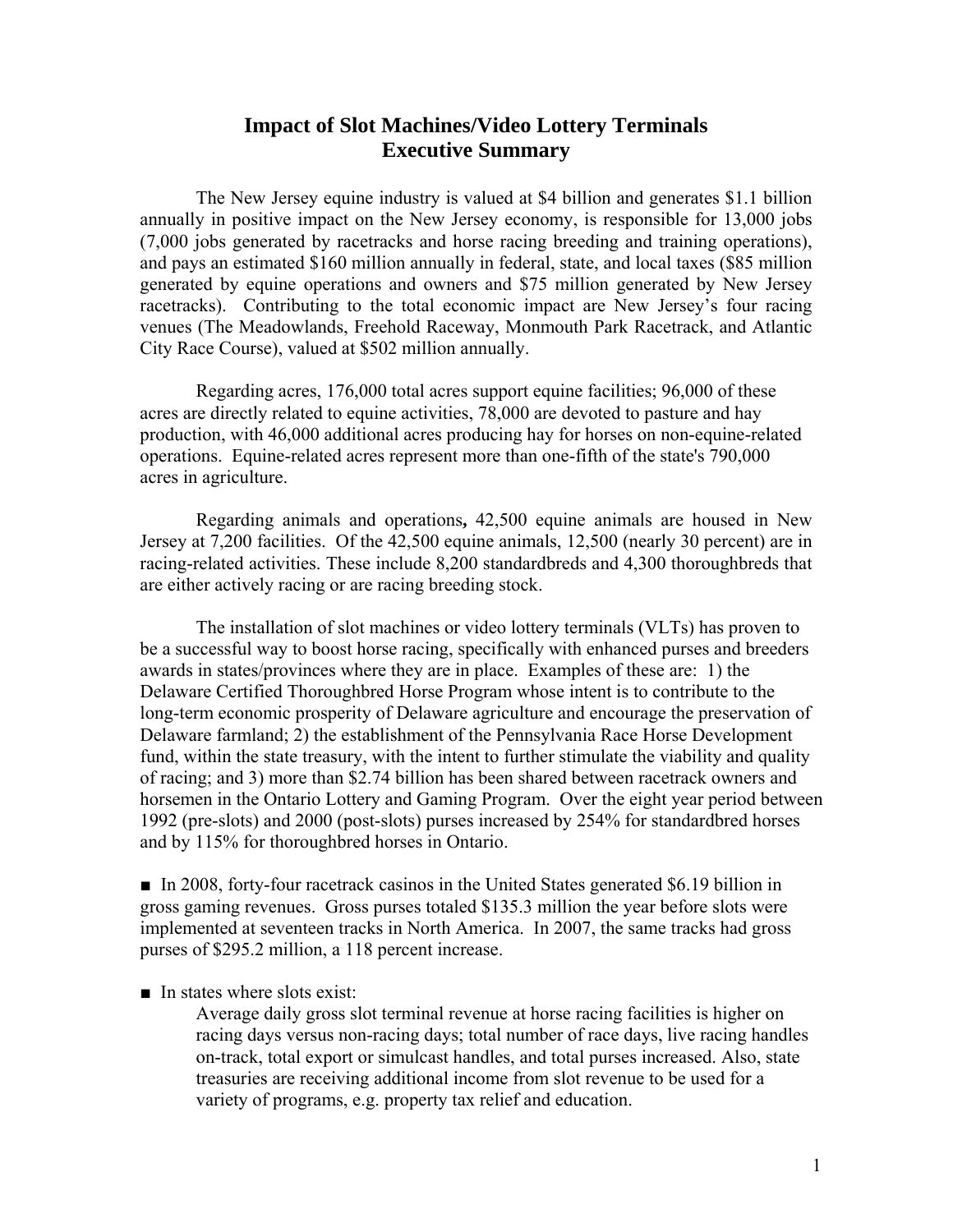■ The past two Purse Enhancement Agreements from New Jersey casinos have attempted to maintain the purse structure at the Meadowlands Racetrack. In 2006, New Jersey led the nation in total purses paid for harness racing. However, in 2008, New Jersey ranked third behind New York and Pennsylvania for total purses paid.

■ Off-track and internet wagering have been successful in New Jersey. However, only three of the 15 authorized off-track wagering centers have opened since first authorized in 2001. Racing interests should take advantage of the 2001 legislation and proceed with the strategic opening of additional wagering outlets while at the same time being cognizant of the impact these gambling outlets will have on live handle at the racetracks.

■ The Garden State stands to lose its premier agribusiness which generates \$780 million of economic impact annually, 7,000 jobs, \$110 million in federal, state and local taxes and 57,000 acres of working agricultural landscape and open space if racing-related activities leave New Jersey. These figures do not include the non-racing segment of the horse industry.

■ The current business model which exists is no longer viable, with 2009 projections by the New Jersey Sports and Exposition Authority of losses of \$10 million and \$10.8 million for The Meadowlands and Monmouth Park racetracks, respectively.

■ It is estimated that the combined impacts of existing and scheduled future machines in Pennsylvania and the New York City metropolitan area racetracks will reduce Atlantic City gross gaming revenue by as much as 12.3 percent. It was also projected that installation of video lottery terminals at three New Jersey racetracks would reduce Atlantic City gross gaming revenue by 1.8 percent.

The national economic downturn certainly has had an impact on household discretionary income available for gambling interests regardless of the outlet. Parimutuel wagering can no longer ensure racing's sustainability; nor can it fund the ever increasing costs of improving an aging plant infrastructure or with the promotion and marketing that needs to be conducted to introduce racing to a "new" generation of fans. These additional funds might be supplied by state funds as a direct subsidy, through continued Purse Enhancement Agreements from the Atlantic City casinos; or by increasing revenue by adding slot machines or video lottery terminals to New Jersey racetracks and providing a portion of that revenue for the horse racing and breeding industry.

The installation of video lottery terminals at New Jersey racetracks has the potential to be a "win-win" situation for both the racing and casino industries. The revenue would enhance the state budget significantly and provide capital for use by the horse racing industry to keep it competitive. Racinos would add jobs to the state, during construction and renovations of the racetracks as well as during operation. Video lottery terminals run by the operators of Atlantic City casinos would help these interests diversify sources of revenue.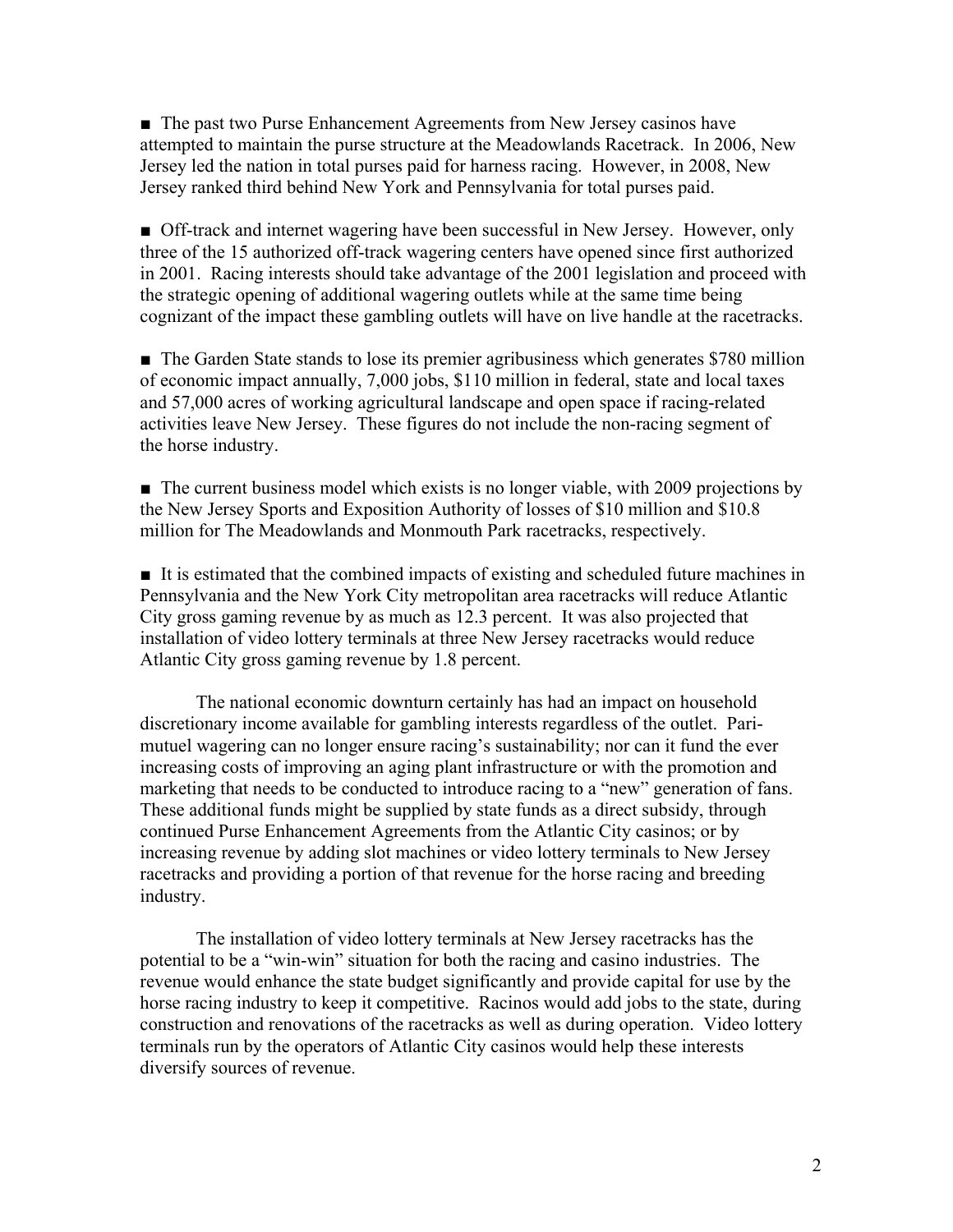Irrespective of the source of much needed revenue to ensure the future of racing in the Garden State, the racing industry needs to invest a portion of those dollars in things besides purses to ensure continued viability. These include: marketing of live racing and creation of a racing brand, creating innovative wagers, reductions in costs of regulating racing and the role of the New Jersey Racing Commission, investment in capital improvements and maintaining the integrity of racing, including research to benefit the equine athlete.

It was the intent of this paper to provide an overview of what slot machines or video lottery terminals have done for the economy, horse racing and breeding industry, and agriculture in states and provinces where they exist to assist policy decision makers in the state as they deliberate racing's future. It is the belief of these authors that the horse racing and breeding industry are commodities worth saving in New Jersey. The issue at hand is not an emotional one driven by the fact that the state animal is the horse which has a long and prominent history in New Jersey's agricultural and sports businesses. Horse racing is the economic driving engine of the entire horse industry in the state and is extremely valuable to the quality of life in the form of agricultural working landscape which benefits all residents of New Jersey.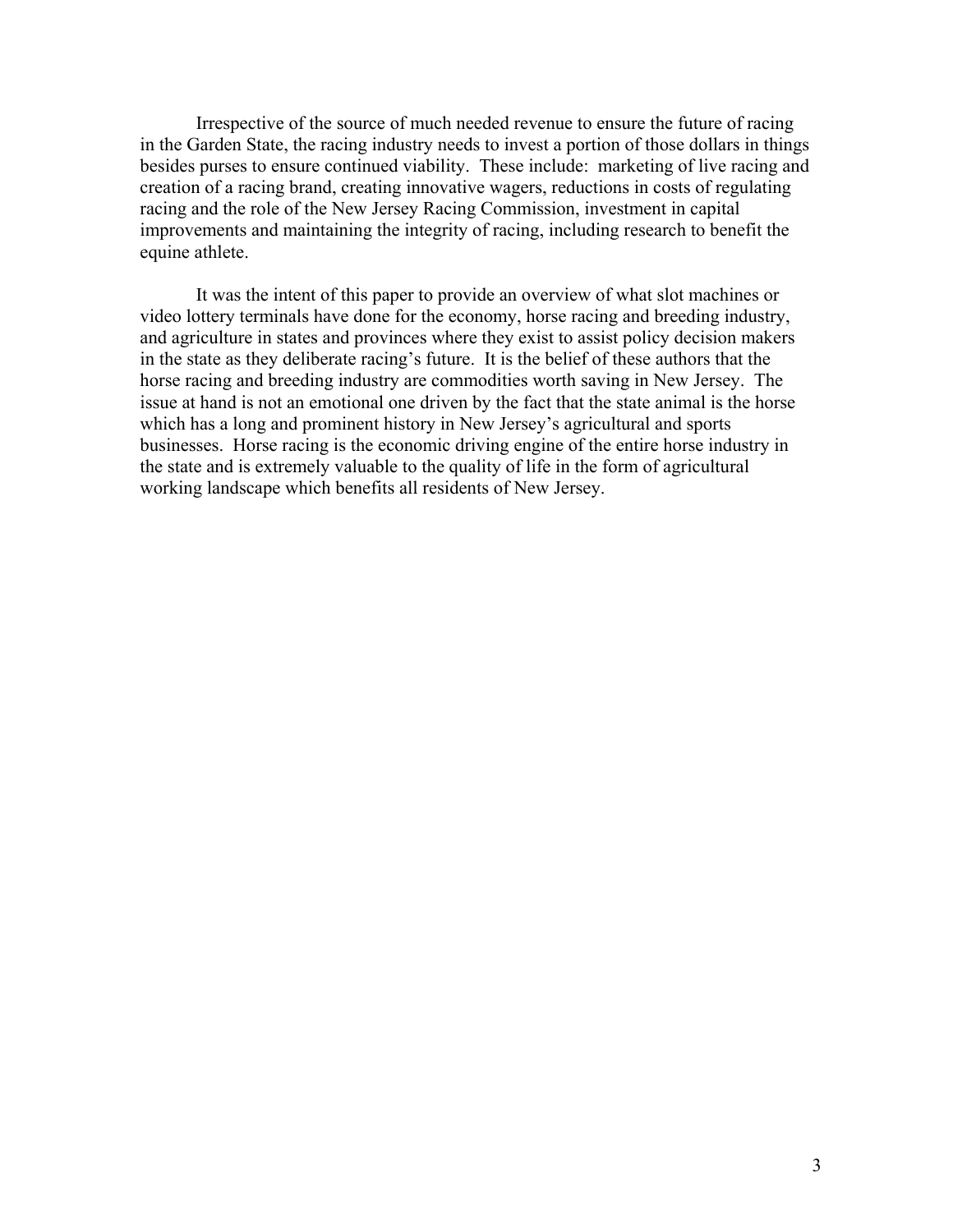## **Background**

In 2006, at the request of the Hall Institute of Public Policy, the director of the Rutgers Equine Science Center was invited to address the future of horse racing in New Jersey and economic development for the equine industry in a white paper. The review stated that while the horse industry in New Jersey was an important agricultural commodity in the state, it was not without its challenges. At that time the New Jersey horse racing industry was facing extreme pressures that challenged its sustainability. The Equine Science Center in fulfilling its mission to ensure the well-being of horses and the equine industry, took the lead to address the future of horse racing in New Jersey.

 This initiative began in July of 2003, when the Center hosted a blue-ribbon panel of horse racing industry leaders, legislators and government officials interested in the preservation of the entire horse industry, including the horse racing sector in New Jersey. The roundtable discussion primarily focused on three essential areas: 1) policy and regulation of racing, 2) marketing and growth of racing, and 3) operations and management of racing (Malinowski, 2006).

In July of 2006 the Center undertook the challenge of conducting a true economic impact assessment of the entire New Jersey equine industry. The purpose of the study was to assess the economic and land use impact of horses to the state, begin regular benchmarking of the equine industry, profile all components of the state's equine industry (including pleasure and sport/recreation), and to go beyond a simple enumeration of the industry. A related motivation was to provide insight into the number of dollars, jobs, and agricultural acres that would be put at risk if the state's four racing venues were to disappear. This exercise was useful to be able to trace out and communicate economic relationships and multiplier effects that might otherwise be ignored in state level policy discussions (Gottlieb, et al., 2009).

 The study found that the New Jersey equine industry was valued at more than \$4 billion and generated \$1.1 billion annually in positive impact on the New Jersey economy, was responsible for 13,000 jobs (7,000 jobs generated by racetracks and other racing-related segments such as breeding and training of racehorses), and paid an estimated \$160 million annually in federal, state, and local taxes (\$85 million generated by equine operations and owners and \$75 million generated by New Jersey racetracks).

Regarding the acres to support equine facilities, 176,000 total acres were reported by equine operations; 96,000 of these acres were directly related to equine activities, 78,000 were devoted to pasture and hay production, with 46,000 additional acres producing hay for horses on non-equine-related operations. Equine-related acres represented more than one-fifth of the state's 790,000 acres in agriculture. A remarkable number of today's horse farms previously were other types of agricultural operations. For example, 24 percent used to be cattle, dairy, poultry or other livestock facilities; 13 percent were in field crops, fruits or vegetables; and 18 percent were used for other traditional agricultural activities.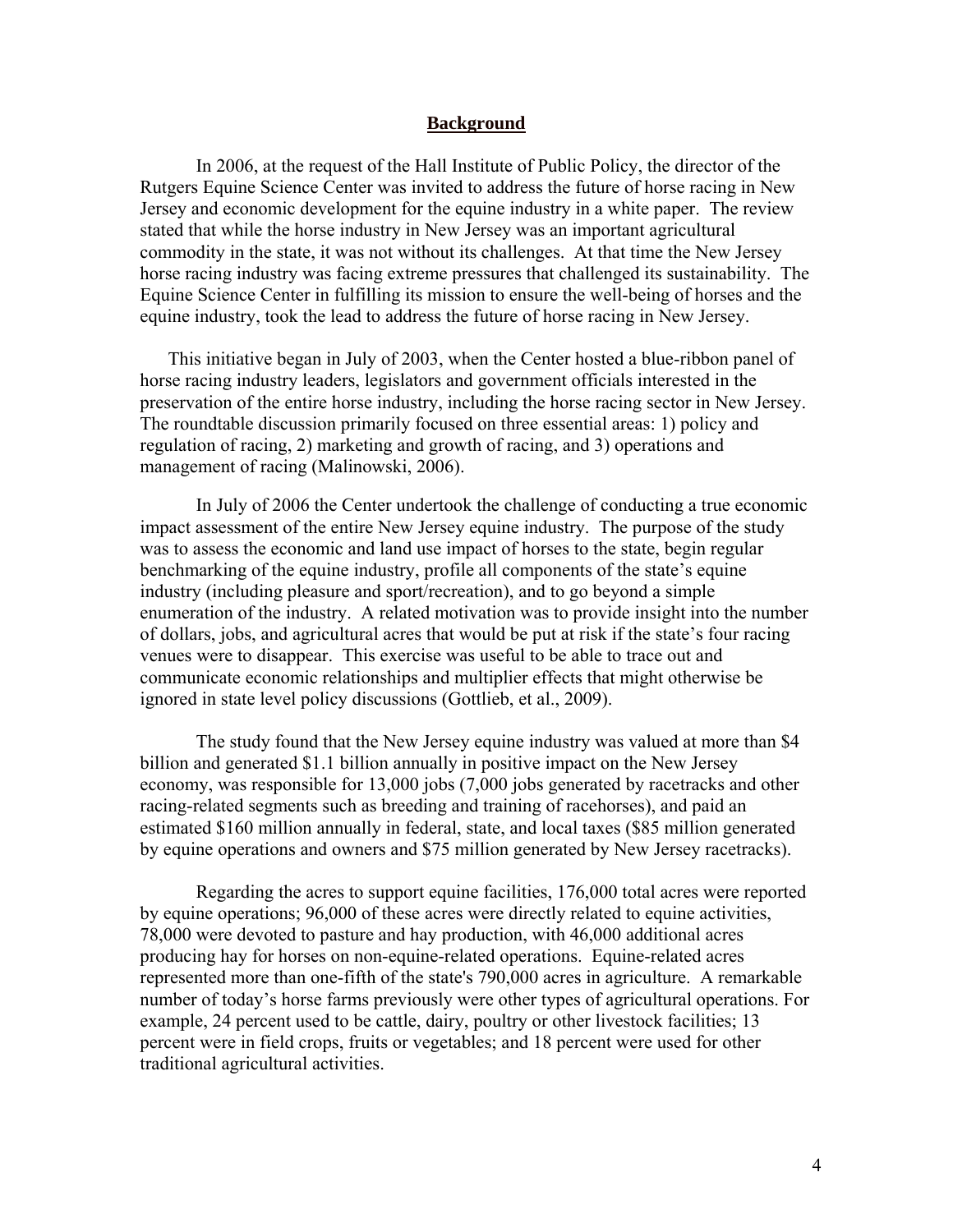Regarding animals and operations, 42,500 equine animals were housed in New Jersey at 7,200 facilities. Of the 42,500 equine animals, 12,500 (nearly 30 percent) were in racing-related activities. These included 8,200 standardbreds and 4,300 thoroughbreds that were either actively racing or were racing breeding stock. The equine-related assets were valued at \$4 billion, which was broken down into \$582 million in equine animals, \$2.9 billion in land and buildings (not including racetracks), and \$476 million in racetrack assets (land and buildings).

In addition, the economic impact of New Jersey's racing venues (The Meadowlands, Freehold Raceway, Monmouth Park Racetrack and Atlantic City Race Course), which were surveyed separately, contributed an additional \$502 million annually (Gottlieb, et al., 2007).

Far from an industry that some outsiders felt was dying, the study found that the equine industry was very much alive and well. However, it also suggested two very important points: 1) the racing subset is an economic driver for the entire equine industry and; 2) since it is no secret racing is facing tough competition from neighboring states that have added gaming operations to their racing venues – any further erosion of racing in New Jersey could have disastrous consequences for the state's economy and the rest of the equine industry.

It was also suggested that revenue from slot machines or video lottery terminals (VLTs) would provide direct benefits to the economy, racetracks, horse owners, breeders and trainers, and track attendees. The state/province would have a revenue source for resident tax relief, growth of agribusiness, travel and tourism, and would experience a ripple effect to consumer economy. Tracks would be able to make capital improvements that were long overdue and would have the opportunity to partner with established gaming companies which are highly successful at marketing their product. Horsemen and women would earn more dollars from enhanced purse structures, and owners and breeders would benefit from an enhanced Sire Stakes Program and Breeders Funds (Malinowski, 2006).

It was the objective of this paper to review what is now known about the impact that slot machines and video lottery terminals have had on the economy, horse racing and breeding activities, and agriculture and open space in states and provinces where they exist. It was also the authors' purpose to assess the current status of New Jersey's gaming industries and to project the impact that will be felt on the aforementioned parameters in the "Garden State" if horse racing were to cease to exist in New Jersey.

## **What are slots doing for horse racing in other states/provinces?**

The status of horse racing in New Jersey is not unique in its decline and questionable sustainability. In North America the trend of on-track handle and attendance and parameters which measure the quality of the racing product (such as field size, number of live races, driver and jockey profiles, etc.) mirrors what is happening in New Jersey (Figure 1). The installation of slot machines or VLTs has proven to be a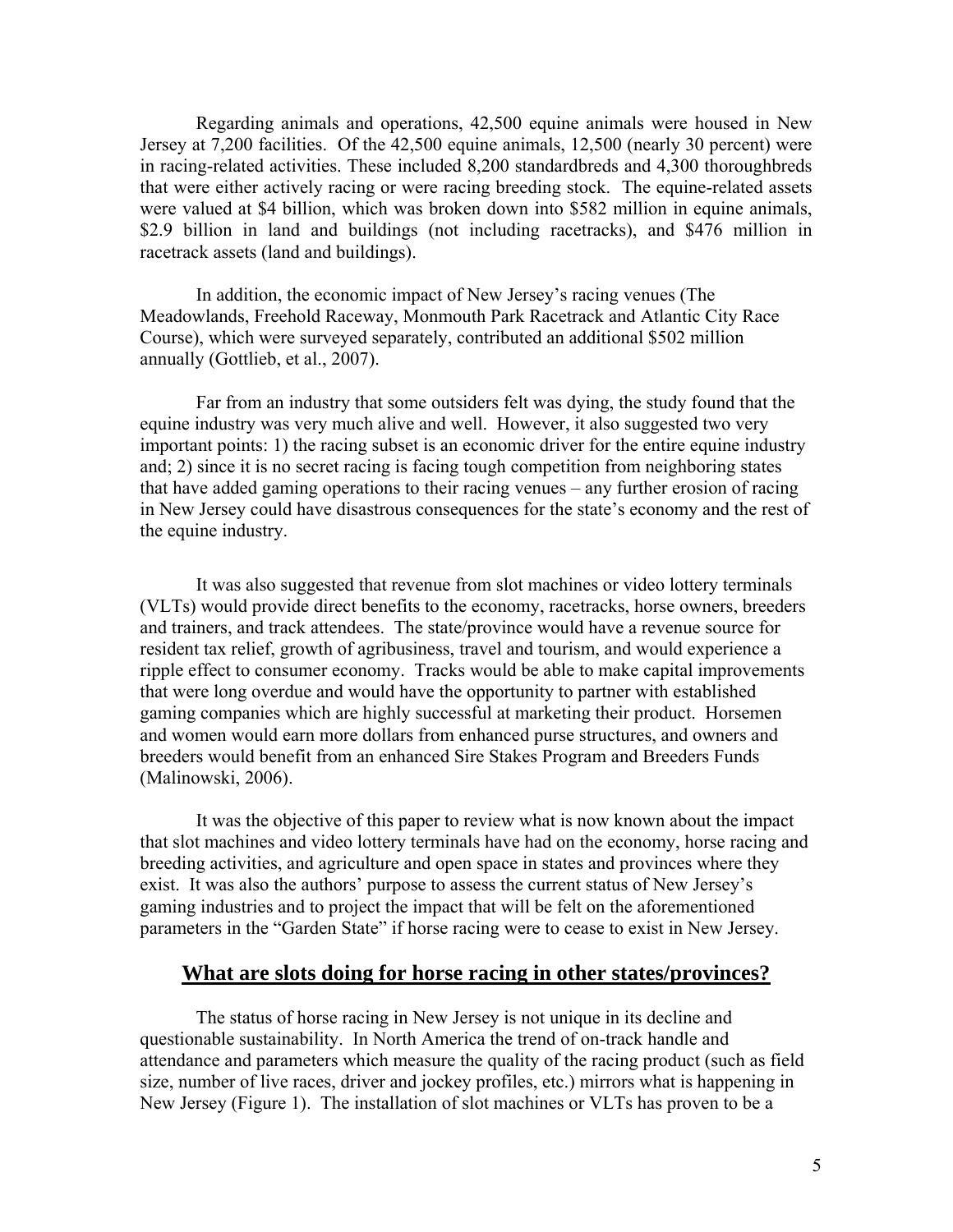

## **Figure 1: Trends in On-Track Handle at U.S. Thoroughbred and Standardbred Tracks**

Source: Jockey Club Online Factbook, Harness Tracks of America Quarterly Report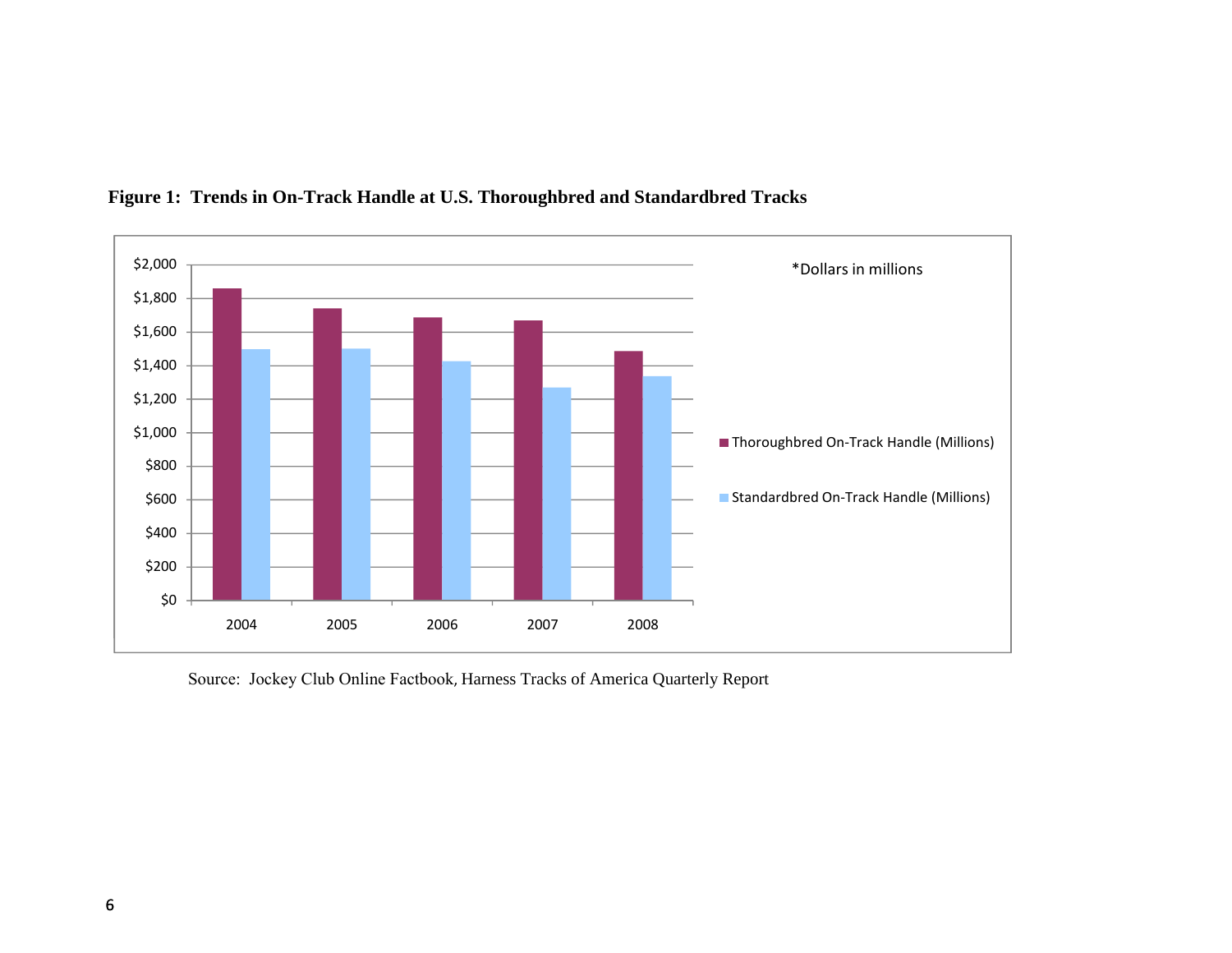successful way to boost horse racing, specifically with enhanced purses and breeders awards, in states/provinces where they are in place. A recent report on the impact of 17 North American racinos (racetracks with slot machines) on purse money available stated that gross purses totaled \$135.3 million the year before slots were implemented at the respective tracks. In 2007, the same tracks had gross purses of \$295.2 million, a 118 percent increase (Kyle, 2008).

 In 2008, forty-four racetrack casinos in the United States generated \$6.19 billion in gross gaming revenues (a 17.2 percent increase over 2007); \$2.59 billion in direct gaming taxes to state and local governments, and employed over 29,000 people. The racetrack casino market experienced growth, as a whole, even in view of a tough economic climate. The bulk of industry growth between 2007 and 2008 was due to the opening of new properties in Pennsylvania and Indiana. Pennsylvania experienced the largest percentage increase in gross gaming revenue for the period of 50.3 percent. New York experienced an increase of gross gaming revenue from 2007 to 2008 of 14.4 percent and Empire City at Yonkers Raceway in New York was the top racetrack casino market in the United States, grossing \$486.46 million in gaming revenue in 2008. Six of the top ten racetrack casino markets in the nation are located in the northeast region in close proximity to New Jersey; in New York, Pennsylvania, and Delaware (Table 1; American Gaming Association, 2009).

| <b>Gross Gaming Revenue in Millions</b> |    |        |  |  |  |  |  |  |
|-----------------------------------------|----|--------|--|--|--|--|--|--|
| 1. Yonkers, NY                          | Ş  | 486.46 |  |  |  |  |  |  |
| 2. Charles Town, WV                     | \$ | 454.01 |  |  |  |  |  |  |
| 3. Providence, RI                       | \$ | 407.50 |  |  |  |  |  |  |
| 4. Bensalem, PA                         | \$ | 345.50 |  |  |  |  |  |  |
| 5. Dover/Harrington, DE                 | \$ | 335.63 |  |  |  |  |  |  |
| 6. Chester, PA                          | \$ | 328.44 |  |  |  |  |  |  |
| 7. Delaware Park/ Wilmington, DE        | \$ | 253.29 |  |  |  |  |  |  |
| 8. Chester, WV                          | \$ | 251.21 |  |  |  |  |  |  |
| 9. Meadow Lands, PA                     | \$ | 244.05 |  |  |  |  |  |  |
| 10. Broward County, FL                  | \$ | 230.21 |  |  |  |  |  |  |

## **Table 1: 2008 Top Ten Racino Markets**

Source: American Gaming Association, 2009

## **Delaware**

Delaware was the first to introduce slot machines at race tracks in 1994, in an effort to salvage horse racing. Total gross purses in Delaware were around \$650,000 before slot machines and now are more than \$35 million annually. Delaware law allocates revenue from slot machines as follows: 35 percent to the state, 48 percent to the racetracks, 11 percent to purses and 6 percent to slot machine vendors (Ellis, 2003). As an example, at Delaware Park (a thoroughbred/arabian) track, slot machines have become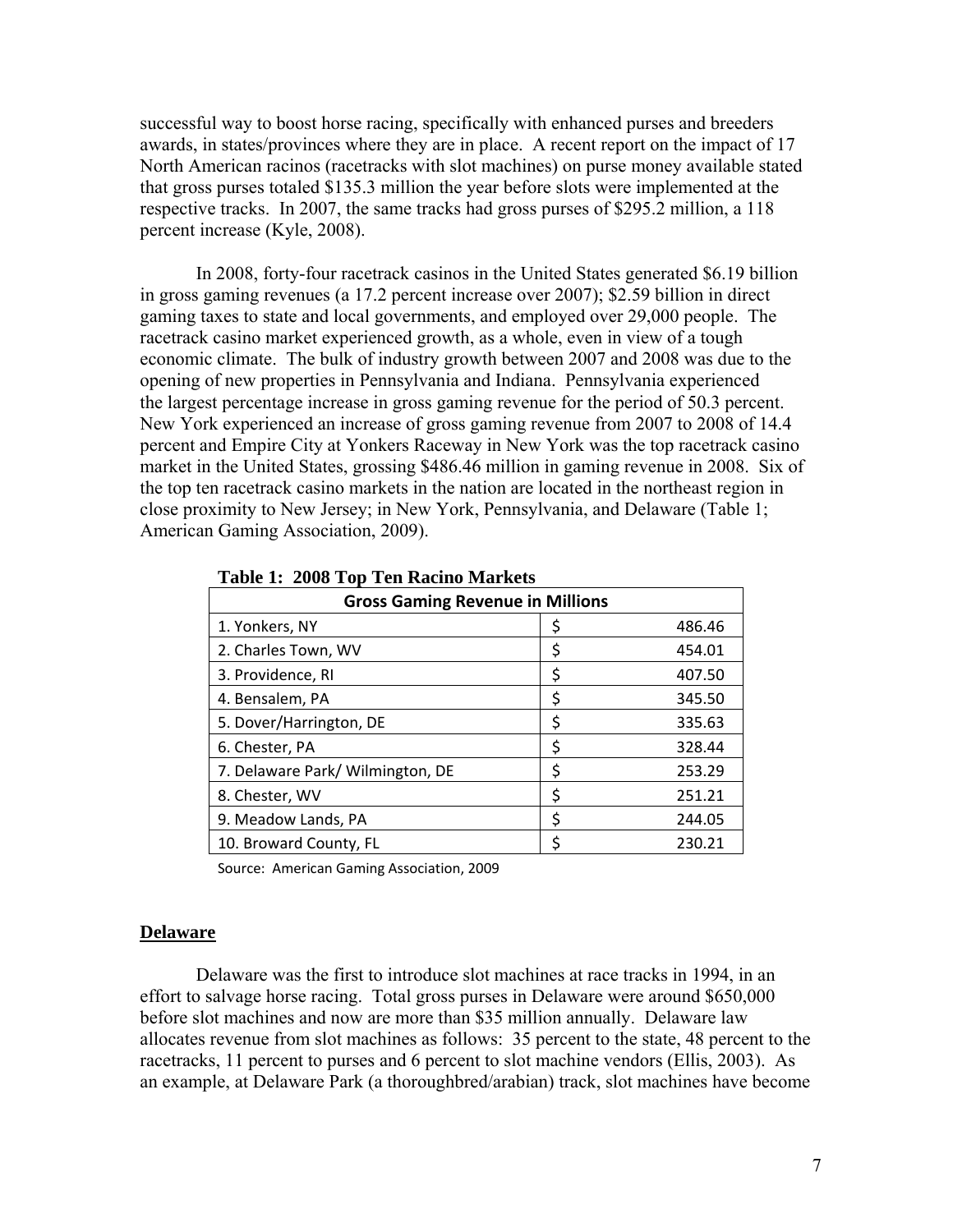a hit any business would consider to be phenomenal, generating \$300 per day per machine with 715 machines. This equates to \$200,000 daily or \$73 million annually.

At Delaware's harness track, Dover Downs, slots have been the savior of the small track by raising purses from \$10,000 per day to \$150,000 per day. This jump has allowed Dover to become competitive with other tracks in its ability to draw horsemen and women and quality horses. Handle and purses paid at Dover Downs and Harrington Raceway in 2008 are shown in Table 2. Eighty and one-half percent of the handle was on the export of the tracks' races to other outlets; 16.7 percent was on-track handle of imported simulcast races; and 2.8 percent was handle on-track on live races, suggesting the majority of dollars wagered were in other states at outlets wagering on the Delaware product. Total harness purses paid in 2008 were \$46.3 million (Delaware Harness Racing Commission, 2008).

| Handle on Track (Live Races)             | 5,463,368.00   | 2.80%                    |
|------------------------------------------|----------------|--------------------------|
| Handle on Track (Simulcast Races)        | 32,531,224.00  | 16.70%                   |
| Total on Track Handle (Live + Simulcast) | 37,994,592.00  | 19.50%                   |
| <b>Export Handle on Live Races</b>       | 156,824,045.00 | 80.50%                   |
| <b>Total Handle</b>                      | 194,818,637.00 | $\overline{\phantom{0}}$ |
| <b>Total Purses Paid</b>                 | 46,363,406.00  | $\overline{\phantom{0}}$ |

**Table 2: 2008 Handle and Purses - Dover Downs and Harrington Raceway** 

Source: Delaware Harness Racing Commission, 2008

For thoroughbred and arabian racing, the Delaware Racing Association saw a tremendous upward trend in purses paid, rising from \$7.9 million in 1994 before the installation of slots, to a high of \$42.5 million in 2002 and totaling \$34.8 million in 2008. Average purses paid per day followed a similar trend, beginning pre-slots in 1994 at \$58,642 per day, to the high of \$301,342 per day in 2002 and averaging \$256,098 in 2008 (Table 3). This "leveling off" of purses paid can be expected, and has been seen in other states where the purse structure is tied to slot revenue, as competition for the gambling dollar increases in surrounding states resulting in reduced income to individual slot machines.

While wagering trends reflect the national decline of live on-track wagering, they also reflect the impact that the installation of slot machines had on the quality of Delaware horses (Table 4). In 1994, 51 percent of wagering at Delaware Park was on the imported or foreign product via simulcast signals from other tracks; 30.5 percent was on live handle on track; and 18 percent was on the exported product via simulcast out to other tracks. In 2008, one sees a different picture reflecting the increased quality of the Delaware exported product. Seventy percent of money wagered in 2008 was on the exported signal from Delaware Park to other simulcast outlets; 25 percent was on the imported product from other tracks; and 5 percent was wagered live on-track (Delaware Thoroughbred Racing Commission, 2008).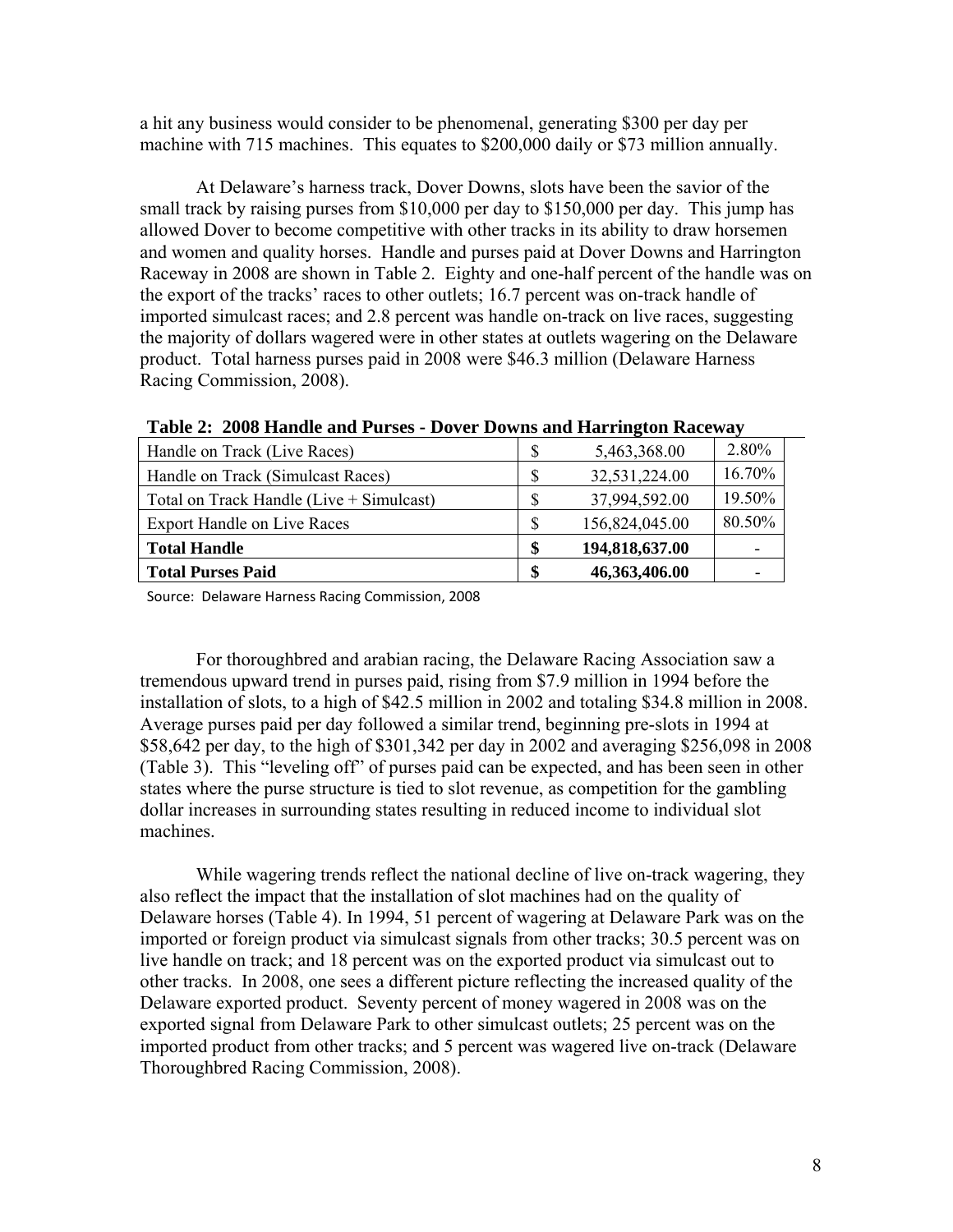|                                                  | 1994 - 2008      |                           |                     |                            |                |                            |                     |                            |                         |                            |                    |               |                  |
|--------------------------------------------------|------------------|---------------------------|---------------------|----------------------------|----------------|----------------------------|---------------------|----------------------------|-------------------------|----------------------------|--------------------|---------------|------------------|
| <b>Delaware Racing Association - Purses Paid</b> |                  |                           |                     |                            |                |                            |                     |                            |                         |                            |                    |               |                  |
|                                                  | Live             |                           |                     |                            |                |                            |                     |                            | Average                 |                            | Average            |               | <b>Average</b>   |
| Year                                             | <b>Race Days</b> |                           | <b>Thoroughbred</b> |                            | <b>Arabian</b> |                            | <b>Total Purses</b> |                            | <b>Thoroughbred/Day</b> |                            | <b>Arabian/Day</b> |               | <b>Purse/Day</b> |
| 1994                                             | 135              | \$                        | 7,639,238           | $\mathcal{S}$              | 277,503        | \$                         | 7,916,741           | $\mathcal{S}$              | 56,587                  | $\mathcal{S}$              | 2,056              | $\mathcal{S}$ | 58,643           |
| 1995                                             | 129              | \$                        | 10,041,651          | $\mathbf S$                | 350,500        | \$                         | 10,392,151          | \$                         | 77,842                  | <sup>S</sup>               | 2,717              | \$.           | 80,559           |
| 1996                                             | 139              | \$                        | 20,922,178          | \$                         | 810,300        | \$                         | 21,732,478          | <sup>\$</sup>              | 150,519                 | \$                         | 5,829              | \$.           | 156,349          |
| 1997                                             | 149              | \$                        | 26,115,489          | \$                         | 1,347,659      | \$                         | 27,463,148          | \$                         | 175,272                 |                            | 9,045              | $\mathbf{\$}$ | 184,316          |
| 1998                                             | 143              | \$                        | 27,377,338          | \$                         | 1,344,467      | \$                         | 28,721,805          | \$                         | 191,450                 | $\mathcal{S}$              | 9,402              | \$            | 200,852          |
| 1999                                             | 143              | \$                        | 33,129,264          | \$                         | 1,911,785      | \$                         | 35,041,049          | \$                         | 231,673                 | \$                         | 13,369             | \$            | 245,042          |
| <b>2000</b>                                      | 149              | \$                        | 36,478,964          | \$                         | 1,529,950      | \$                         | 38,008,914          | \$                         | 244,825                 |                            | 10,268             | \$            | 255,093          |
| 2001                                             | 139              | \$                        | 35,283,541          | \$                         | 1,602,350      | \$                         | 36,885,891          | \$                         | 253,838                 | $\mathcal{S}$              | 11,528             | \$            | 265,366          |
| 2002                                             | 141              | \$                        | 40,846,211          | $\boldsymbol{\mathcal{S}}$ | 1,643,050      | $\boldsymbol{\mathcal{S}}$ | 42,489,261          | \$                         | 289,689                 | $\boldsymbol{\mathcal{S}}$ | 11,653             | \$            | 301,342          |
| 2003                                             | 141              | \$                        | 32,879,917          | \$                         | 1,996,310      | \$                         | 34,876,227          | \$                         | 233,191                 | $\mathcal{S}$              | 14,158             | <sup>S</sup>  | 247,349          |
| 2004                                             | 134              | $\boldsymbol{\mathsf{S}}$ | 33,909,303          | \$                         | 1,948,800      | \$                         | 35,858,103          | \$                         | 253,055                 | <sup>\$</sup>              | 14,543             | \$            | 267,598          |
| 2005                                             | 139              | \$                        | 37,689,765          | \$                         | 1,919,550      | \$                         | 39,609,315          | \$                         | 271,149                 | $\mathcal{S}$              | 13,810             | $\mathcal{S}$ | 284,959          |
| 2006                                             | 136              | \$                        | 34,015,629          | \$                         | 1,855,690      | \$                         | 35,871,319          | \$                         | 250,115                 | $\mathcal{S}$              | 13,645             |               | 263,760          |
| 2007                                             | 135              | \$                        | 36,316,497          | \$                         | 1,843,663      | \$                         | 38,160,160          | \$                         | 269,011                 | <sup>S</sup>               | 13,657             | \$            | 282,668          |
| 2008                                             | 136              | \$                        | 33,029,292          | $\boldsymbol{\mathcal{S}}$ | 1,800,163      | $\boldsymbol{\mathcal{S}}$ | 34,829,455          | $\boldsymbol{\mathcal{S}}$ | 242,862                 |                            | $13,236$ \$        |               | 256,098          |

**Table 3: Delaware Purse Distribution Trends - Thoroughbreds and Arabians**

Source: Delaware Thoroughbred Racing Commission, 2008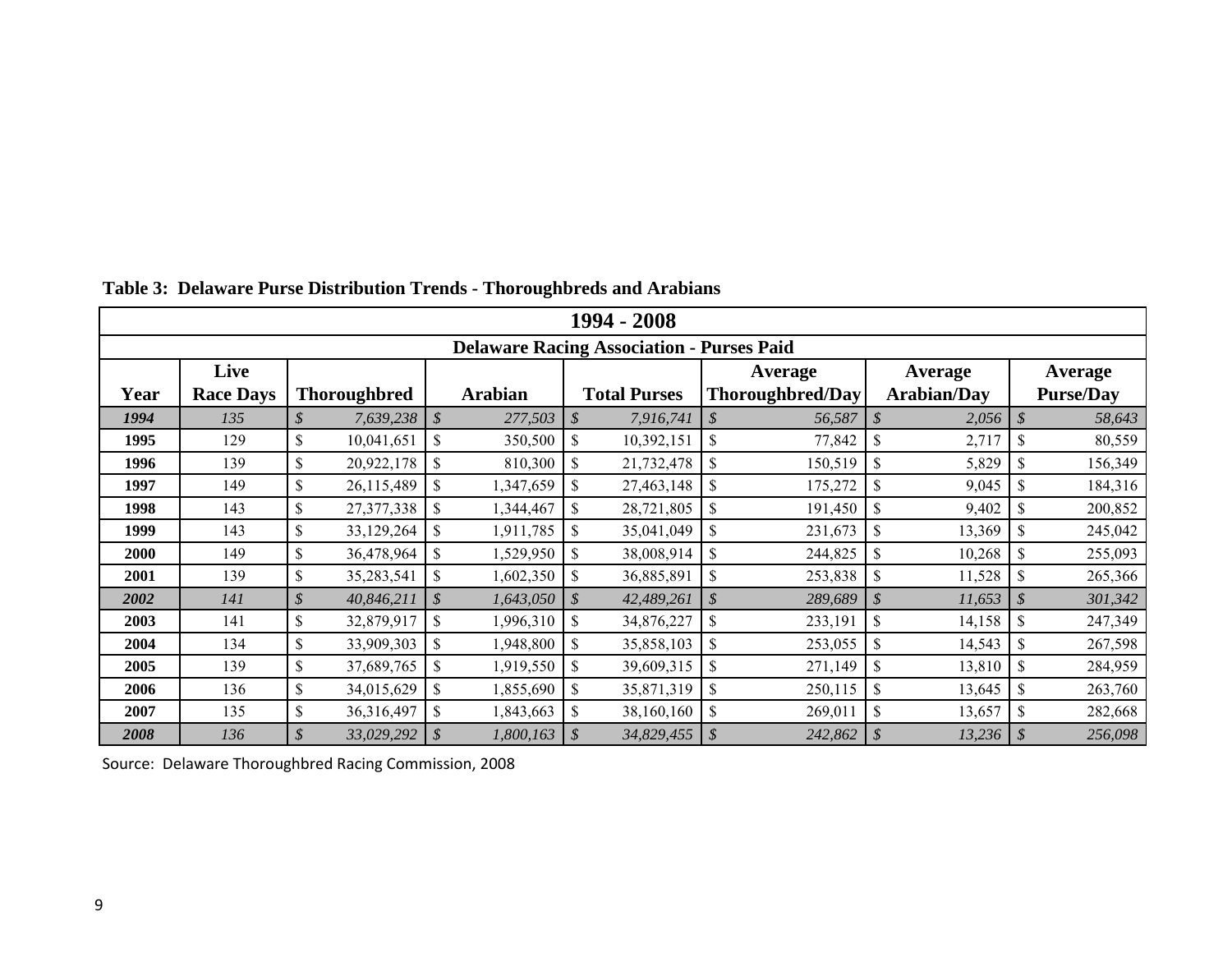|             | <b>Delaware Racing Association Handle Information</b> |                    |              |                            |                  |              |                            |                     |              |                            |               |
|-------------|-------------------------------------------------------|--------------------|--------------|----------------------------|------------------|--------------|----------------------------|---------------------|--------------|----------------------------|---------------|
| 1993 - 2008 |                                                       |                    |              |                            |                  |              |                            |                     |              |                            |               |
|             |                                                       | <b>Live Handle</b> | $%$ of       |                            | <b>Simulcast</b> | $%$ of       |                            | <b>Simulcast In</b> | $%$ of       |                            |               |
| Year        |                                                       | on Track           | <b>Total</b> |                            | De. Pk out       | <b>Total</b> |                            | (Other Tracks)      | <b>Total</b> |                            | <b>Total</b>  |
| 1993        | \$                                                    | 46,305,350         | 50.03%       | \$                         |                  | $0.00\%$     | \$                         | 46,244,189          | 49.97%       | \$                         | 92,549,539    |
| 1994        | \$                                                    | 35,610,116         | 30.53%       | \$                         | 21,422,110       | 18.37%       | $\boldsymbol{\mathcal{S}}$ | 59,612,946          | 51.11%       | $\boldsymbol{\mathcal{S}}$ | 116,646,172   |
| 1995        | \$                                                    | 27, 251, 269       | 15.15%       | \$                         | 64,589,960       | 35.91%       | \$                         | 88,014,756          | 48.94%       | \$                         | 179,855,985   |
| 1996        | \$                                                    | 28,442,006         | 12.21%       | \$                         | 107,368,067      | 46.08%       | \$                         | 97,200,658          | 41.72%       | \$                         | 233,010,731   |
| 1997        | \$                                                    | 30,379,849         | 10.10%       | \$                         | 177,445,871      | 59.00%       | \$                         | 92,931,297          | 30.90%       | \$                         | 300,757,017   |
| 1998        | \$                                                    | 25,012,926         | 7.82%        | $\mathsf{\$}$              | 205,023,148      | 64.14%       | \$                         | 89,635,910          | 28.04%       | \$                         | 319,671,984   |
| 1999        | \$                                                    | 26,313,188         | 7.06%        | \$                         | 254,768,856      | 68.33%       | \$                         | 91,778,412          | 24.61%       | \$                         | 372,860,465   |
| <b>2000</b> | \$                                                    | 25,455,446         | 6.63%        | \$                         | 264,338,726      | 68.80%       | \$                         | 94,421,101          | 24.58%       | \$                         | 384,215,273   |
| 2001        | \$                                                    | 22,965,700         | 6.09%        | \$                         | 259,539,722      | 68.84%       | \$                         | 94,534,804          | 25.07%       | \$                         | 377,040,226   |
| 2002        | \$                                                    | 22,228,588         | 5.98%        | \$                         | 260,456,580      | 70.09%       | $\boldsymbol{\mathsf{S}}$  | 88,889,344          | 23.92%       | \$                         | 371,584,512   |
| 2003        | \$                                                    | 19,671,990         | 5.61%        | \$                         | 252,378,766      | 71.94%       | \$                         | 78,743,432          | 22.45%       | \$                         | 350,794,188   |
| 2004        | \$                                                    | 18,233,483         | 5.68%        | \$                         | 230, 272, 674    | 71.77%       | \$                         | 72,348,635          | 22.55%       | \$                         | 320,854,792   |
| 2005        | \$                                                    | 18,569,775         | 6.08%        | \$                         | 216,709,900      | 70.90%       | \$                         | 70,388,340          | 23.03%       | \$                         | 305,668,015   |
| 2006        | \$                                                    | 17,167,868         | 5.77%        | \$                         | 211,195,699      | 71.01%       | \$                         | 69,059,698          | 23.22%       | \$                         | 297, 423, 265 |
| 2007        | \$                                                    | 14,419,478         | 5.25%        | \$                         | 198,360,276      | 72.16%       | \$                         | 62,116,689          | 22.60%       | \$                         | 274,896,443   |
| 2008        | \$                                                    | 11,915,673         | 5.39%        | $\boldsymbol{\mathcal{S}}$ | 153,917,895      | 69.64%       | $\mathcal{S}$              | 55,184,297          | 24.97%       | $\boldsymbol{\mathcal{S}}$ | 221,017,865   |

**Table 4: Delaware Wagering Trends**

Source: Delaware Thoroughbred Racing Commission, 2008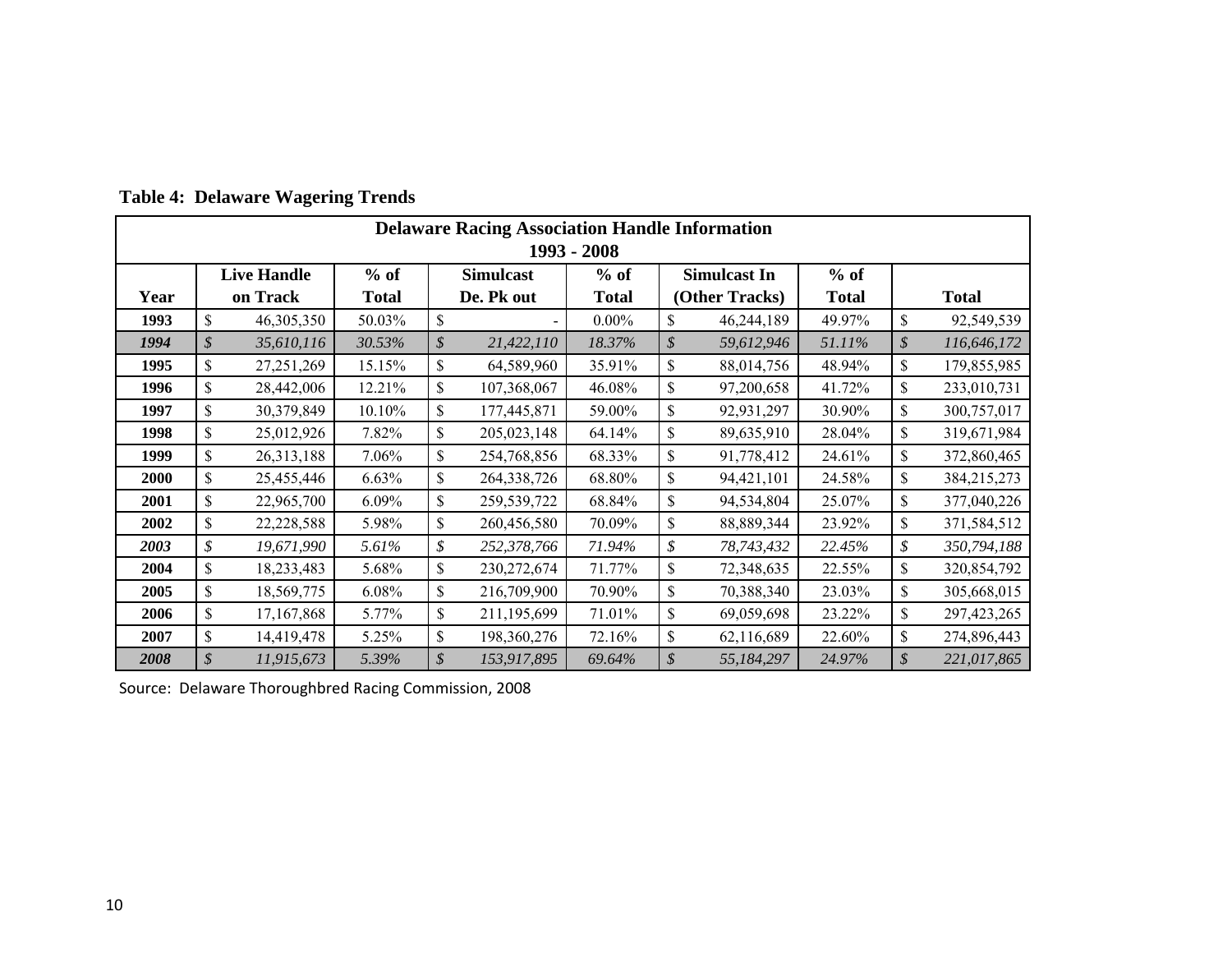Delaware also has established an enhancement awards program for certified thoroughbred horses. The Delaware Thoroughbred Horsemens' Association contributes \$500,000 per year to the program from the horsemens' purse fund which is matched by \$500,000 from the state of Delaware. The intent is to contribute to the long-term economic prosperity of Delaware agriculture and encourage the preservation of Delaware farmland (Delaware Thoroughbred Horsemens' Association, 2009). The program is not aimed directly at breeders of thoroughbred horses in Delaware, therefore the numbers of stallions standing, mares bred and foals born have not increased. However, the program certainly attracts owners of horses stabled in the state.

In 2009 Delaware approved sports betting at its racetracks in an attempt to remain competitive with neighboring states for the gaming dollar.

## **Ontario**

The picture of the Ontario horse racing industry before slot machines was not very bright, with little hope for permanent stability. Purses were not rising sufficiently to enable the industry to be competitive for the Ontario gaming or entertainment dollar. Measurements of the quality of the horse racing product such as field size, number of live races, individual horses and number of starters all were declining (Econometric Research Limited, 2005).

Prior to the introduction of slots revenue, both racetracks and horsemen were experiencing financial hardship. A racing simulcast system was proposed, concentrating on the big tracks such as Woodbine and Mohawk, in Toronto, at the expense of the smaller tracks. The estimation of industry size was that harness racing would have been only 35-65 percent of its present size if slot revenue had not been implemented (Brinkman and Weersink, 2004).

The introduction of slots in 1999 immediately reversed the decline of horse racing with an improvement of horse racing indicators such as increased purses and later increased wagering. Slot revenues certainly gave horse racing in the province a shot in the arm, but one must question the sustainability of these changes. New trends emerging include the decline of wagering on live races, the repatriation of Ontario horses that left the province when purses were low, the extensive use of foreign products, the inordinate dependence of purse structure at small tracks on slot revenues, and the increased participation by higher quality horses from outside the region; many of which are owned by a small number of owners, some of which are from outside Ontario (Econometric Research Limited, 2005).

In 2000, the Ontario Casino Corporation and Ontario Lottery Corporation merged to form the Ontario Lottery and Gaming Corporation (OLG). Since the beginning of the OLG program in 1998 more than \$2.74 billion has been shared between racetrack owners and horsemen. Tracks and horsemen share 20 percent of gross slot machine revenue, split equally between the two groups (OLG, 2009). In the elegant study by Econometric Research Limited, 2005, a number of emerging trends in the horse racing industry were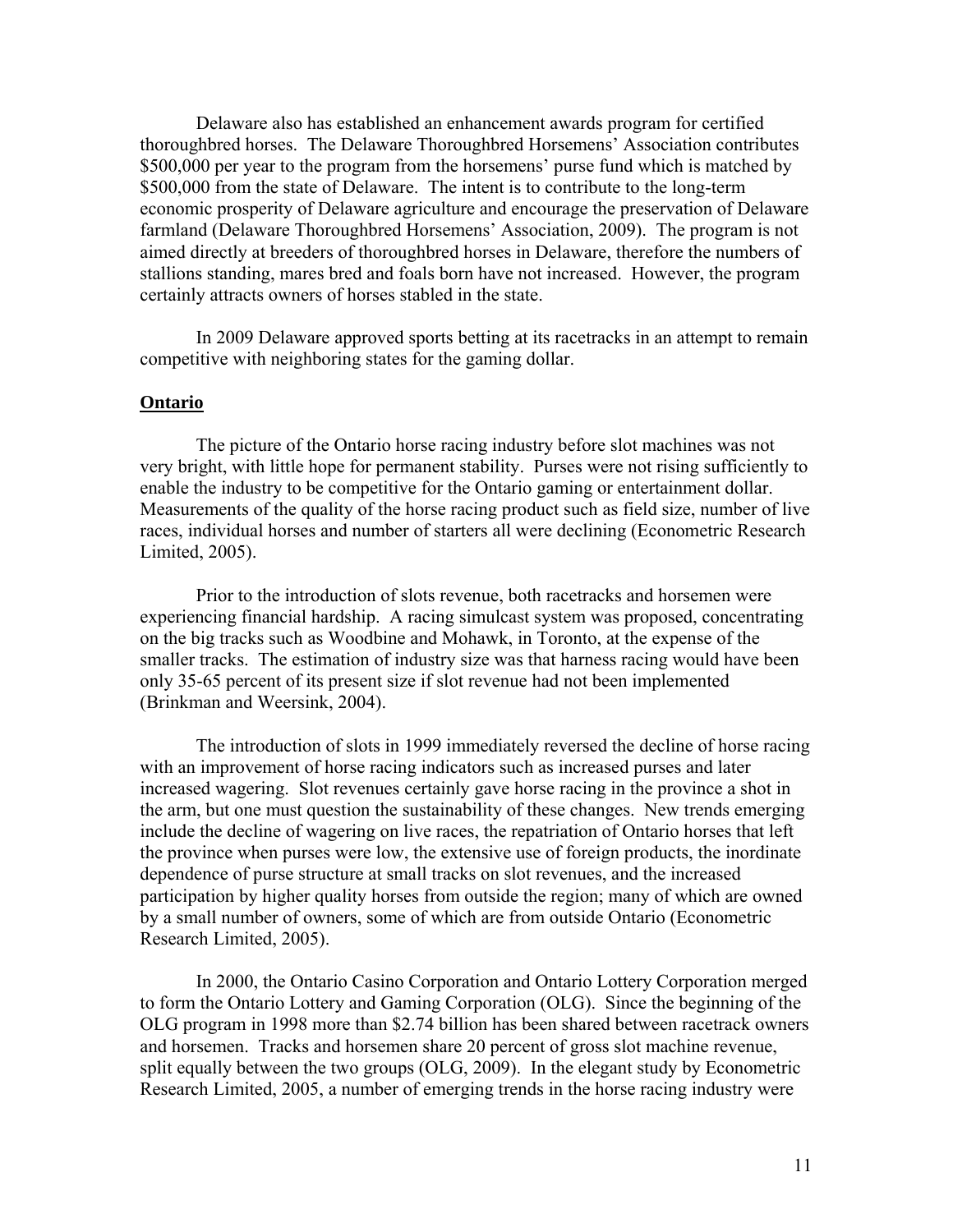outlined after the introduction of slot machines at racetracks in Ontario in 1999. The research group admitted that it was difficult to disentangle the effects of technological change from those of slot revenue and that the market area of any racetrack was a thing of the past.

The primary objective of the Econometric Research study was to explore the impact of the implementation of slot machines at racetracks and the resulting slot revenues on individual segments of the racing industry and beyond to the agricultural sector as well

Shown in Table 5 is an overview of industry benchmarks outlining changes in racing variables pre- and post- introduction of slots at racetracks in Ontario. The number of racing days, number of races, and number of individual horses, for both standardbreds and thoroughbreds, increased after 1999. The mainstay of the horse racing industry is the purse structure. Owners, trainers and hence, horses follow the higher purses which represent the potential for increased purse earnings by the owners. Over the eight year period between 1992 (pre-slots) and 2000 (post-slots) purses increased by 254 percent for standardbred horses and by 115 percent for thoroughbred horses in Ontario. In 2003 purse growth for both breeds began to decline. Reasons included: no new tracks introduced slot machines, existing slot earnings per machine leveled off and the possible cannibalization of pari-mutuel wagering by slots.

In Ontario wagering remained unchanged for the pre-slot period of 1992-1998 for standardbred horses and increased slightly for thoroughbreds. Post-slot implementation, total wagering on standardbred and thoroughbred horses declined. The disconnect between wagering and purses widened in 2003 because of cannibalization by slots and loss of churn. In 2004, wagering on standardbred races increased by 2.5 percent; while wagering on thoroughbred horses decreased 8.4 percent. This decline was partly explained by the widespread use of illegal wagering outlets outside the pari-mutuel system through off-shore accounts.

Average field size per track is a critical indicator of the attractiveness of a race. In Ontario this remained unchanged from 1992-1998 but increased substantially thereafter; ranging from 7.72 in 1992 to 8.17 in 2004 for standardbred horses. Average field size for thoroughbred horses actually declined during the period 1992-1998, and declined further in 2000, but rebounded in 2001, and experienced continuous increases during the period 2002-2004.

Wagering on live races for both standardbred and thoroughbred horses has declined while wagering at remote places and over the internet and telephone has increased. These trends have been seen all over North America as technology and innovation continues to impact live handle at racetracks.

The province of Ontario has been challenged by the infusion of foreign products. This is reflected in the fact that slot revenue enhanced purses have attracted foreign horses and that simulcast signals from foreign tracks are invading the total wagering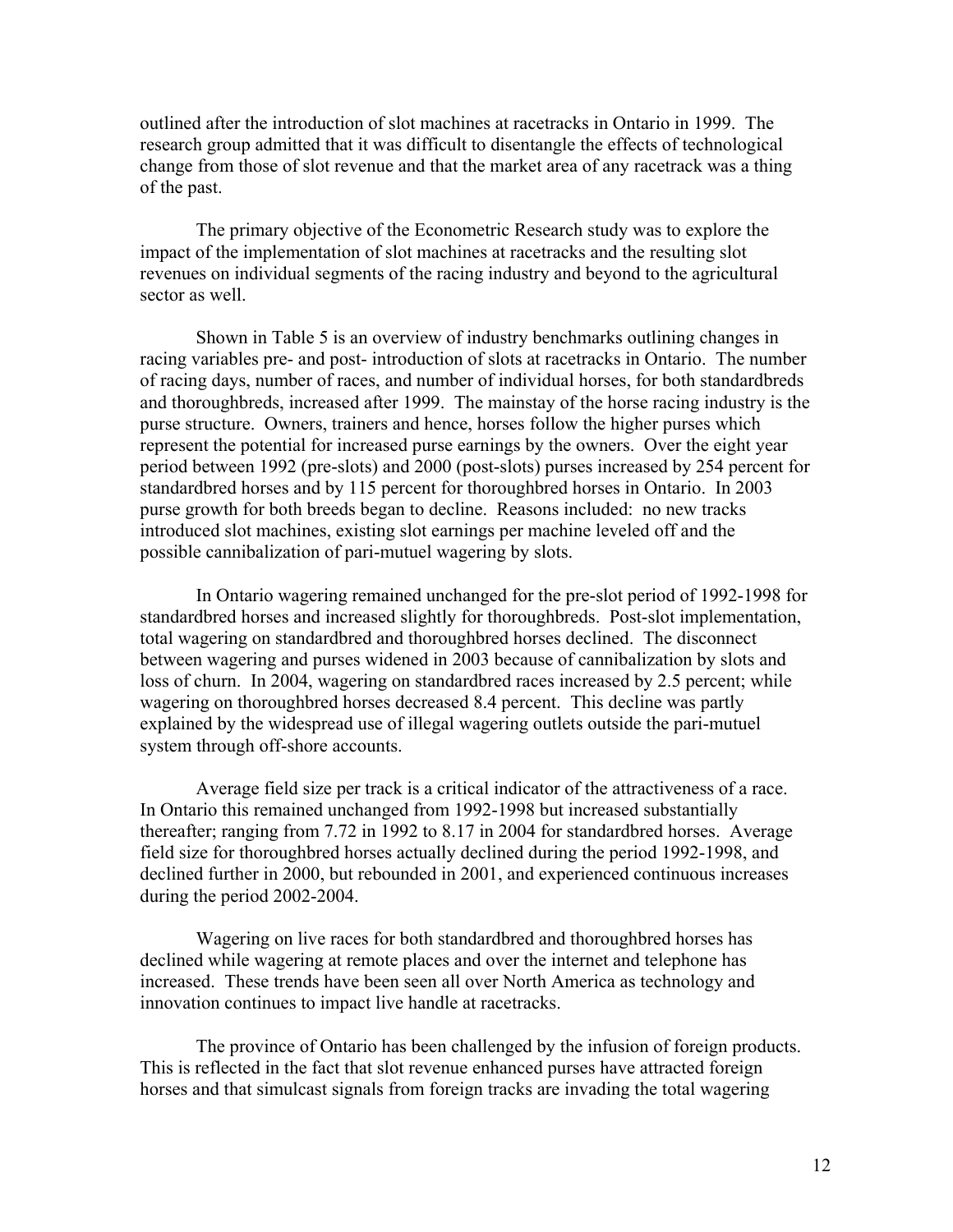|  |  |  |  | <b>Table 5: Ontario Racing Industry Benchmarks</b> |
|--|--|--|--|----------------------------------------------------|
|--|--|--|--|----------------------------------------------------|

|      | Racedays, Live Races, Starters, and Individual Horses |                     |                     |                        |                     |                     |                     |                          |                           |                     |  |  |  |
|------|-------------------------------------------------------|---------------------|---------------------|------------------------|---------------------|---------------------|---------------------|--------------------------|---------------------------|---------------------|--|--|--|
|      |                                                       | <b>Racedays</b>     |                     | <b>Number of Races</b> |                     | <b>Starters</b>     |                     | <b>Individual Horses</b> | <b>Purses (thousands)</b> |                     |  |  |  |
| Year | <b>Standardbred</b>                                   | <b>Thoroughbred</b> | <b>Standardbred</b> | <b>Thoroughbred</b>    | <b>Standardbred</b> | <b>Thoroughbred</b> | <b>Standardbred</b> | <b>Thoroughbred</b>      | <b>Standardbred</b>       | <b>Thoroughbred</b> |  |  |  |
| 1992 | .151                                                  | 235                 | 12,020              | 2,310                  | 94,337              | 20.444              | 8,647               | 3,097                    | 39,851                    | 41,545              |  |  |  |
| 1993 | .085                                                  | 237                 | 11,275              | 2,352                  | 88,513              | 20,647              | 8,266               | 3,117                    | 36,648                    | 38,538              |  |  |  |
| 1994 | ,206                                                  | 279                 | 12,321              | 2,611                  | 98,278              | 20,551              | 7,564               | 2,767                    | 55,541                    | 40,809              |  |  |  |
| 1995 | .169                                                  | 291                 | 12,195              | 2,700                  | 98,463              | 20,718              | 7,396               | 2,770                    | 69,862                    | 50,339              |  |  |  |
| 1996 | .182                                                  | 296                 | 12,103              | 2,699                  | 99,307              | 21,138              | 7,417               | 2,917                    | 69,306                    | 59,975              |  |  |  |
| 1997 | .108                                                  | 278                 | 11,558              | 2,549                  | 94,237              | 20,087              | 7,178               | 2,739                    | 67,195                    | 44,474              |  |  |  |
| 1998 | 1,192                                                 | 246                 | 12,258              | 2,240                  | 98,373              | 17,327              | 7,371               | 2,621                    | 71,355                    | 47,092              |  |  |  |
| 1999 | .237                                                  | 272                 | 13,066              | 2,470                  | 105,137             | 18,599              | 7,907               | 2,817                    | 89,880                    | 61,284              |  |  |  |
| 2000 | ,306                                                  | 267                 | 14,665              | 2,514                  | 121,844             | 20,024              | 9,180               | 3,176                    | 141,425                   | 89,387              |  |  |  |
| 2001 | .364                                                  | 281                 | 15,672              | 2,729                  | 130,559             | 22,475              | 9.908               | 3,619                    | 169,076                   | 101,364             |  |  |  |
| 2002 | .396                                                  | 282                 | 16,435              | 2,722                  | 136,999             | 22,580              | 10,300              | 3,786                    | 189.042                   | 115,688             |  |  |  |
| 2003 | .378                                                  | 276                 | 16,615              | 2,667                  | 139,114             | 22,167              | 10,649              | 3,930                    | 184,859                   | 115,443             |  |  |  |
| 2004 | .424                                                  | 248                 | 16,881              | 2,328                  | 140,766             | 19,936              | 11,027              | 3,728                    | 171,293                   | 98,721              |  |  |  |

Source: Econometric Research Limited, 2005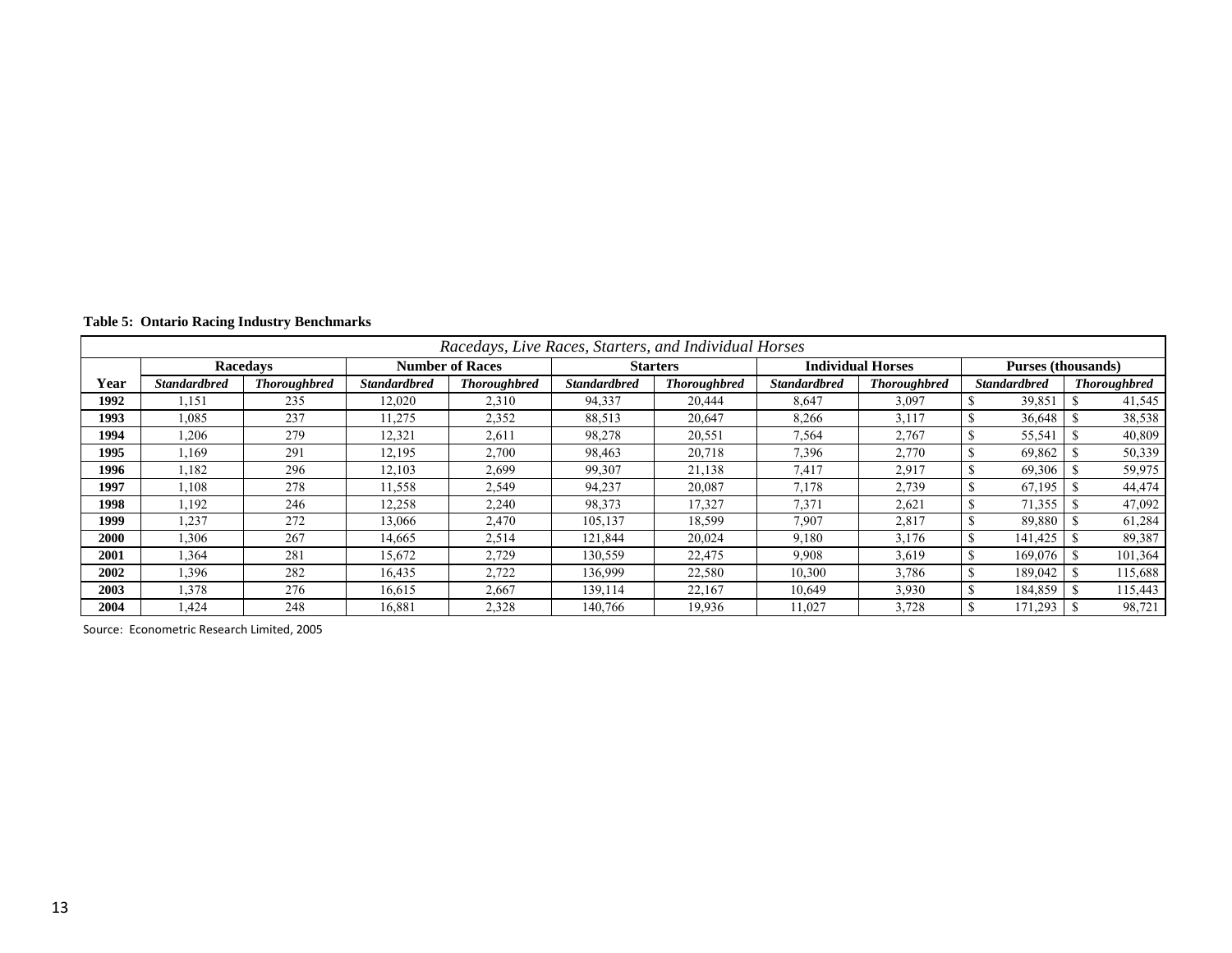market share. Both suggest that foreign products are augmenting local products, but one must realize the impact that the stabling of foreign horses in Ontario had on the local agricultural links of the province.

An expected outcome of a slot revenue enhanced purse structure is the wider spread and disconnect between live wagering and purses. The share of purses as a portion of total wager increased sharply in 1999 and thereafter as slot revenues accumulated at tracks, and as part of these revenues were allocated for purses (Figure 2). The diversion trend between purses and wagering is expected to become more pronounced as purses (especially at smaller tracks) become more dependent on slot machines than on live handle. One must be aware that the negative correlation between live wagering and purse structure will challenge the sustainability of horse racing as live racing is increasingly overtaken by alternative gaming and betting outlets.

Stallion and yearling prices ultimately gauge the demand for the primary products of the racing industry. The breeding segment of the industry also represents a major portion of the agricultural component of the horse racing industry. There is no mistake that the introduction of slots in Ontario has invigorated the racehorse breeding industry for the period 1999-2004. It is also clear the upward trends in yearling and stallions sales are slowing down (Econometric Research Limited, 2005).

## **Pennsylvania**

The Pennsylvania Gaming Control Board recently released its second Pari-Mutuel Wagering Benchmark Report which details the impact of slot machine revenue (2006- 2008) on the state economy and horse racing industry in Pennsylvania. The positive impact is staggering. The report compares the status of pari-mutuel wagering for the years 2006, 2007, and 2008. It focuses on the impact of slot revenue on the various indicators of horse racing health such as number of race days, purse amounts, racing handle, and the export value of live racing from Pennsylvania tracks to other venues inside and outside of the state (Reuters, 2009).

As an example, of the impact of slot machines in Pennsylvania, purses at Philadelphia Park have increased 100 percent in five years. Purses pre-slots averaged \$120,000 per day and now are \$240,000 per day. Horse racing receives 12 percent of the gross slot revenue; the state gets 34 percent, the local municipality four percent, the Economic Development and Tourism Fund five percent and the track 45 percent (Jerardi, 2009).

The installation of slot machines resulted in the establishment of the Pennsylvania Race Horse Development fund within the state treasury, with the intent to further stimulate the viability and quality of racing. Each active and operating licensed gaming entity pays a daily assessment into this fund based on a percentage of each entity's gross terminal revenue.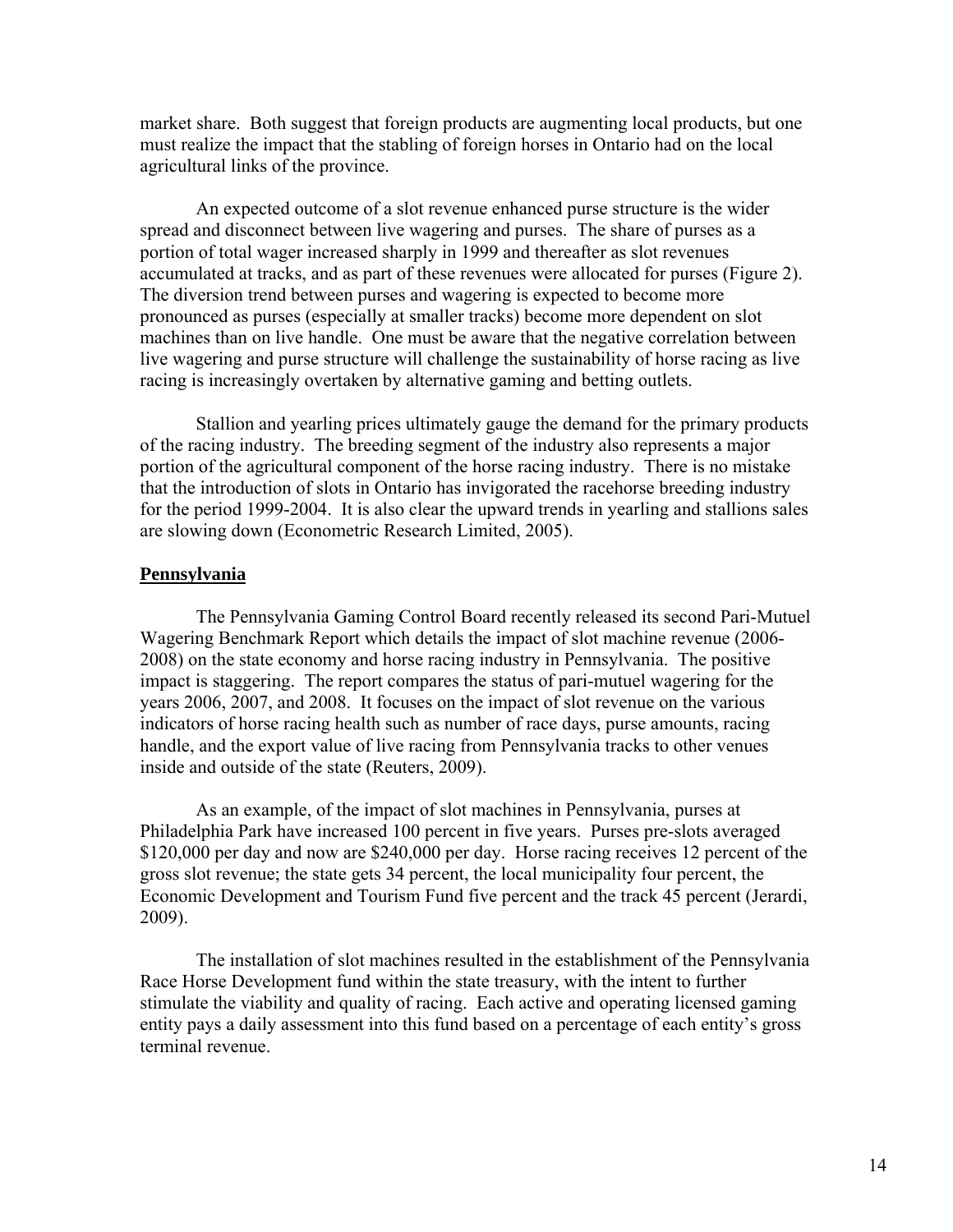

**Figure 2: Share of Purses as <sup>a</sup> Portion of Total Wager in Ontario**

Source: Econometric Research Limited, 2005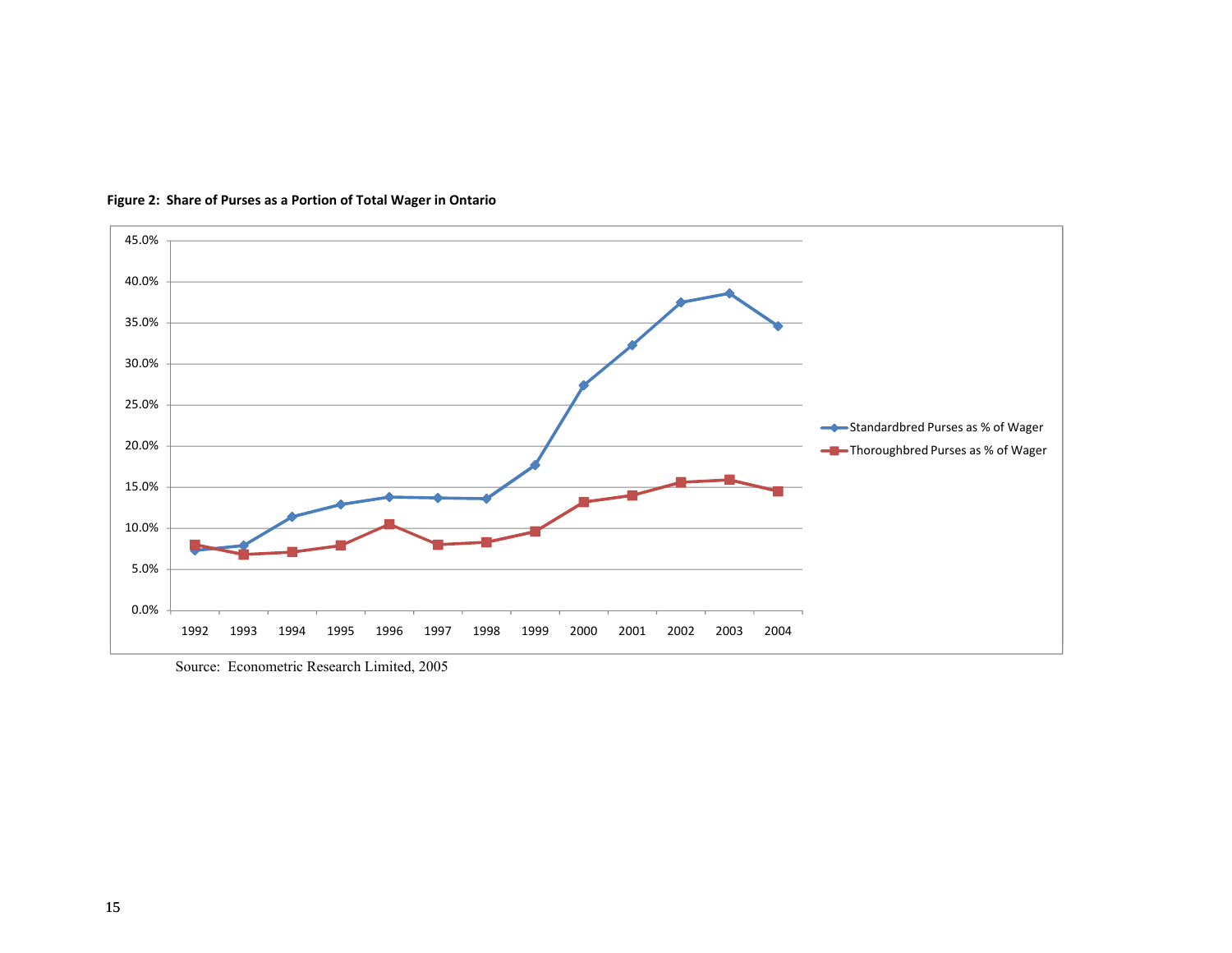Pursuant to Pennsylvania law, the distributions to licensed racing entities from the fund are allocated as follows:

- Eighty percent is deposited weekly into a separate, interest bearing purse account to benefit horsemen. These funds are combined with funds from existing purse agreements to fund purses for live races in agreement with what had been negotiated with horsemen.
- Sixteen percent is deposited monthly into the Pennsylvania Breeding Fund of the Race Horse Industry Reform Act for thoroughbred tracks.
- Eight percent is deposited monthly into the Pennsylvania Sire Stakes Fund and eight percent into the Pennsylvania Standardbred Breeders Development Fund; as defined in the Race Horse Industry Reform Act.
- Four percent is used to fund health and pension benefits for members of horsemens' organizations (Pennsylvania Gaming Control Board, 2009).

Highlights of the Gaming Control Board report include:

- $\triangleright$  In 2008, average daily gross slot terminal revenue at horse racing facilities was 11.1 percent higher on racing days versus non-racing days;
- $\triangleright$  In 2008 there were seven slots facilities in operation which collectively contributed \$193 million to the Race Horse Development Fund, a \$69.2 million increase over 2007;
- $\triangleright$  Total number of race days increased by 11.8 percent from 838 race days in 2007 to 937 race days in 2008;
- $\triangleright$  Total live racing handle on-track increased by 5.7 percent from \$41.3 million in 2006 to \$43.6 million in 2008;
- $\triangleright$  Total export or simulcast handle increased by 19.1 percent from \$545.5 million in 2007 to \$649.8 million in 2008;
- ¾ Total purses increased by 39.3 percent from \$144.3 million in 2007 to \$201.1 million in 2008.

These highlights reflect an increased quality of racing in Pennsylvania as evidenced by the increased number of race days, purse structure and most notably the increase in on-track live handle (Table 6).

|      |                  | Table v. Tennsylvania Rachig Bunningi ( |                    |                           |
|------|------------------|-----------------------------------------|--------------------|---------------------------|
| Year | <b>Race Davs</b> | <b>Total Live Races</b>                 | <b>Purses Paid</b> | <b>Live Racing Handle</b> |
| 2006 | 756              | 7958                                    | 62,266,829         | 580.253.722               |
| 2007 | 838              | 9153                                    | 117,212,127        | 625, 302, 661             |
| 2008 | 937              | 10578                                   | 177.911.864        | 729,303,626               |

| Table 6: Pennsylvania Racing Summary |  |
|--------------------------------------|--|
|                                      |  |

Source: Pennsylvania Gaming Control Board, 2009

Gary Sojka (a Gaming Control Board member and agriculturalist) stated, "The improvement of our racing industry, spurred by the tremendous success of legalized slots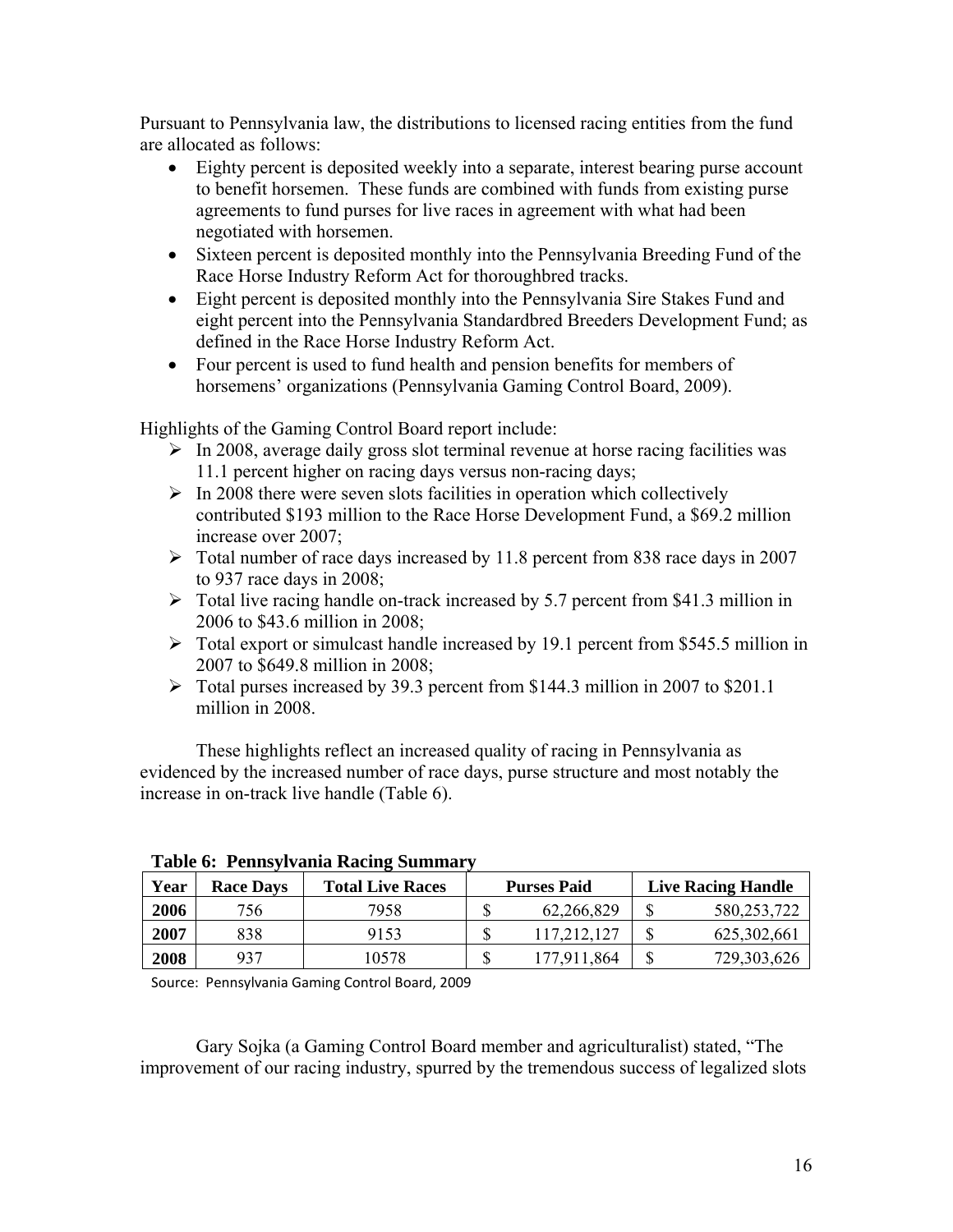gaming, has a direct impact on farmland preservation and a beneficial trickle-down on the entire agricultural community in the Commonwealth," (Reuters, 2009).

A recent report by Thalheimer, in agreement with that seen in Pennsylvania, displayed the symbiotic relationship between race tracks and casinos. Casino revenue was highest when live racing was scheduled, than during simulcast races, and lowest when racing was closed. This report suggests that the attraction of racing lures more patrons to play slot machines (Thalheimer, 2008).

## **New York**

The picture of horse racing for the period 2003-2008, in New York, is shown in Table 7. On-track handle continued to decline while off-track wagering remained relatively steady. On-track wagering made up 26 percent of the total handle, when compared to OTB handle, in 2003, and made up 25 percent of the total handle in 2008. What could be interpreted as an increase in quality in horses racing at New York tracks after the introduction of video gaming machines (VGMs), is demonstrated by the fact that the percentage of total pari-mutuel handle at New York thoroughbred and harness tracks from live handle increased over the period, being 56 percent in 2003 and 2004, 61 percent in 2005 and 2006, and 57 percent in 2007 and 2008.

Purses increased for both thoroughbred and harness horses during the period, with harness purses reflective of the addition of VGM revenue. Purses for harness horses increased by 49 percent between 2003 and 2006 and displayed another significant jump (79 percent) between 2006 and 2008 which is most likely influenced by the influx of slot revenue due to the re-opening of Yonkers Raceway in the fall of 2006 (Table 8; New York State Racing and Wagering Board, 2008).

A very descriptive look at the New York picture is reflected in the figures from Yonkers Raceway for the first 22 weeks of 2009. Total dollars available for the purse account from racing was \$4,052,136; that available due to VGM revenue was \$18, 562,226 (Wittstruck, 2009). The introduction of video gaming machines at Yonkers Raceway has enabled the track to be competitive with the Meadowlands Racetrack in New Jersey and Mohawk and Woodbine in Ontario! MGM Mirage has partnered with the New York Racing Association to build and operate a \$100 million racino at Aqueduct Racetrack in Queens; another gaming venue in close proximity to New Jersey.

Total purses for the New York Sire Stakes for 2009 will be \$16 million; \$1 million higher than previously expected due to increased revenues from video gaming machines at New York State harness tracks (USTA, 2009).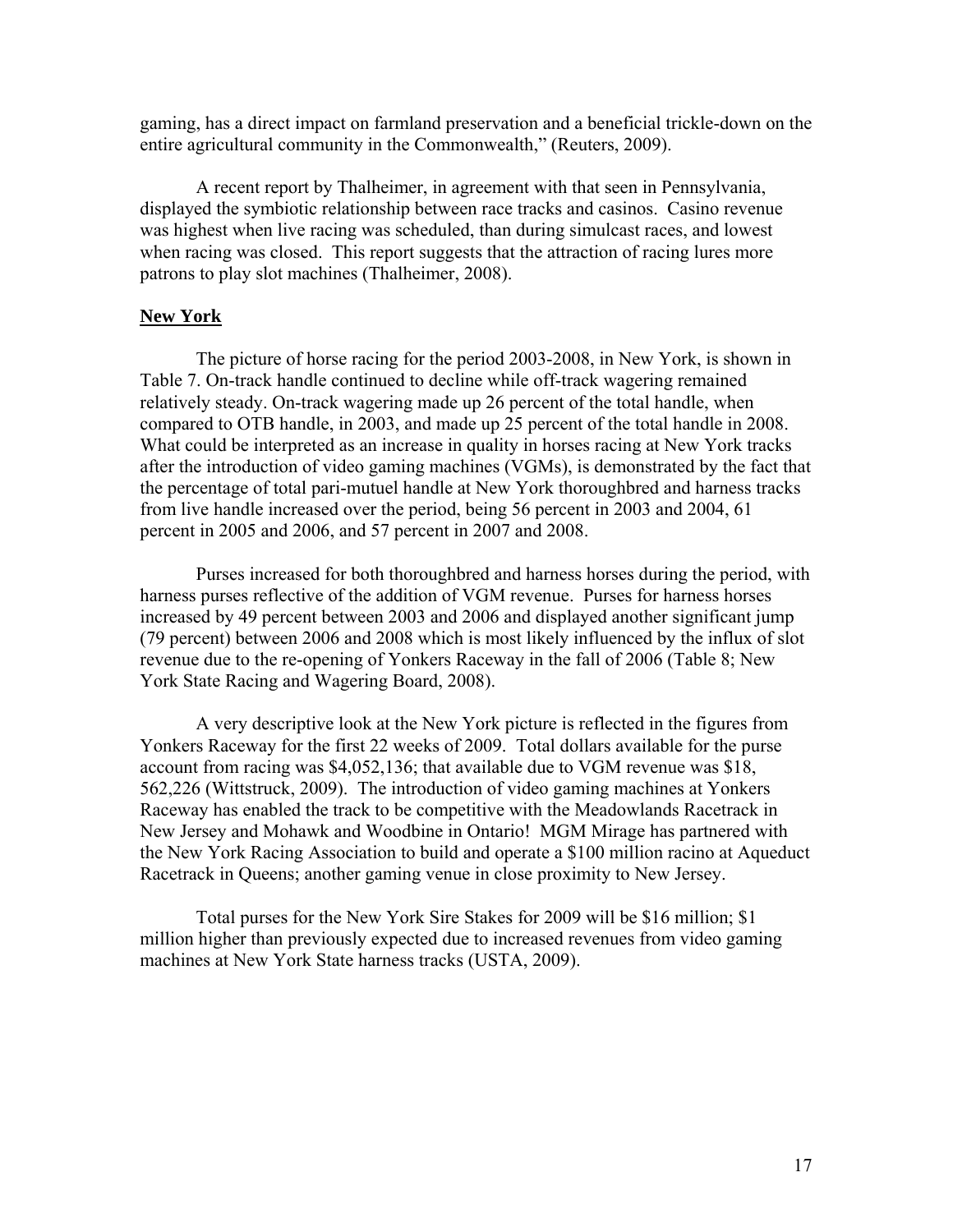**NYS Tracks' Simulcast Import Handle 20033 1** \$ 401,072,456 **|** \$ 324,595,748 **|** \$ 2725,668,204 **|** \$ 2,022,452,158 **|** \$ 2,748,120,362 **20044 \$** 378,536,148 **\$** 293,996,186 **\$** 672,532,334 **\$** 2,045,633,235 \$ 2,718,165,569 **20055 5 5 5 511 582,951,231 582,951,231 582,951,231 5 2**,061,572,061 **5 2**,644,523,292 **20066 \$** 330,035,765 \$ 209,593,854 \$ 539,629,619 **\$** 2,057,021,055 \$ 2,596,650,674 **20077 S** 353,012,828 **S** 2607,256,369 **S** 2607,256,369 **S** 2,607,256,369 **2008**\$ 339,761,784 \$ 264,143,226 \$ 603,905,010 \$ 1,847,166,684 \$ 2,451,071,694 **Total Parimutuel Handle:** *Racetracks and Off-Track Betting* **YearNYS Tracks' Live Handle Total ATTS IT ACKS' SIMUICAST Total at NYS Racetracks Total OTB Handle Total Handle in NYS** 

**Table 7: New York Parimutuel Handle**

Source: New York State Racing and Wagering Board, 2008

#### **Table 8: New York Purse Structure**

| Year |        | <b>Standardbred</b> |    | <b>Thoroughbred</b> |               | <b>Total</b> |
|------|--------|---------------------|----|---------------------|---------------|--------------|
| 2003 | D      | 35, 157, 037        |    | 125,640,552         | <sup>S</sup>  | 160,797,589  |
| 2004 | \$     | 36,644,971          | -S | 131,564,811         | <sup>\$</sup> | 168,209,782  |
| 2005 | \$     | 35,745,764          |    | 132,634,673         |               | 168,380,437  |
| 2006 | ¢<br>D | 52,586,361          |    | 126,821,578         |               | 179,407,939  |
| 2007 | ¢<br>ъ | 94, 301, 593        |    | 135,386,278         |               | 229,687,871  |
| 2008 | ¢<br>D | 94,179,537          |    | 138,485,636         |               | 232,665,173  |

Source: New York State Racing and Wagering Board, 2008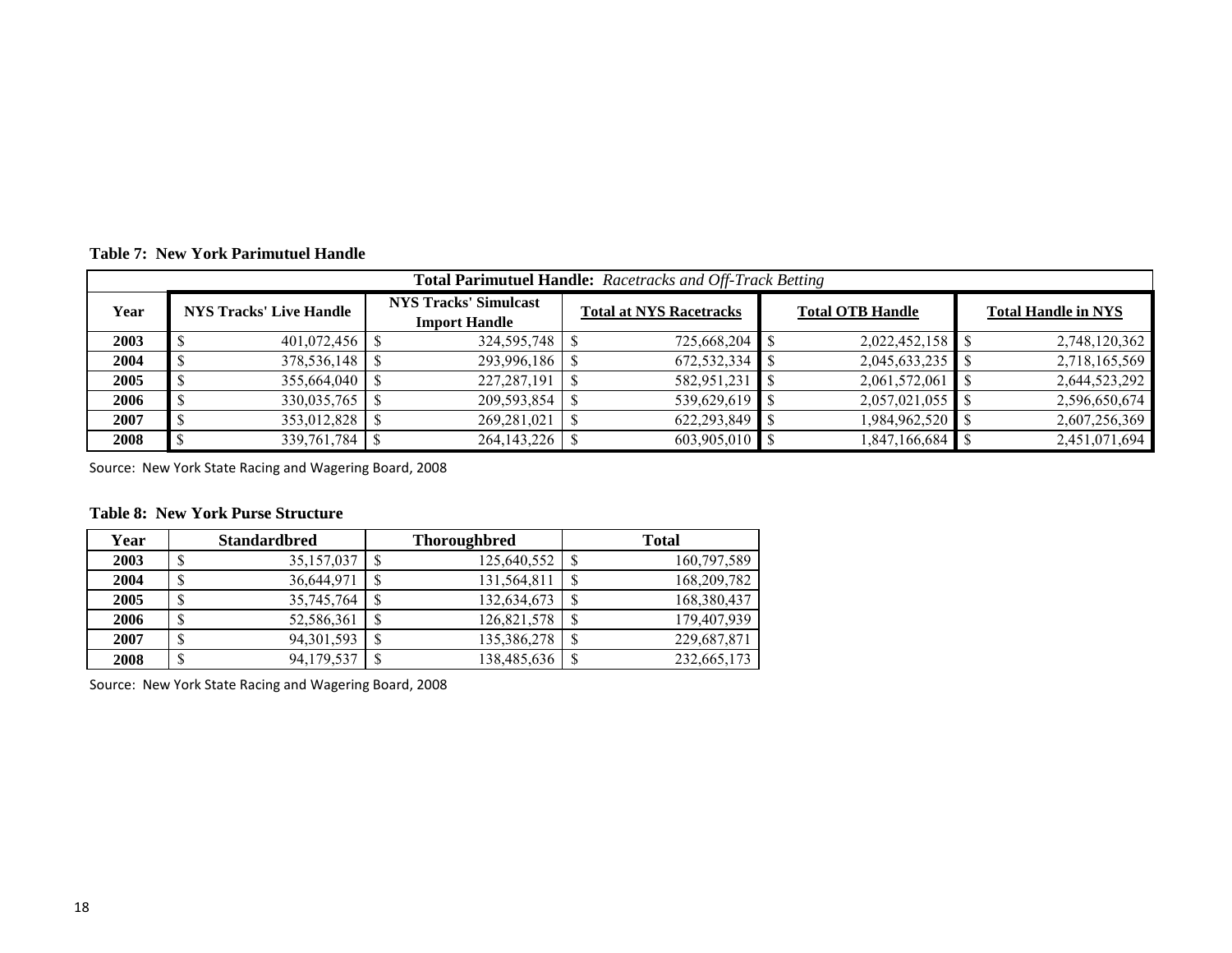## **Maine**

In Maine, purses more than doubled at both race tracks, race dates have increased and the quality of horses has improved since a racino opened in the fall of 2005 at Bangor Raceway. Through 2008, Hollywood Slots, owned by Penn National Gaming has filtered \$21.2 million into harness racing and \$56.9 million in gaming taxes to the state. Fiftyone percent of every dollar wagered at the racino goes to the state in gaming taxes. From that revenue, a portion gets filtered back into harness racing; 10 percent purses; 4 percent to encourage racing at commercial tracks; 3 percent to Sire Stakes purses; 3 percent to support agricultural fairs; and 2 percent to support off-track wagering facilities.

The Standardbred breeding business has benefited from slot revenue as well. In 2002, 222 mares were bred in Maine. Number of mares bred increased to 299 in 2004 and reached 402 in 2007 (Menendez, 2009).

The impact of slot revenue on the breeding and agricultural segments of the horse racing industry is shown in Table 9. In all states with enhanced purse structures, the increase in number of stallions standing and mares bred is evident.

# **Status of New Jersey Gaming Industries**

The New Jersey race horse industry has been severely impacted since the introduction of the state lotteries in 1970 and casino gaming in Atlantic City in 1977. As surrounding states continue to provide alternative gaming opportunities for residents of New Jersey, the State's racing industry continues to erode. Since their inception in Atlantic City, New Jersey's casinos have operated virtually with no competition for the casino gaming dollar, being the only gaming destination on the East Coast. Thirty years later the picture has changed where Delaware, New York, Pennsylvania, West Virginia and now Maryland have approved the placement of video lottery terminals or slot machines at their respective racetracks (Cryan, 2009).

In 2006, when three states in close proximity to New Jersey were moving forward with slot machines, we asked the question; what effect would Pennsylvania's installation of slot machines have on the quality of racing, the number of horses bred, and the number of acres devoted to breeding race horses? We predicted at that time that there would be a negative impact of these slots on the Atlantic City casino industry (Malinowski, 2006).

Atlantic City casinos are being hurt by regional competition with a decrease of revenues of 5.7 percent in 2007 and 7.6 percent in 2008 and a 17 percent decrease for the first part of 2009 when compared with the same period last year. These reductions ironically, coincide with the introduction of video lottery terminals in Pennsylvania. The Atlantic City casino industry has lost 31 percent of the regional casino gaming market share; a number that continues to grow. Atlantic City's gross gaming win, hit a high point of \$5.2 billion in 2006 and is now declining with a projection of \$3 billion in 2011. This will result in a loss of 5,000 jobs for the region and more than \$150 million in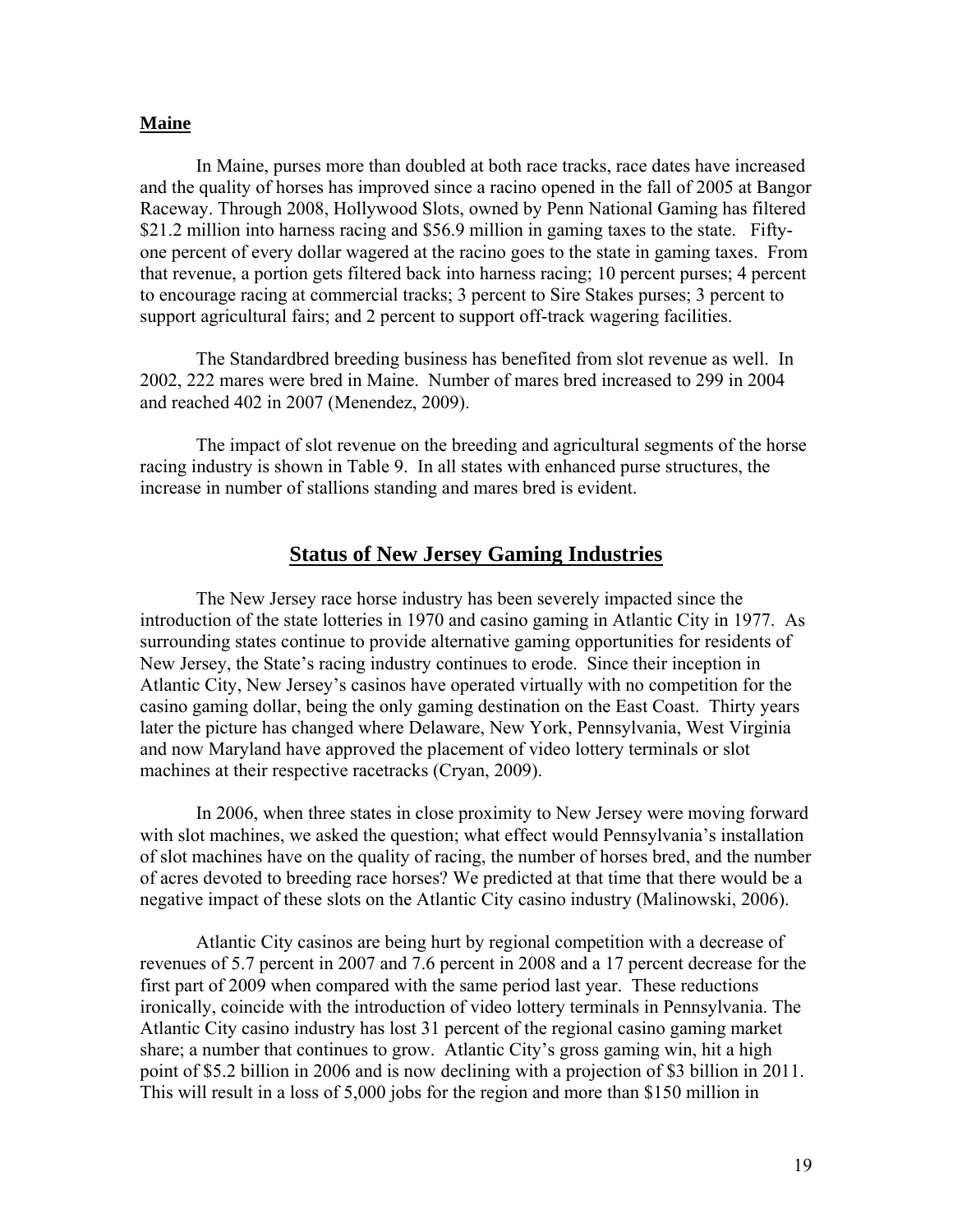#### **Table 9 A: Impact of Expanded Gaming on Breeding Segments**

Thoroughbred Breeding Segment

| <b>State</b> |                         | 1995           | 1996           | 1997  | 1998           | 1999           | 2000             | 2001             | 2002  | 2003  | 2004           | 2005             | 2006           | 2007  | 2008           |
|--------------|-------------------------|----------------|----------------|-------|----------------|----------------|------------------|------------------|-------|-------|----------------|------------------|----------------|-------|----------------|
| New York     | <b>Active Stallions</b> | 154            | 130            | 133   | 139            | 136            | 134              | 136              | 156   | 159   | 156            | 134              | 124            | 113   | 100            |
|              | Mares Bred              | 1,770          | 1,638          | 1,741 | 1,886          | 1,947          | 2,135            | 2,274            | 2,533 | 2,749 | 2,646          | 2,477            | 2,308          | 2,007 | 1,879          |
| Pennsylvania | <b>Active Stallions</b> | 143            | 137            | 135   | 120            | 124            | 123              | 117              | 109   | 121   | 120            | 129              | 122            | 105   | 110            |
|              | Mares Bred              | 831            | 805            | 851   | 895            | 992            | 1,016            | 976              | 1,026 | 1,027 | 1,027          | 1,210            | 1,158          | 1,172 | 1,374          |
| New Jersey   | <b>Active Stallions</b> | 68             | 59             | 53    | 51             | 44             | 56               | 51               | 42    | 38    | 30             | 28               | 34             | 28    | 26             |
|              | Mares Bred              | 433            | 378            | 363   | 338            | 316            | 301              | 278              | 456   | 329   | 268            | 318              | 452            | 389   | 271            |
| Delaware     | <b>Active Stallions</b> |                | $\mathfrak{Z}$ | 3     |                |                | $\boldsymbol{0}$ | $\boldsymbol{0}$ |       |       |                | $\boldsymbol{0}$ |                |       |                |
|              | Mares Bred              | $\overline{2}$ | 9              | 27    | 5 <sup>5</sup> | $\overline{4}$ | $\overline{0}$   | $\boldsymbol{0}$ | 5     |       | $\overline{2}$ | $\overline{0}$   | $\overline{2}$ |       | $\overline{7}$ |
| Ontario      | <b>Active Stallions</b> | 124            | 115            | 131   | 125            | 108            | 104              | 112              | 111   | 112   | 131            | 120              | 109            | 109   | 101            |
|              | Mares Bred              | 1,150          | 1,103          | 1,056 | 1,187          | 1,107          | 1,114            | 1,320            | 1,448 | 1,493 | 1,619          | 1,686            | 1,537          | 1,523 | 1,461          |

Source: The Jockey Club; Canadian Thoroughbred Horse Society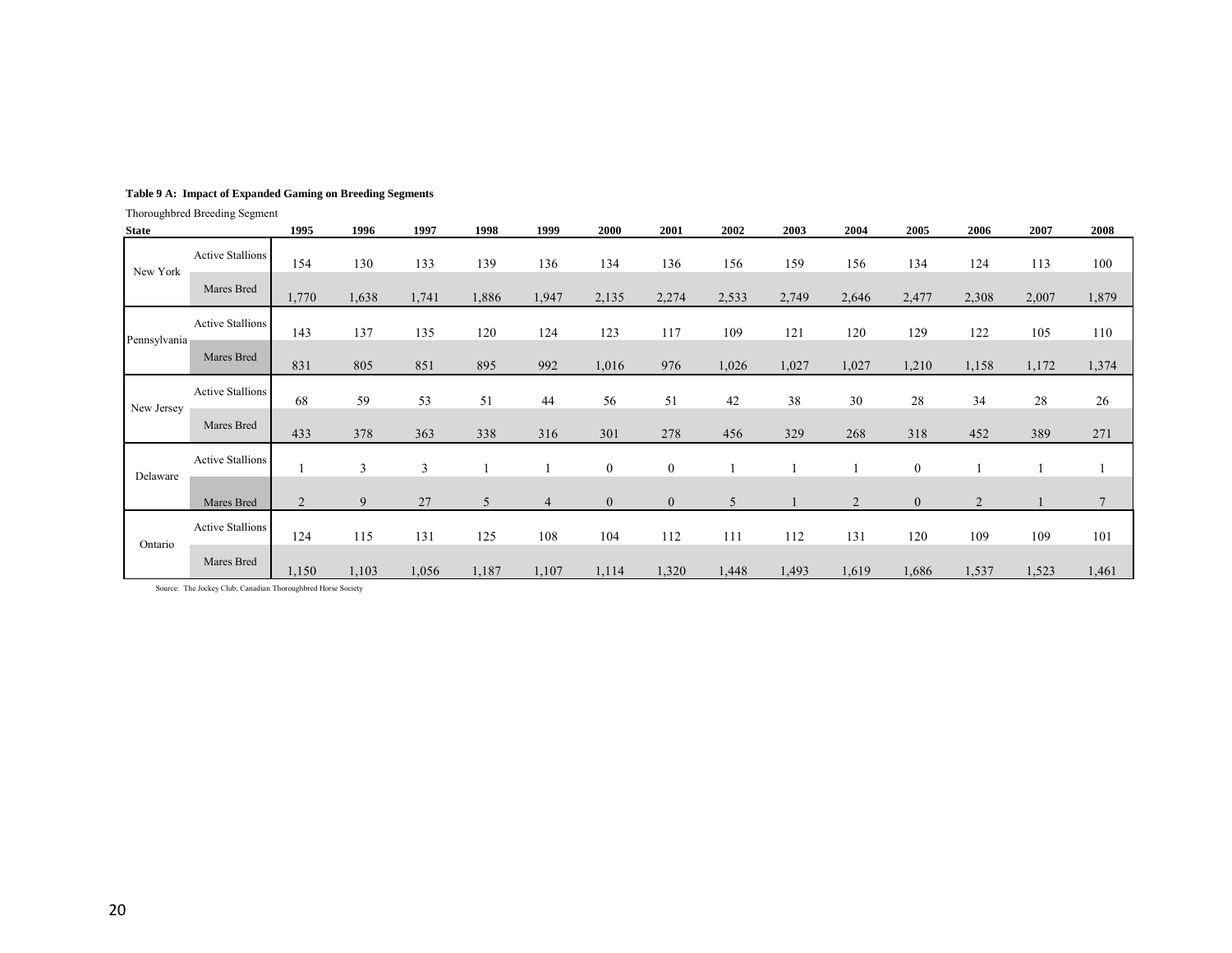|              | Standardbred Breeding Segment |       |       |       |       |       |       |       |       |        |       |       |       |       |       |
|--------------|-------------------------------|-------|-------|-------|-------|-------|-------|-------|-------|--------|-------|-------|-------|-------|-------|
| <b>State</b> |                               | 1995  | 1996  | 1997  | 1998  | 1999  | 2000  | 2001  | 2002  | 2003   | 2004  | 2005  | 2006  | 2007  | 2008  |
| New York     | <b>Active Stallions</b>       | 115   | 110   | 94    | 86    | 100   | 93    | 94    | 94    | 105    | 105   | 96    | 82    | 79    | 63    |
|              | Mares Bred                    | 1,539 | 1,516 | 1,337 | 1,137 | 1,211 | 1,179 | 1,573 | 2,628 | 2,098  | 2,373 | 1,715 | 1,703 | 2,220 | 1,854 |
| Pennsylvania | <b>Active Stallions</b>       | 77    | 83    | 83    | 82    | 75    | 76    | 66    | 70    | $72\,$ | 79    | 83    | 78    | 76    | 79    |
|              | Mares Bred                    | 1,761 | 1,845 | 2,012 | 1,836 | 1,927 | 1,742 | 2,268 | 2,431 | 2,002  | 2,311 | 2,879 | 2,781 | 2,968 | 2,990 |
| New Jersey   | <b>Active Stallions</b>       | 35    | 32    | 33    | 32    | 31    | 29    | 21    | 22    | 20     | 18    | 18    | 15    | 14    | 16    |
|              | Mares Bred                    | 2,450 | 2,126 | 1,916 | 2,174 | 2,437 | 2,523 | 2,374 | 2,898 | 2,054  | 1,607 | 1,848 | 1,554 | 1,329 | 1,377 |
| Delaware     | <b>Active Stallions</b>       | 14    | 16    | 18    | 22    | 20    | 19    | 29    | 27    | 25     | 28    | 26    | 25    | 26    | 26    |
|              | Mares Bred                    | 32    | 49    | 108   | 133   | 151   | 168   | 628   | 666   | 405    | 537   | 562   | 427   | 370   | 381   |
| Ontario      | <b>Active Stallions</b>       | 196   | 197   | 179   | 170   | 174   | 163   | 175   | 185   | 177    | 174   | 164   | 179   | 157   | 149   |
|              | Mares Bred                    | 3,146 | 3,225 | 3,349 | 3,457 | 3,922 | 4,252 | 5,279 | 5,338 | 5,087  | 5,233 | 4,867 | 4,329 | 3,867 | 3,525 |

#### **Table 9 B: Impact of Expanded Gaming on Breeding Segments**

Source: USTA, Standardbred Canada, NJ Sire Stakes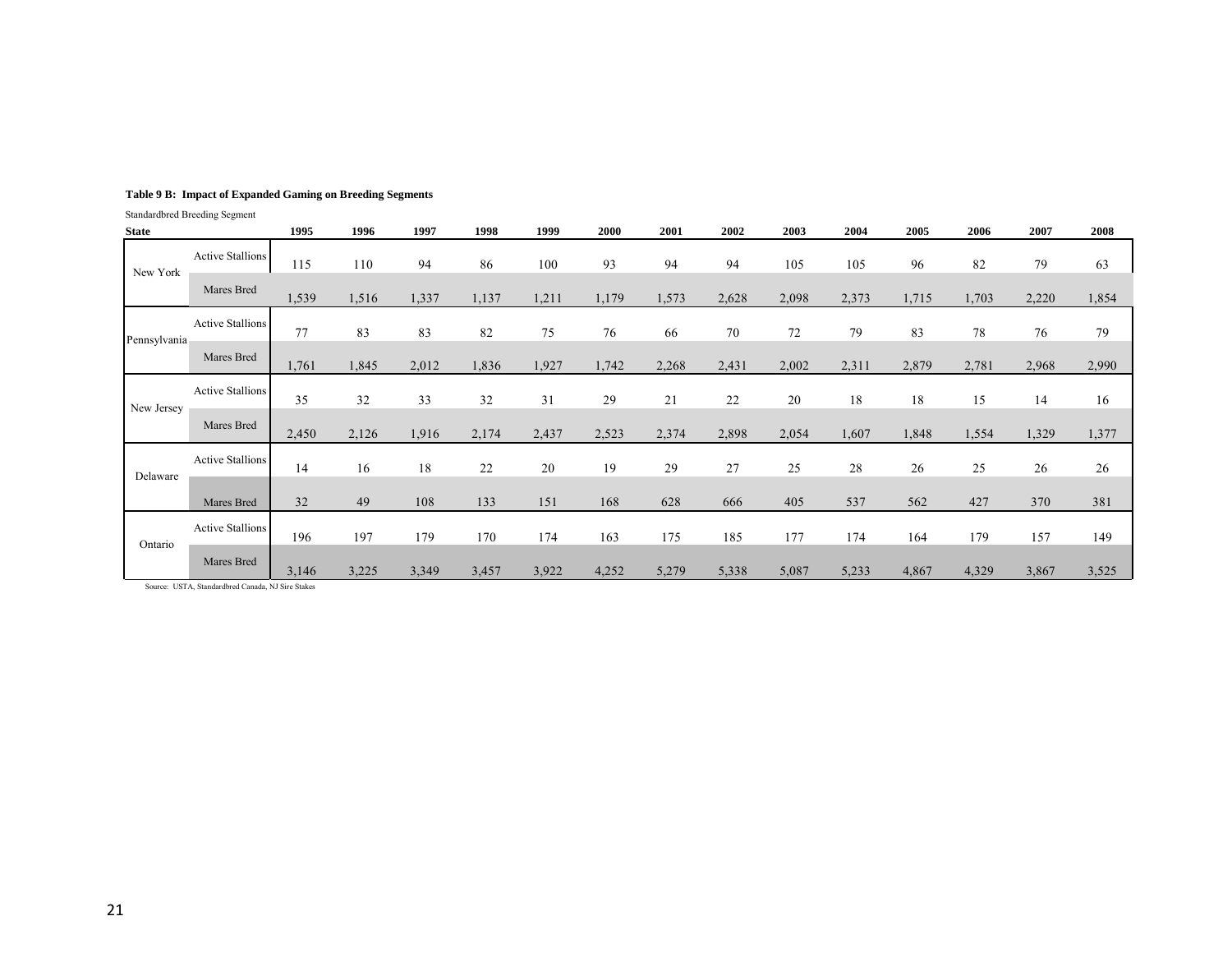annual casino revenue for the state. The total economic loss to New Jersey over the next decade could be more than \$2 billion (Kennedy, 2009).

Casinos are not alone in "feeling the pain" of increased gaming opportunities in close proximity to New Jersey. Competition for the gaming dollar affects horse racing and lottery interests as well. The entire state is suffering. Gaming dollars are tied to tourism, transportation and retail spending, providing the double benefit of boosting state economy with much needed tax revenue (Cryan, 2009).

A recent survey of license plates of cars in parking facilities by Malinowski and coworkers found that at the gaming venues close to New Jersey borders, a significant percentage of patrons were from New Jersey (Table 10).

| Venue                     | Date      | % In-State Cars | % NJ Cars | % Other |
|---------------------------|-----------|-----------------|-----------|---------|
| Harrah' Chester           | 12-Jul-09 | 73.7%           | 13.8%     | 12.4%   |
| Philadelphia Park         | 18-Jul-09 | 65.0%           | 31.0%     | 4.0%    |
| Sands Bethlehem           | 25-Jul-09 | 38.1%           | 59.4%     | 2.5%    |
| <b>Empire City Gaming</b> | 25-Jul-09 | 82.5%           | 10.0%     | 7.5%    |

**Table 10: Survey of License Plates of Parked Cars at Gaming Facilities** 

Pari-mutuel wagering can no longer ensure racing's sustainability; nor can it fund the ever increasing costs of improving an aging plant infrastructure or with the promotion and marketing that needs to be conducted to introduce racing to a "new" generation of fans. These additional funds might be supplied by state funds as a direct subsidy, through continued Purse Enhancement Agreements from Atlantic City casinos, or by increasing revenue by adding slot machines or video lottery terminals to New Jersey racetracks with a portion of that revenue dedicated to the horse racing and breeding industry (Christian Capital Advisors, 2007).

Features from editorials to columns by Sid Dorfman and Ray Brienza (2007) in The Star Ledger have been touting the impact of slots at neighboring venues for years. Dorfman suggested that the purse enhancement subsidy from the casino industry was inadequate and whose motive was suspect, suggesting that the casinos ante up this money as a way of keeping VLTs from being installed in North Jersey. The initial \$86 million subsidy did not stop the competitive onslaught now being felt by the New Jersey horse racing industry from New York and Pennsylvania. It was noted that nothing but slots would change that situation and that ironically these same casinos were investing in surrounding states (Dorfman, 2007).

The past two Purse Enhancement Agreements from the casinos have attempted to maintain the purse structure at the Meadowlands Racetrack. In 2006, New Jersey led the nation in total purses paid for harness racing. However, in 2009 New Jersey ranked third behind New York and Pennsylvania for total purses paid. While New Jersey still leads the way in average purse per race, it will only be a matter of time before that number drops as well if the Meadowlands becomes unable to compete for big money events like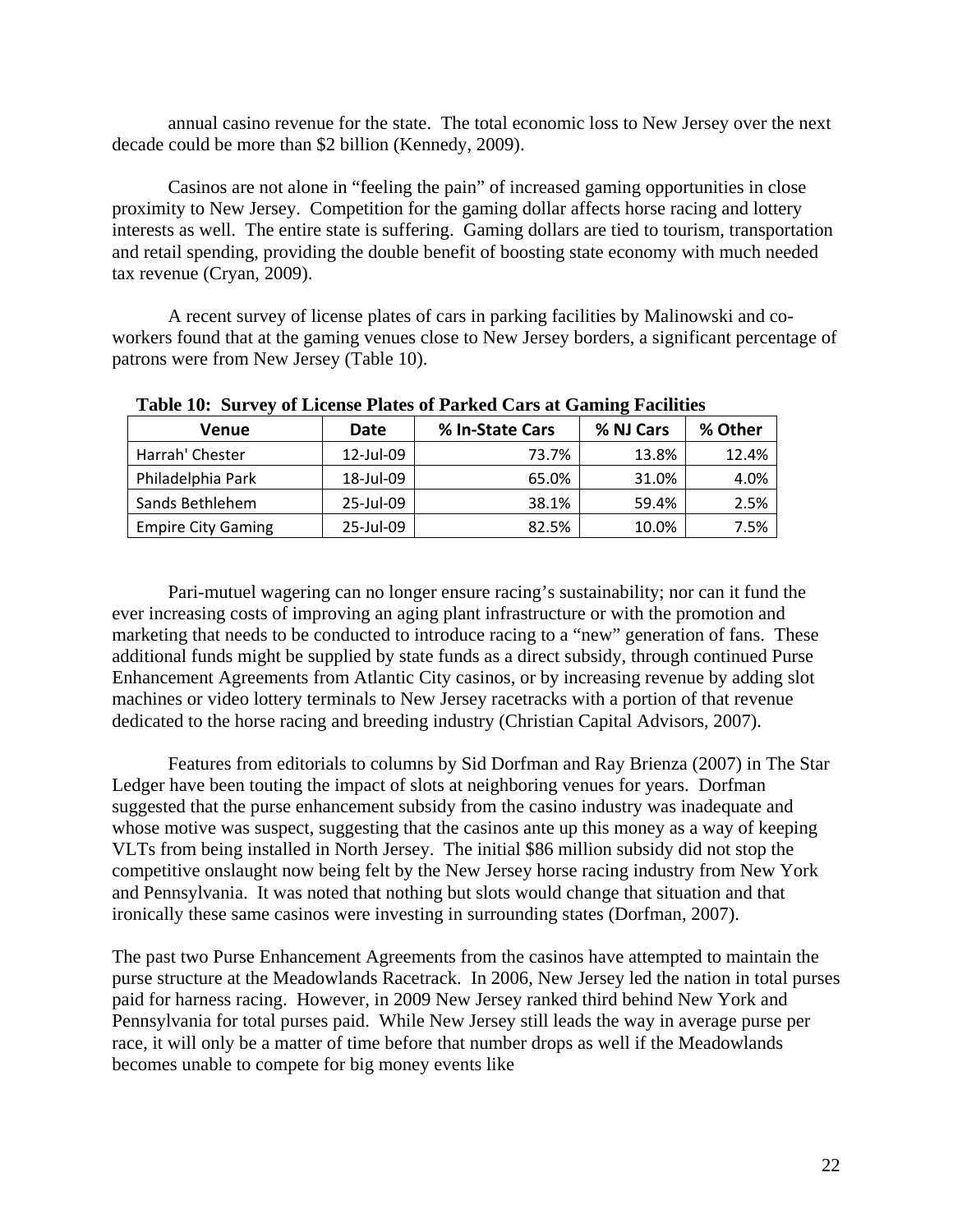the Hambletonian, Meadowlands Pace, and Sire Stakes events (Tables 11 and 12; New York State Racing and Wagering Board, 2008). Even in view of a competitive purse structure at the Meadowlands Racetrack, owners and breeders of racehorses in New Jersey have been hesitant to invest in the industry without a long-term vision for industry sustainability.

Off-track and internet wagering have been successful in New Jersey (Table 13). However, only three of the 15 authorized off-track wagering centers have opened since first authorized in 2001. Racing interests should take advantage of the 2001 legislation and proceed with the strategic opening of additional wagering outlets while at the same time being cognizant of the impact these gambling outlets will have on live handle at the racetracks (New Jersey Racing Commission, 2008).

|          |   | 2007        |    | 2008        |
|----------|---|-------------|----|-------------|
| Internet | Ś | 64,319,015  |    | 79,090,735  |
| Phone    | Ś | 12,287,207  | Ŝ. | 9,985,987   |
| OТW      | Ś | 30,892,422  |    | 140,787,044 |
| Total    |   | 107,498,644 |    | 229,863,766 |

**Table 13: New Jersey Account Wagering** 

Source: NJ Racing Commission, 2008. Annual Report

The New Jersey racing scene is currently feeling the "pinch" of competition from New York and Pennsylvania especially. Reeling from the loss of harness horses at the Meadowlands and Freehold, the Meadowlands shortened its race week by dropping Wednesday's beginning in March of 2007. Freehold Raceway, which did not take advantage of the current Purse Enhancement Agreement from the casino industry, reduced overnight purses by 25 percent effective January 2, 2009 and amended its live racing schedule. Freehold Raceway also announced that it has canceled the James B. Dancer Memorial Stake No. 34 and the Helen Dancer (Filly Division) for 3-year-old pacers for 2009, and terminated their ownership rights to the Freehold Stake No. 28 (Battle of Freehold for two-year-old pacers and the Molly Pitcher for 2-year-old pacing fillies), in an effort to maintain its purse structure. Race secretaries at both harness tracks were running with short fields and for reduced purses in the spring of 2009.

## **What is the effect of slots on state/province economy?**

The horse racing and breeding industry are not the only entity reaping the benefits of slot/video lottery terminal revenues.

Pennsylvania's gaming industry has generated \$1.9 billion in new revenues from seven of the 14 licensed venues located throughout the state. This resulted in a \$200 per household savings in property taxes and a wage tax cut for people living and working in Philadelphia. In addition, the construction of these new facilities resulted in 17,000 new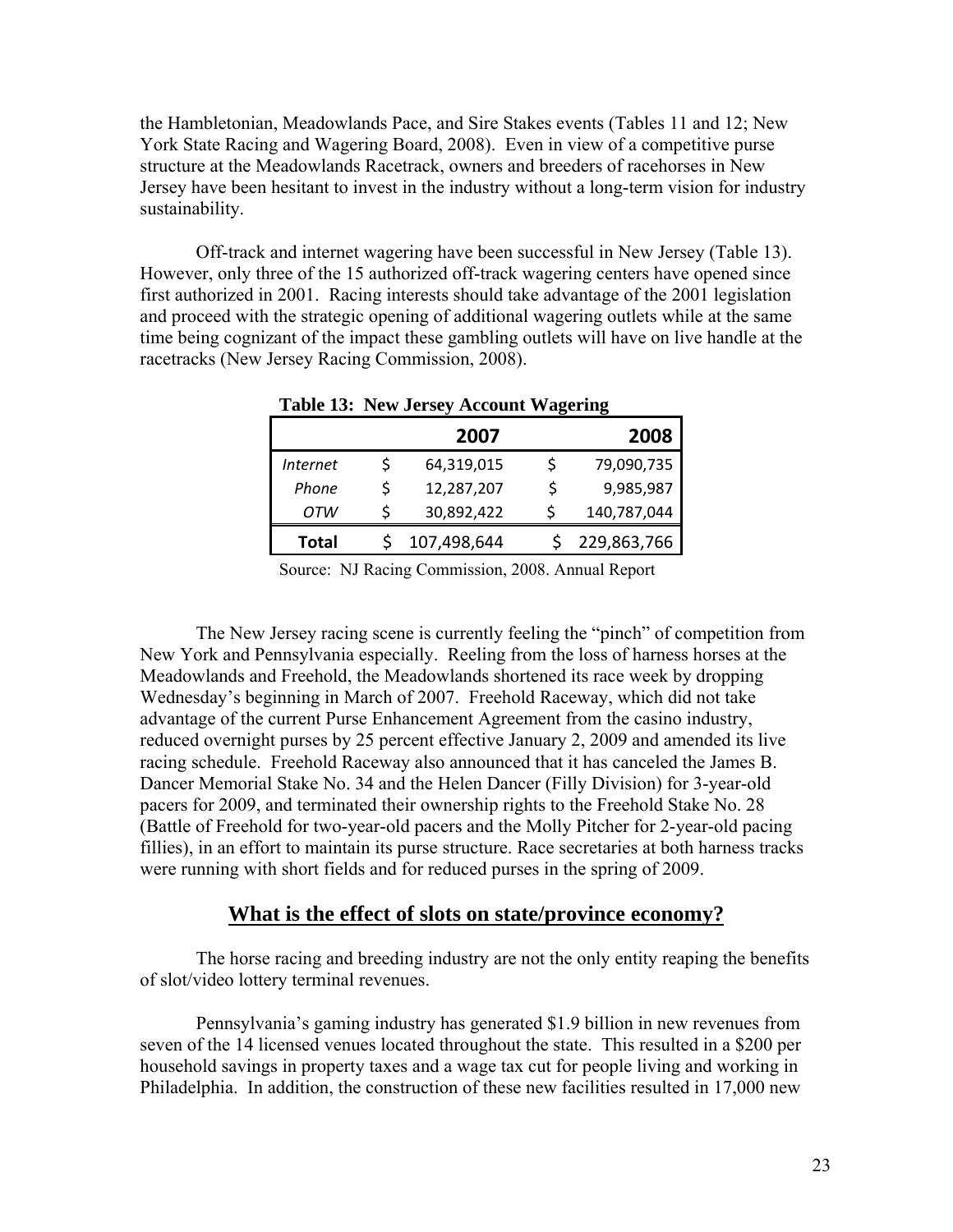| <b>Nationwide Comparison of Purses Paid in 2006:</b> Standardbred |                     |            |                        |    |                           |  |  |
|-------------------------------------------------------------------|---------------------|------------|------------------------|----|---------------------------|--|--|
| <b>State</b>                                                      | <b>Gross Purses</b> |            | <b>Number of Races</b> |    | <b>Average Purse/Race</b> |  |  |
| <b>New Jersey</b>                                                 | \$                  | 69,085,399 | 4,235                  | \$ | 16,313                    |  |  |
| New York                                                          | \$                  | 56,071,653 | 8,165                  | \$ | 6,867                     |  |  |
| Delaware                                                          | \$                  | 42,871,200 | 3,618                  | \$ | 11,849                    |  |  |
| Illinois                                                          | \$                  | 31,771,019 | 4,007                  | \$ | 7,929                     |  |  |
| Pennsylvania                                                      | \$                  | 30,786,461 | 4,642                  | \$ | 6,632                     |  |  |
| Ohio                                                              | \$                  | 23,618,219 | 6,122                  | \$ | 3,858                     |  |  |
| Michigan                                                          | \$                  | 15,741,692 | 3,935                  | \$ | 4,000                     |  |  |
| Indiana                                                           | \$                  | 14,246,208 | 1,888                  | \$ | 7,546                     |  |  |
| Kentucky                                                          | \$                  | 11,420,990 | 840                    | \$ | 13,596                    |  |  |
| California                                                        | \$                  | 11,073,583 | 2,424                  | \$ | 4,568                     |  |  |
| Florida                                                           | \$                  | 10,261,300 | 1,950                  | \$ | 5,262                     |  |  |
| Maine                                                             | \$                  | 4,857,257  | 1,768                  | \$ | 2,747                     |  |  |
| Massachusetts                                                     | \$                  | 3,437,882  | 930                    | \$ | 3,697                     |  |  |
| New Hampshire                                                     | \$                  | 3,037,644  | 582                    | \$ | 5,219                     |  |  |
| Virginia                                                          | \$                  | 2,118,748  | 362                    | \$ | 5,853                     |  |  |

**Table 11 A, B, C: Three Year Comparison of Nationwide Standardbred Purses** Table 11 A

Source: NYS 2006 Annual Report

### Table 11 B

| Nationwide Comparison of Purses Paid in 2007: Standardbred |                     |            |                        |              |                           |  |  |
|------------------------------------------------------------|---------------------|------------|------------------------|--------------|---------------------------|--|--|
| <b>State</b>                                               | <b>Gross Purses</b> |            | <b>Number of Races</b> |              | <b>Average Purse/Race</b> |  |  |
| New York                                                   | $\mathbf S$         | 97,690,587 | 11,051                 | \$           | 8,840                     |  |  |
| <b>New Jersey</b>                                          | \$                  | 68,845,118 | 3,972                  | \$           | 17,333                    |  |  |
| Pennsylvania                                               | \$                  | 58,962,521 | 5,448                  | \$           | 10,823                    |  |  |
| Delaware                                                   | \$                  | 45,022,950 | 3,607                  | \$           | 12,482                    |  |  |
| Illinois                                                   | \$                  | 31,368,196 | 3,948                  | \$           | 7,945                     |  |  |
| Ohio                                                       | \$                  | 21,319,553 | 5,807                  | \$           | 3,671                     |  |  |
| Michigan                                                   | \$                  | 14,993,991 | 3,618                  | \$           | 4,144                     |  |  |
| Indiana                                                    | \$                  | 14,909,988 | 1,855                  | \$           | 8,038                     |  |  |
| Florida                                                    | \$                  | 12,890,434 | 1,946                  | \$           | 6,624                     |  |  |
| Kentucky                                                   | \$                  | 12,229,870 | 626                    | \$           | 19,537                    |  |  |
| California                                                 | \$                  | 9,704,630  | 2,343                  | \$           | 4,142                     |  |  |
| Maryland                                                   | \$                  | 7,012,293  | 1,629                  | \$           | 4,305                     |  |  |
| Maine                                                      | \$                  | 5,643,137  | 1,767                  | \$           | 3,194                     |  |  |
| Massachusetts                                              | \$                  | 3,276,661  | 951                    | \$           | 3,445                     |  |  |
| New Hampshire                                              | \$                  | 2,955,593  | 580                    | $\mathbb{S}$ | 5,096                     |  |  |

Source: NYS 2007 Annual Report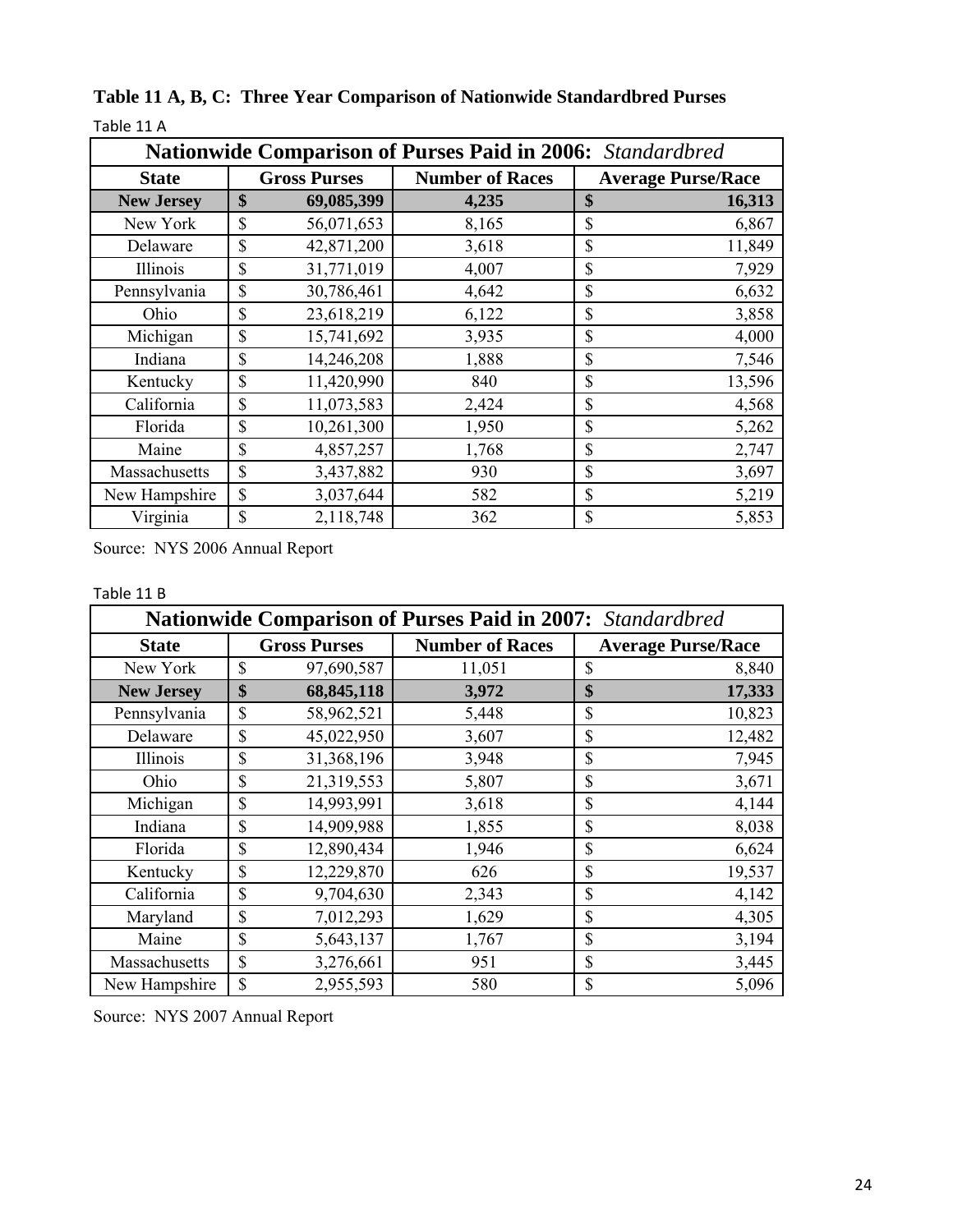| Nationwide Comparison of Purses Paid in 2008: Standardbred |                     |            |                        |             |                           |  |  |
|------------------------------------------------------------|---------------------|------------|------------------------|-------------|---------------------------|--|--|
| <b>State</b>                                               | <b>Gross Purses</b> |            | <b>Number of Races</b> |             | <b>Average Purse/Race</b> |  |  |
| New York                                                   | \$                  | 93,109,611 | 10,663                 | \$          | 8,732                     |  |  |
| Pennsylvania                                               | \$                  | 93,087,590 | 6,332                  | \$          | 14,701                    |  |  |
| <b>New Jersey</b>                                          | \$                  | 68,393,194 | 3,794                  | \$          | 18,027                    |  |  |
| Delaware                                                   | \$                  | 46,472,734 | 3,714                  | \$          | 12,513                    |  |  |
| Illinois                                                   | \$                  | 29,246,481 | 3,753                  | $\mathbf S$ | 7,793                     |  |  |
| Ohio                                                       | \$                  | 18,839,088 | 5,429                  | \$          | 3,470                     |  |  |
| Indiana                                                    | \$                  | 16,462,395 | 1,919                  | \$          | 8,579                     |  |  |
| Kentucky                                                   | \$                  | 13,899,756 | 695                    | \$          | 20,000                    |  |  |
| Michigan                                                   | \$                  | 12,752,193 | 3,332                  | \$          | 3,827                     |  |  |
| Florida                                                    | \$                  | 11,673,833 | 1,783                  | \$          | 6,547                     |  |  |
| California                                                 | \$                  | 6,853,684  | 1,782                  | \$          | 3,846                     |  |  |
| Maine                                                      | \$                  | 5,959,088  | 1,801                  | \$          | 3,309                     |  |  |
| Maryland                                                   | \$                  | 3,280,499  | 968                    | $\mathbf S$ | 3,389                     |  |  |
| Massachusetts                                              | \$                  | 2,931,098  | 965                    | \$          | 3,037                     |  |  |
| New Hampshire                                              | \$                  | 2,820,023  | 550                    | \$          | 5,127                     |  |  |

**Table 11 A, B, C: Three Year Comparison of Nationwide Standardbred Purses** Table 11 C

Source: NYS 2008 Annual Report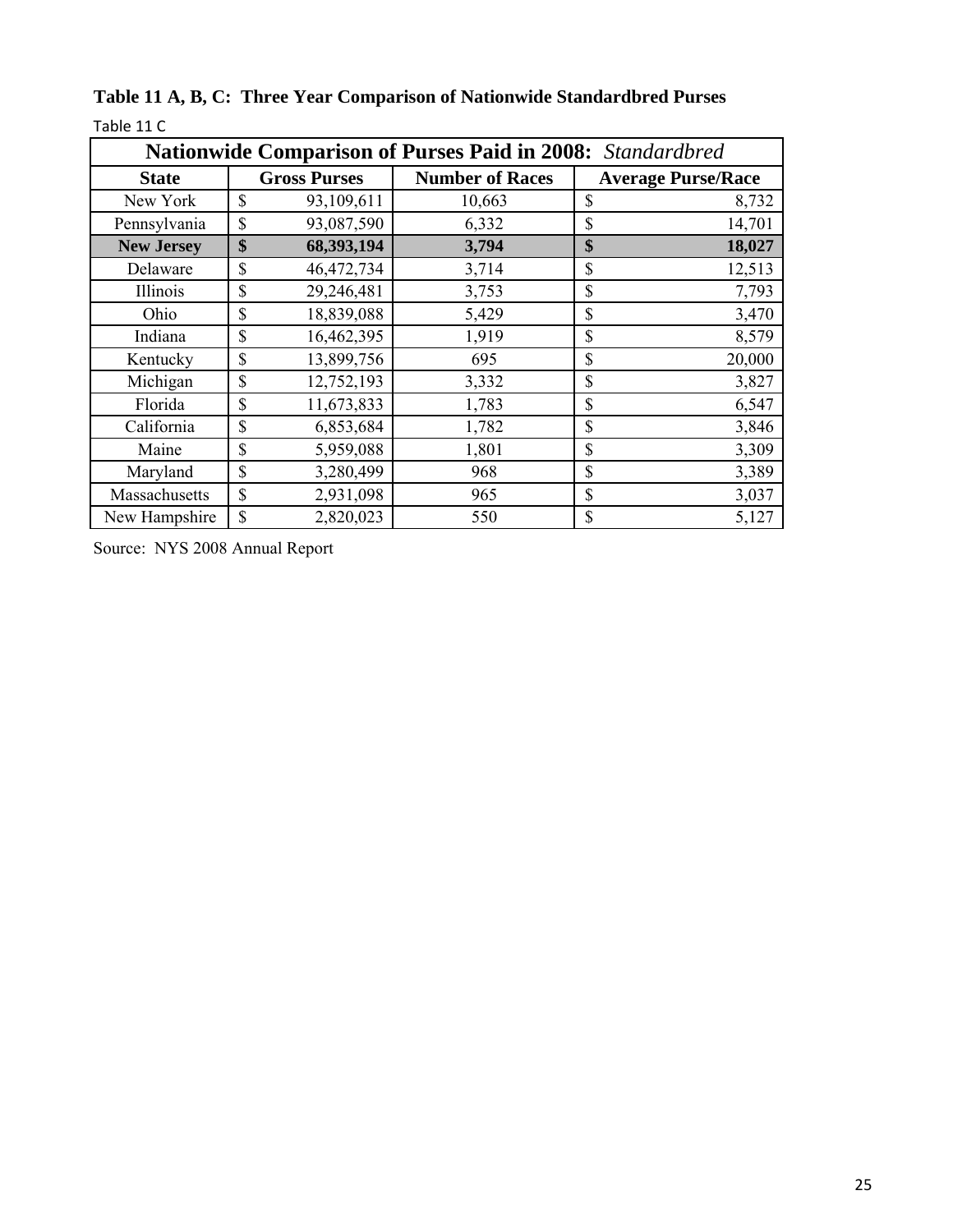| <b>Nationwide Comparison of Purses Paid in 2006:</b> Thoroughbred |                     |               |                        |                           |        |  |  |
|-------------------------------------------------------------------|---------------------|---------------|------------------------|---------------------------|--------|--|--|
| <b>State</b>                                                      | <b>Gross Purses</b> |               | <b>Number of Races</b> | <b>Average Purse/Race</b> |        |  |  |
| California                                                        | \$                  | 177, 135, 184 | 5,094                  | $\mathcal{S}$             | 34,773 |  |  |
| New York                                                          | \$                  | 132,618,831   | 3,707                  | \$                        | 35,775 |  |  |
| Kentucky                                                          | \$                  | 103,550,913   | 2,660                  | \$                        | 38,929 |  |  |
| Florida                                                           | \$                  | 85,409,600    | 3,733                  | $\mathcal{S}$             | 22,880 |  |  |
| West Virginia                                                     | \$                  | 81,888,629    | 4,434                  | $\mathbf S$               | 18,468 |  |  |
| Louisiana                                                         | \$                  | 75,115,145    | 3,083                  | \$                        | 24,364 |  |  |
| Illinois                                                          | \$                  | 69,856,840    | 2,856                  | \$                        | 24,460 |  |  |
| Maryland                                                          | \$                  | 46,425,300    | 1,835                  | \$                        | 25,300 |  |  |
| <b>New Jersey</b>                                                 | \$                  | 44,381,833    | 1,173                  | \$                        | 37,836 |  |  |
| Pennsylvania                                                      | \$                  | 42,903,619    | 3,374                  | \$                        | 12,716 |  |  |
| Delaware                                                          | \$                  | 34,168,810    | 1,182                  | $\mathcal{S}$             | 28,908 |  |  |
| New Mexico                                                        | \$                  | 29,282,717    | 1,556                  | $\mathcal{S}$             | 18,819 |  |  |
| Texas                                                             | \$                  | 25,932,670    | 1,820                  | \$                        | 14,249 |  |  |
| Ohio                                                              | \$                  | 25,198,383    | 2,980                  | \$                        | 8,456  |  |  |
| Oklahoma                                                          | \$                  | 18,070,550    | 1,199                  | \$                        | 15,071 |  |  |

**Table 12 A, B, C: Three Year Comparison of Nationwide Thoroughbred Purses** Table 12 A

Source: NYS 2006 Annual Report

### Table 12 B

| <b>Nationwide Comparison of Purses Paid in 2007:</b> Thoroughbred |                     |             |                        |              |                           |  |
|-------------------------------------------------------------------|---------------------|-------------|------------------------|--------------|---------------------------|--|
| <b>State</b>                                                      | <b>Gross Purses</b> |             | <b>Number of Races</b> |              | <b>Average Purse/Race</b> |  |
| California                                                        | \$                  | 179,231,621 | 5,055                  | \$           | 35,456                    |  |
| New York                                                          | \$                  | 142,120,921 | 3,664                  | \$           | 28,788                    |  |
| Louisiana                                                         | \$                  | 95,328,892  | 3,547                  | \$           | 26,876                    |  |
| Florida                                                           | \$                  | 90,215,130  | 3,660                  | \$           | 24,649                    |  |
| Kentucky                                                          | \$                  | 81,693,968  | 2,658                  | \$           | 30,735                    |  |
| Pennsylvania                                                      | \$                  | 76,280,710  | 3,748                  | \$           | 20,352                    |  |
| West Virginia                                                     | \$                  | 73,309,674  | 4,357                  | \$           | 16,826                    |  |
| <b>New Jersey</b>                                                 | \$                  | 67,775,266  | 1,167                  | \$           | 58,076                    |  |
| Illinois                                                          | \$                  | 65,564,874  | 2,699                  | \$           | 24,292                    |  |
| Maryland                                                          | \$                  | 43,828,800  | 1,774                  | \$           | 24,706                    |  |
| Delaware                                                          | \$                  | 35,299,668  | 1,116                  | \$           | 31,631                    |  |
| New Mexico                                                        | \$                  | 30,946,970  | 1,572                  | \$           | 19,686                    |  |
| Texas                                                             | \$                  | 25,641,230  | 1,713                  | \$           | 14,969                    |  |
| Ohio                                                              | \$                  | 22,498,200  | 2,805                  | \$           | 8,021                     |  |
| Oklahoma                                                          | \$                  | 21,077,405  | 1,238                  | $\mathbb{S}$ | 17,025                    |  |

Source: NYS 2007 Annual Report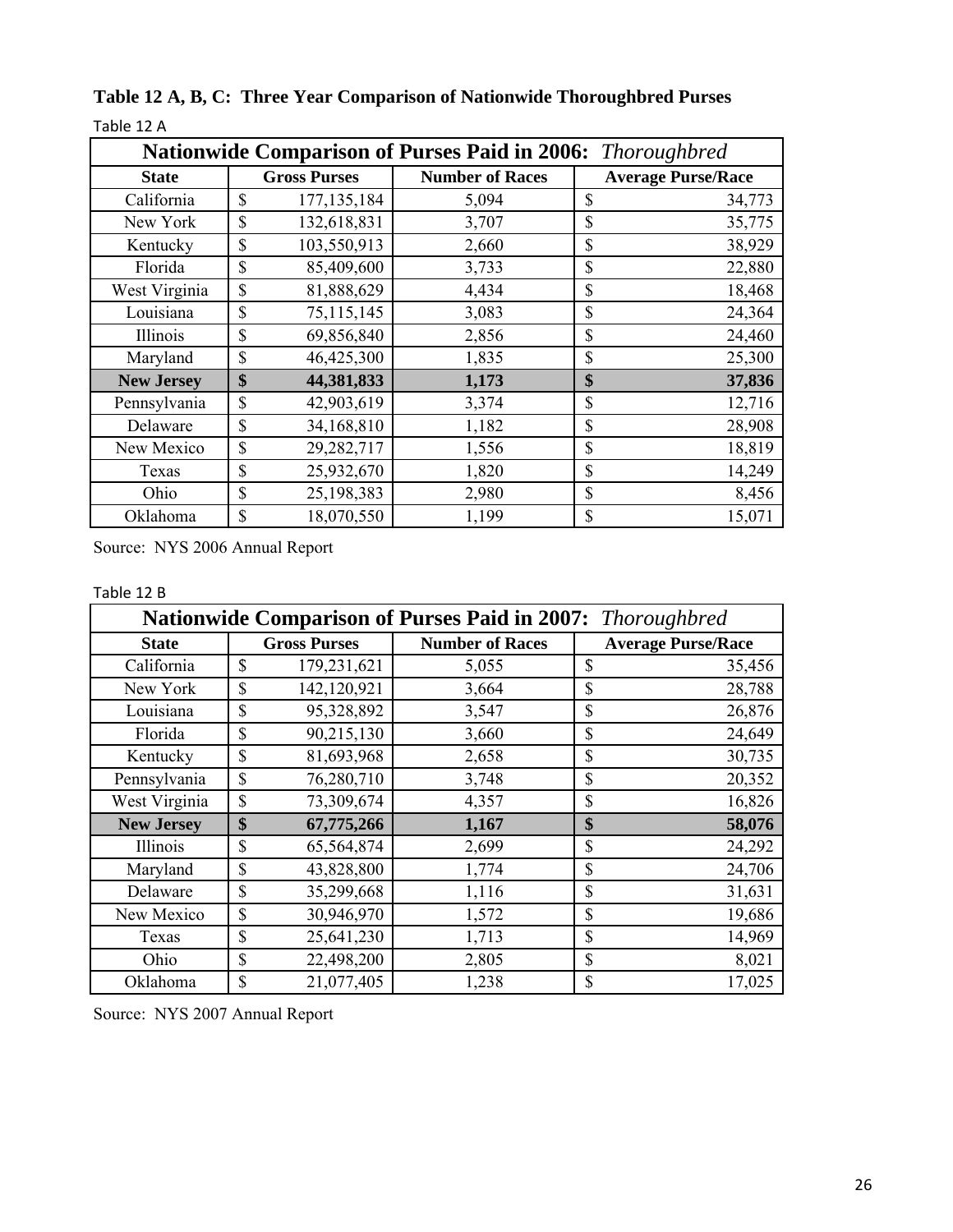| <b>Nationwide Comparison of Purses Paid in 2008:</b> Thoroughbred |                     |               |                        |               |                           |  |  |
|-------------------------------------------------------------------|---------------------|---------------|------------------------|---------------|---------------------------|--|--|
| <b>State</b>                                                      | <b>Gross Purses</b> |               | <b>Number of Races</b> |               | <b>Average Purse/Race</b> |  |  |
| California                                                        | \$                  | 198, 311, 069 | 5,076                  | $\mathcal{S}$ | 39,068                    |  |  |
| New York                                                          | \$                  | 145,473,050   | 3,724                  | \$            | 39,064                    |  |  |
| Pennsylvania                                                      | \$                  | 110,225,334   | 4,427                  | \$            | 24,898                    |  |  |
| Louisiana                                                         | \$                  | 86,306,399    | 3,404                  | \$            | 25,354                    |  |  |
| Florida                                                           | \$                  | 78,404,970    | 3,443                  | \$            | 22,772                    |  |  |
| Kentucky                                                          | \$                  | 76,112,194    | 2,603                  | \$            | 29,240                    |  |  |
| West Virginia                                                     | \$                  | 70,369,850    | 4,101                  | \$            | 17,159                    |  |  |
| Illinois                                                          | \$                  | 61,227,246    | 2,409                  | \$            | 25,416                    |  |  |
| <b>New Jersey</b>                                                 | \$                  | 46,921,346    | 1,327                  | \$            | 35,359                    |  |  |
| Maryland                                                          | \$                  | 34,994,500    | 1,578                  | \$            | 22,176                    |  |  |
| Delaware                                                          | \$                  | 32,912,635    | 1,084                  | $\mathcal{S}$ | 30,362                    |  |  |
| New Mexico                                                        | \$                  | 31,867,919    | 1,678                  | \$            | 18,992                    |  |  |
| Oklahoma                                                          | \$                  | 24,059,492    | 1,263                  | \$            | 19,049                    |  |  |
| Texas                                                             | $\mathbb{S}$        | 23,072,690    | 1,580                  | $\mathbb{S}$  | 14,603                    |  |  |
| Ohio                                                              | $\mathbb{S}$        | 18,235,820    | 2,537                  | \$            | 7,188                     |  |  |

**Table 12 A, B, C: Three Year Comparison of Nationwide Thoroughbred Purses** Table 12 C

Source: NYS 2008 Annual Report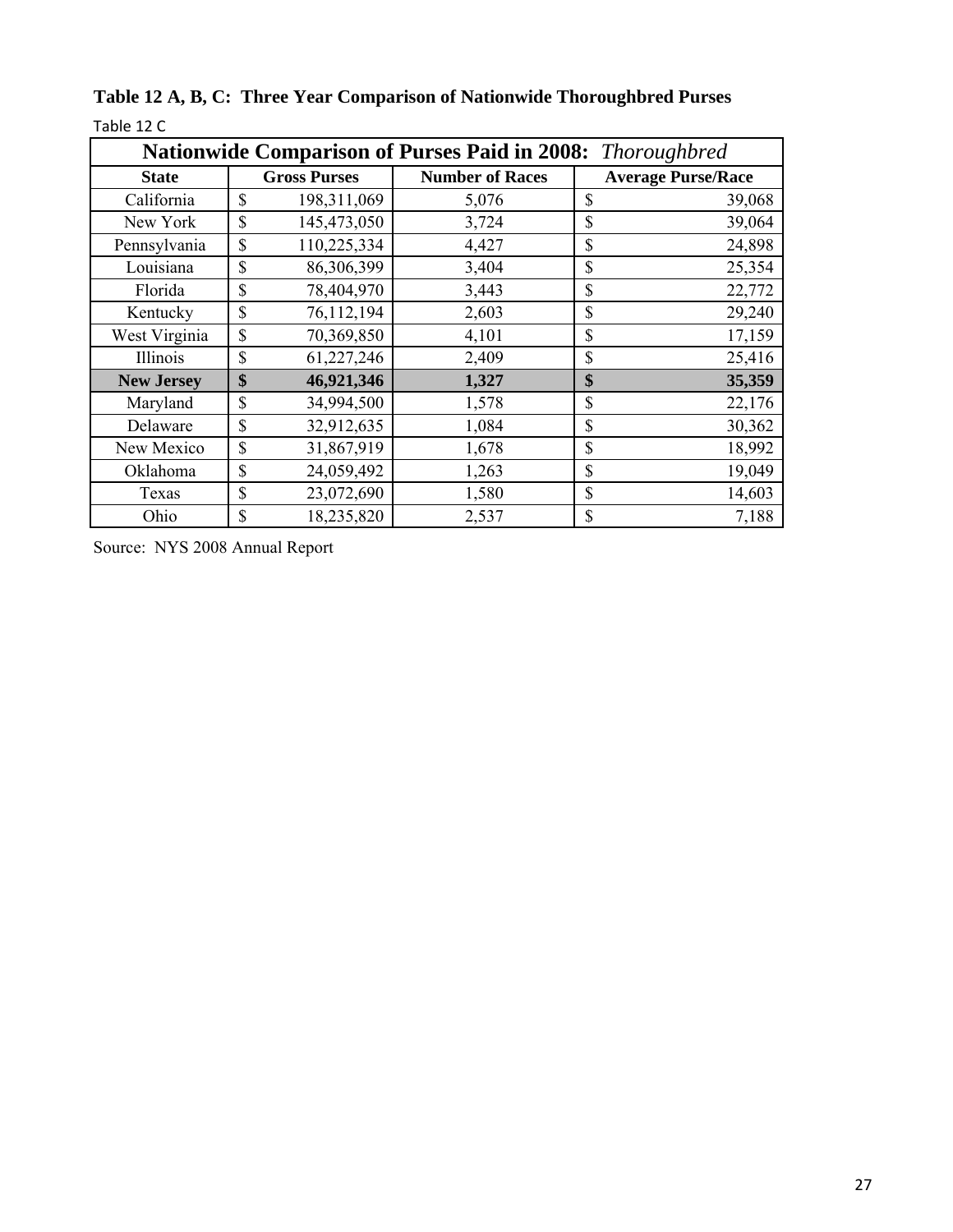construction jobs and 9,000 new jobs tied to the gaming industry itself, either directly or indirectly (Cryan, 2009).

By 2012, table games could increase Pennsylvania's yearly casino-gambling revenue by 30 percent to \$976 million, while at the same time spurring the economy by \$1 billion and creating more than 16,000 jobs. This is currently being considered by lawmakers in Pennsylvania who are faced with a \$3.2 billion budget gap. With games similar to those found in Atlantic City and Las Vegas, Pennsylvania would become a gambling titan in its own right generating \$4.2 billion annually and 10,000 casino jobs. Revenue findings were based on 12 of the 14 planned casinos being in operation and on a blended tax rate of 46.1 percent; a combination of 55 percent tax on slots and 12 percent tax on table games revenue. The 46.1 percent tax rate would be the second highest in the country among states that offer both slots and table games. Casino operators have warned that the tax rate on table games must be lower to enable Pennsylvania operators to compete with table game revenues in New Jersey which has the lowest tax rate in the region of 9.25 percent and one of the lowest in the nation (Parmley, 2009).

New York's funding for education has certainly benefited from the installation of video gaming machines in the Empire State. For fiscal year 2008-09, which ended March 31, the "net win" at 8 casinos was up 10.3 percent to \$965.1 million, even though profit was down 9 percent to \$457.9 million. All profits in the state of New York go to fund education. The decline in profit for the state during the described period was due to a change in the legislated net win splits for facility operators which occurred in February, 2008.

Within the video gaming machine business, net win was up substantially at all venues except Monticello Casino and Raceway, which was down 8.5 percent due to competition from Pennsylvania. Empire City at Yonkers, the newest, largest and fastest growing casino, saw its net win increase 15.5 percent to \$486.5 million. Batavia Downs, Tioga Downs and Fairgrounds Gaming and Raceway were all up double digit percentages while Vernon Downs and Finger Lakes Gaming and Racetrack were up 9.5 percent and 7.7 percent respectively. Saratoga Gaming and Raceway, the oldest of the state's casinos, was up 2 percent, but it remained the second largest of the state's casinos with \$135.3 million in sales. Empire City generates more net win and more profit than the other seven casinos combined, due to its size and proximity to the New York City metro area (New York Lottery, 2009).

In April 2009, the Ontario Lottery and Gaming Corporation issued more than \$17.8 million in fourth-quarter non-tax gaming revenue payments to the 23 municipalities that host OLG casinos and slots at racetrack facilities. To date, \$615.3 million has been distributed by the OLG to host municipalities. Hosting municipalities receive five percent of gross slot machine revenue from the first 450 slot machines and two percent from any additional machines over that number (OLG, 2009).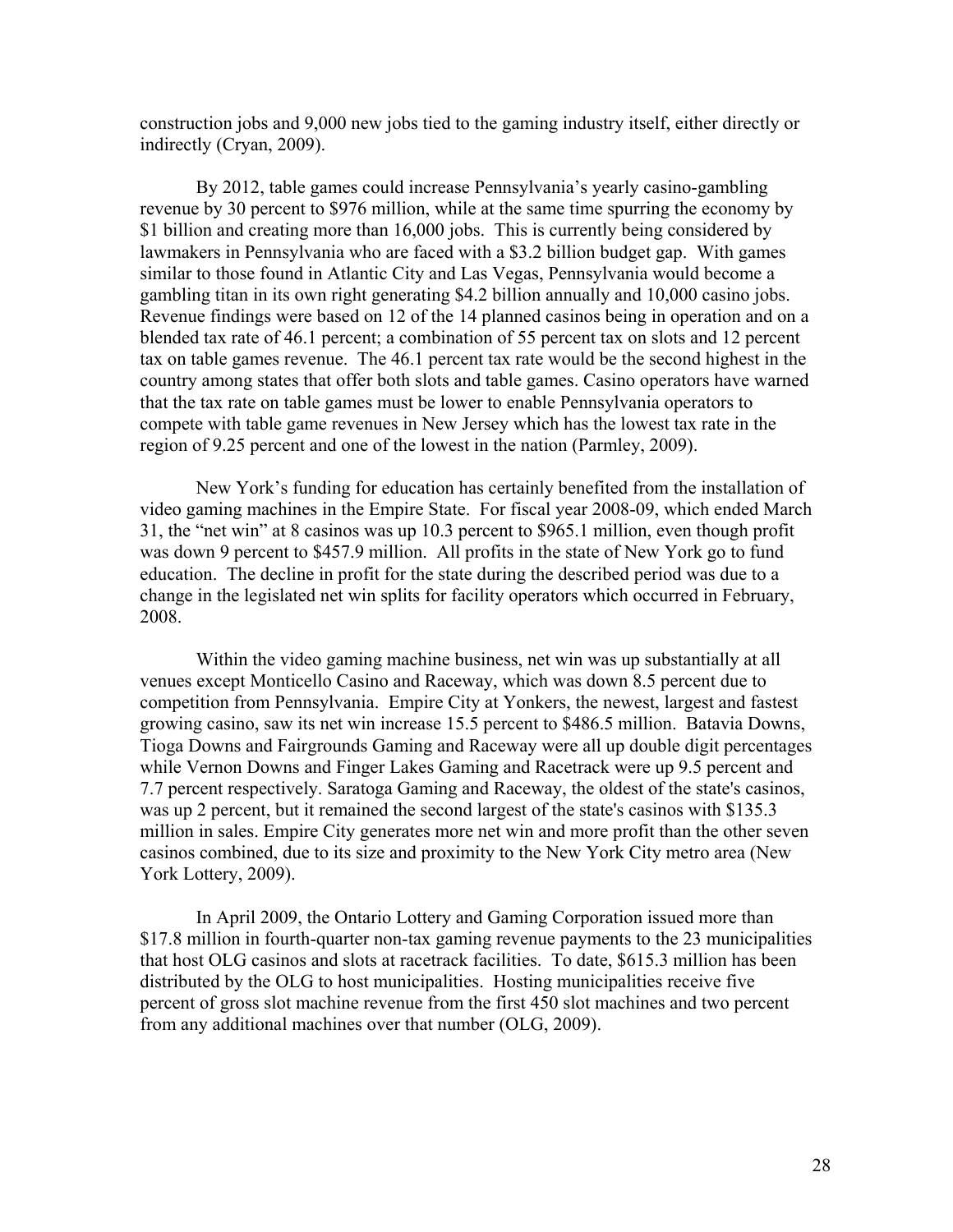# **What does New Jersey stand to lose if there is no horse racing in the state?**

The Garden State stands to lose its premier agribusiness which generates \$780 million of economic impact annually, 7,000 jobs, \$110 million in federal, state and local taxes and 57,000 acres of working agricultural landscape and open space if racing-related training and breeding farms leave New Jersey. An analysis by Goundrey and Malinowski in 2007 of preserved farmland in the state showed that a small portion of preserved farmland is in equine-related activity (Table 14). Only eight percent of acreage in the Farmland Preservation Program is used for horse related activities and 11 percent of preserved farms are in the horse business. Currently, acreage supported by equine interests makes up more than 20 percent of the total farmland in New Jersey (Gottlieb, 2007). This reinforces the argument that the state stands to lose this farmland to development if racing is no longer viable.

Racing is not the only equine discipline that will lose if New Jersey racing does not receive the "shot in the arm" it so desperately needs. Sport competition and recreational horse users stand to suffer, as will traditional agricultural interests such as grain, hay, and straw farmers who continue to survive and maintain open space due to the fact that their major customers are horse owners.

The New Jersey Equine Advisory Board's (part of the New Jersey Department of Agriculture) annual budget to support the Horse Park of New Jersey and the sport and recreation segments of the horse industry, predominantly, including 4-H Youth Development programs, is correlated to a percentage of the pari-mutuel handle from racing. The EAB annual budget which was \$498,000 in 1990 declined to a new low of \$290,400 in 2009. This budget would disappear if racing ceased to exist in New Jersey.

The "top shelf" level of services New Jersey horse enthusiasts have come to expect such as equine veterinary clinics and feed and supply stores are at risk, because, while they are frequented and supported by sport horse competition and recreational users, a predominant economic flow to these entities is from the racing industry. There already exists a shortage of large animal veterinarians in the state. If racing clients ceased to exist in New Jersey this demand would be even greater.

Between 1983 and 1996, New Jersey lost 40,000 acres of open space, primarily because of the demise of racehorse breeding farms (NJDA, 1996). Underlying causes for the loss of breeding farms at that time were changes in federal tax laws and reduction in the racing purse structure due to the competition for gaming dollars resulting from the arrival of casinos.

New Jersey stands to lose a similar amount of tax-paying open space unless it develops a mechanism(s) for assuring sustainability for both thoroughbred and standardbred racing. The New Jersey Farmland Preservation Program is extremely proud of the number of acres of preserved farmland (equine-related and otherwise). However it is not enough to just preserve farms (including horse farms) in the state. If industries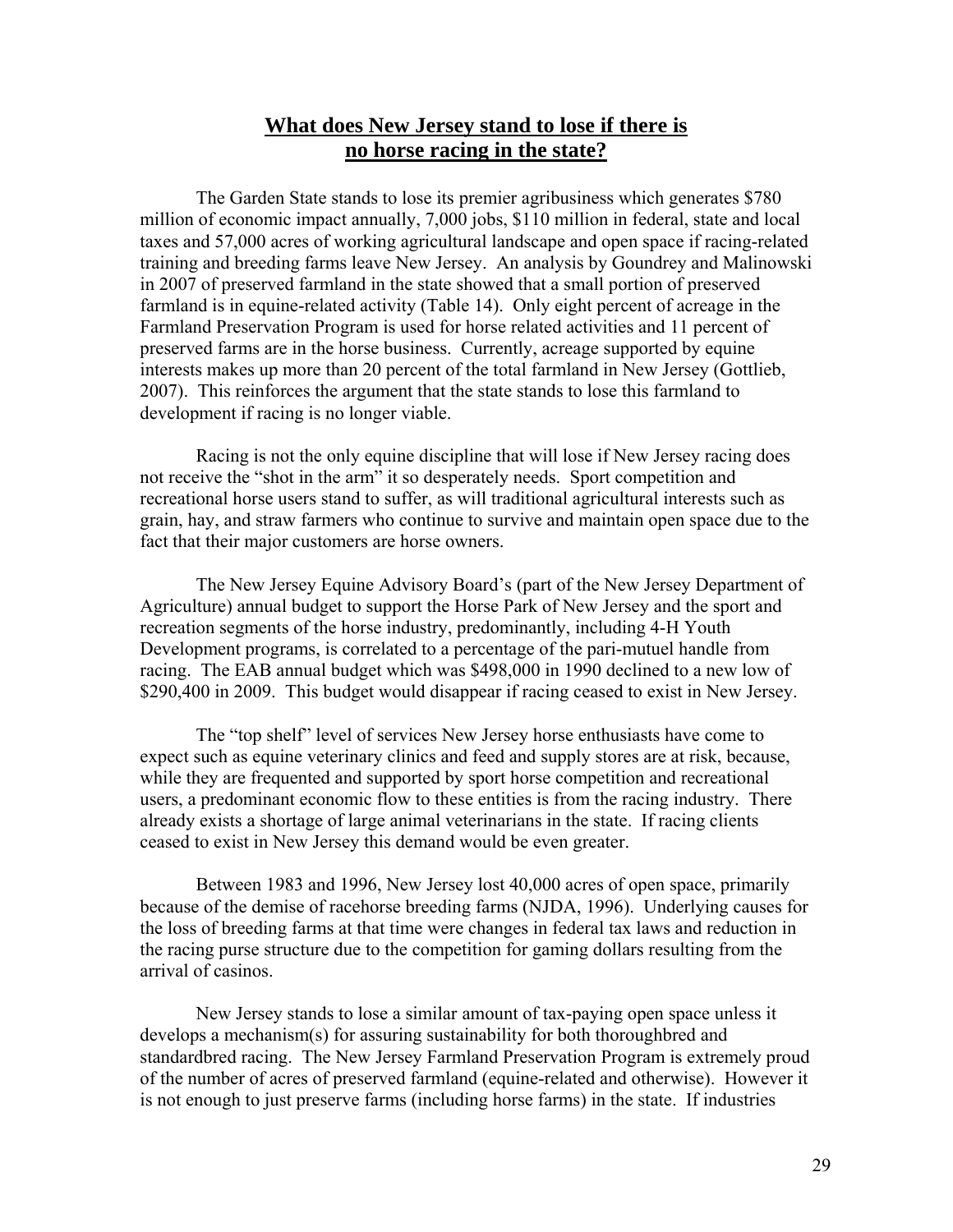| <b>County</b> |                  | <b>NJ Farms in Farmland Preservation</b> | <b>NJ Horse Farms in Farmland Preservation3</b> | % of acreage in |                              |
|---------------|------------------|------------------------------------------|-------------------------------------------------|-----------------|------------------------------|
|               | # Farms          | Acreage                                  | # Farms                                         | <b>Acreage</b>  | <b>Farmland Preservation</b> |
| Atlantic      | 29               | 3,592                                    | NA                                              | <b>NA</b>       | NA                           |
| Bergen        | $\overline{7}$   | 318                                      |                                                 | 16              | 5.00%                        |
| Burlington    | 177              | 21,835                                   | 15                                              | 1,137           | 5.00%                        |
| Camden        | 7                | 467                                      | $\overline{3}$                                  | 154             | 33.00%                       |
| Cape May      | 38               | 2,515                                    | 3                                               | 39              | 2.00%                        |
| Cumberland    | 102              | 12,617                                   | $\overline{3}$                                  | 135             | 1.00%                        |
| Essex         | $\overline{0}$   | $\overline{0}$                           | <b>NA</b>                                       | NA              | NA                           |
| Gloucester    | 100              | 8,777                                    | 6                                               | 191             | 2.00%                        |
| Hudson        | $\boldsymbol{0}$ | $\overline{0}$                           | <b>NA</b>                                       | NA              | NA                           |
| Hunterdon     | 256              | 22,678                                   | 22                                              | 1,607           | 7.00%                        |
| Mercer        | 88               | 6,699                                    | 6                                               | 192             | 3.00%                        |
| Middlesex     | 43               | 4,508                                    |                                                 | 10              | 0.20%                        |
| Monmouth      | 133              | 10,585                                   | 61                                              | 4,886           | 46.00%                       |
| Morris        | 96               | 6,305                                    | 21                                              | 1,476           | 23.00%                       |
| Ocean         | 39               | 2,675                                    | 11                                              | 477             | 18.00%                       |
| Passaic       | $\overline{0}$   | $\theta$                                 | <b>NA</b>                                       | NA              | NA                           |
| Salem         | 185              | 23,232                                   | 6                                               | 1,009           | 4.00%                        |
| Somerset      | 78               | 6,601                                    | 9                                               | 454             | 7.00%                        |
| <b>Sussex</b> | 86               | 10,872                                   | 6                                               | 857             | 8.00%                        |
| Union         | $\overline{0}$   | $\theta$                                 | NA                                              | NA              | NA                           |
| Warren        | 150              | 14,862                                   | $\tau$                                          | 195             | 1.00%                        |
| <b>Total</b>  | 1,614            | 159,138                                  | 181                                             | 12,835          | $8.00\%$                     |

**Table 14: 2007 NJ Horse Farms Under Farmland Preservation**

Source: Rutgers Equine Science Center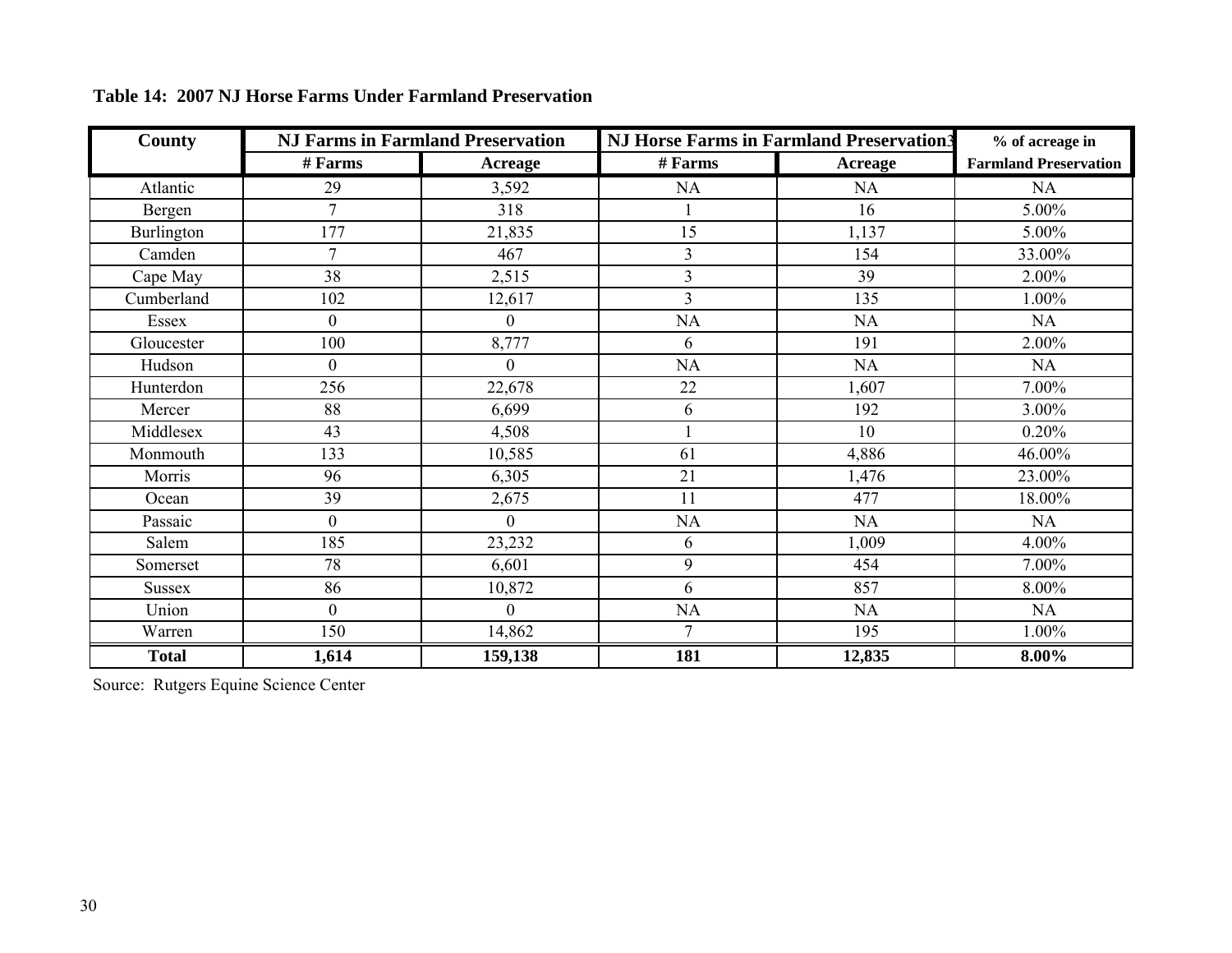utilizing the preserved farmland are not viable, they will seek locations elsewhere, taking with them their financial contributions and leaving in their wake joblessness and a scenic vista of preserved but unproductive land, a fiscal burden to the community that helped preserve it. Again, without a long-term vision for horse racing's sustainability in New Jersey in place, owners, trainers and breeders are hesitant to invest in racing's infrastructure in the Garden State.

## **Recommendations for moving forward toward sustainability of horse racing in New Jersey**

The horse racing, breeding and training industry, which is a critical component of open space preservation and the state's economy, needs an infusion of capital and a stable source of revenue to guarantee its sustainability. The current business model which exits is no longer viable, with 2009 projections by the New Jersey Sports and Exposition Authority of losses of \$10 million and \$10.8 million for The Meadowlands and Monmouth Park racetracks, respectively. A new model might mirror that seen in Ontario where a central governing body oversees gaming interests.

Solutions for New Jersey can come in numerous forms and venues, as noted from successful programs in other states. Pennsylvania permits 61,000 slot machines at racetracks and has in place a long-time off-track wagering and phone betting system. Florida offers both slot machines and poker rooms at its racetracks. Delaware and New York both have video lottery terminals at their racetracks and Delaware has passed legislation to permit sports betting and table games at its racetracks to enable them to remain competitive within the region.

There should exist in New Jersey a partnership between the casino and horse racing industries to enable both to remain sustainable as competition for the gaming dollar continues to escalate. This is no longer a discussion about competition between the horse racing and casino industries. It is about the competition between two important New Jersey industries and the rest of the region. Video lottery terminals at New Jersey racetracks would be the least significant factor impacting Atlantic City casino revenue. Slot machines in New York and Pennsylvania are impacting Atlantic City casinos now and will continue along this trend with increasing force as more machines are put into operation and more neighboring states like Maryland implement this form of wagering.

It is estimated that the combined impacts of existing and scheduled future machines in Pennsylvania and the New York City metropolitan area racetracks will reduce Atlantic City gross gaming revenue by as much as 12.3 percent. It was also projected that installation of video lottery terminals at three New Jersey racetracks would reduce Atlantic City gross gaming revenue by 1.8 percent. Video lottery terminals at the Meadowlands would serve a demand for gaming entertainment in North Jersey by generating over \$300 million in additional Lottery revenues while drawing from metropolitan area residents who do not desire to drive to Atlantic City. It is estimated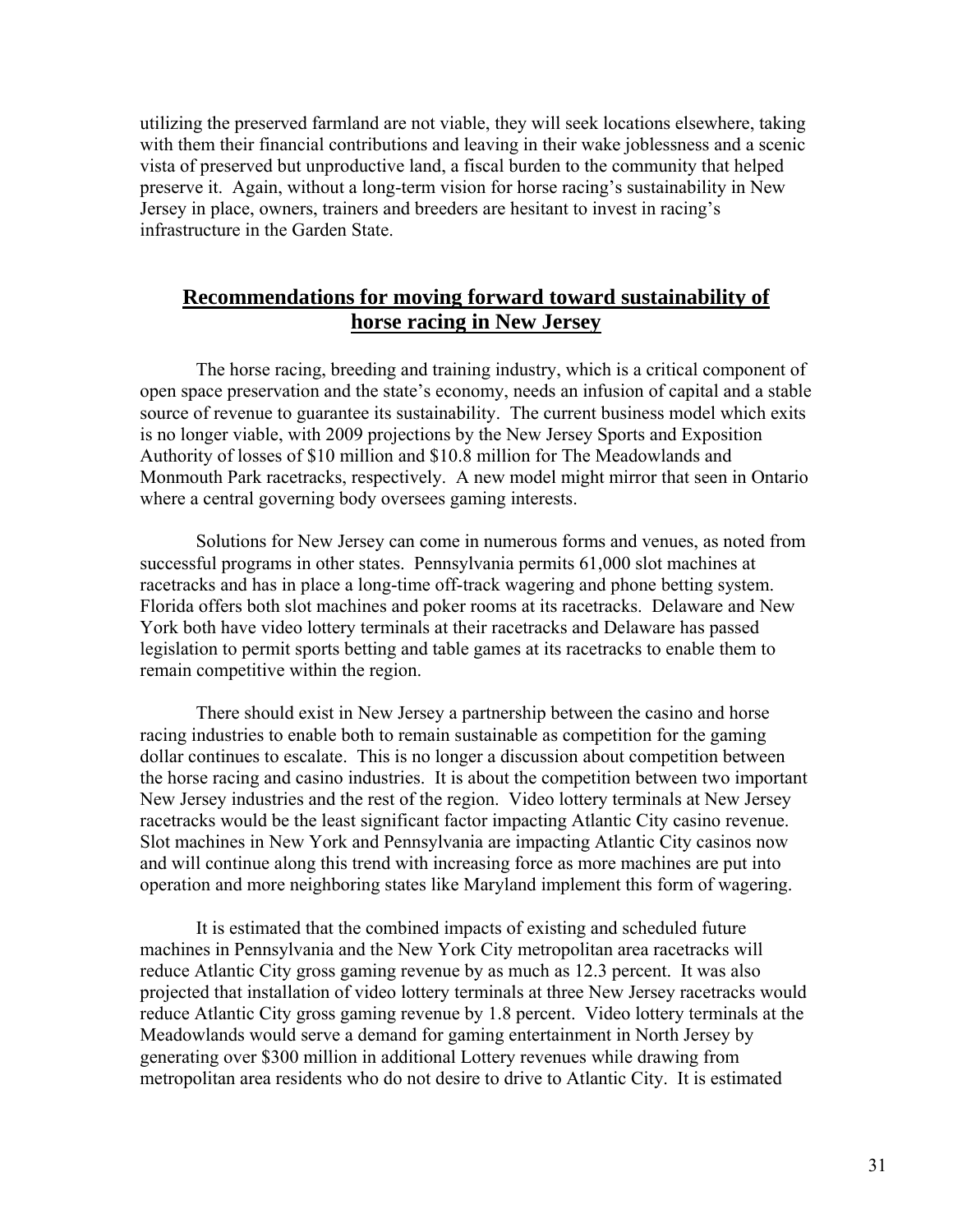that only 19 percent of potential gaming "spend" in the Northern New Jersey market travels to Atlantic City casinos (Christian Capital Advisors, 2007).

We agree that the investment in Atlantic City's gaming industry be preserved. The best way to do that is to ensure the preservation of its low rate of gaming privilege tax which is 9.25 percent in comparison to neighboring states which have tax rates as high as 55 percent.

What may have been the tipping point for putting video lottery terminals at the Meadowlands racetrack was reported in an editorial in 2007 when January revenues for Atlantic City were reported. Overall take dropped 2.9 percent and slot revenue dropped 7.2 percent at that time. Financial forecasters were concerned about the downward trend then and certainly their fear was warranted. Revenues in Atlantic City continue to decline along with discretionary income for consumers and competition for gambling dollars continues to escalate in surrounding areas in close proximity to New Jersey and Atlantic City, specifically (Star Ledger, 2007).

For years Atlantic City casino owners have resisted the idea of installing video lottery terminals at New Jersey racetracks and off-track wagering facilities. The study commissioned in 2007 by the governor's office predicted that the installation of 2,100 video lottery terminals at the Meadowlands Racetrack, Scenario A, would generate approximately \$268.3 million annually in gross revenue with a payout of approximately \$114 million to the state. Video lottery terminals at the Meadowlands would also draw clientele from Northern New Jersey and New York residents who do not want to make the drive to Atlantic City. In Scenario B, it was estimated that an additional 2,100 video lottery terminals at Monmouth Park, for a total of 4,200, would generate \$411.3 million; and in Scenario C adding an additional 2,100 machines at Freehold Raceway for a total of 6,300 would generate \$433.5 million in the first year of operation. The projected revenue generating ability of these scenarios is conservative in view of the fact that at Yonkers Raceway, 5,500 machines generated \$208.60 per day per unit for a potential of \$418.764 million per year (Christiansen Capital Advisors, 2007). In 2008, Empire City Gaming led the nation in gross gaming revenue with over \$486 million generated (American Gaming Association, 2009).

By keeping gaming dollars in the state instead of losing patrons to neighboring venues, income would be made available for this financially troubled state and would provide revenue to keep the New Jersey racing industry viable, vital and sustainable.

The installation of video lottery terminals at New Jersey racetracks has the potential to be a "win-win" situation for both the racing and casino industries. The revenue would enhance the state budget significantly and provide capital for use by the horse racing industry to keep it competitive. Racinos would add jobs to the state, during construction and renovations of the racetracks as well as during operation. Video lottery terminals run by the operators of Atlantic City casinos would help these interests diversify sources of revenue.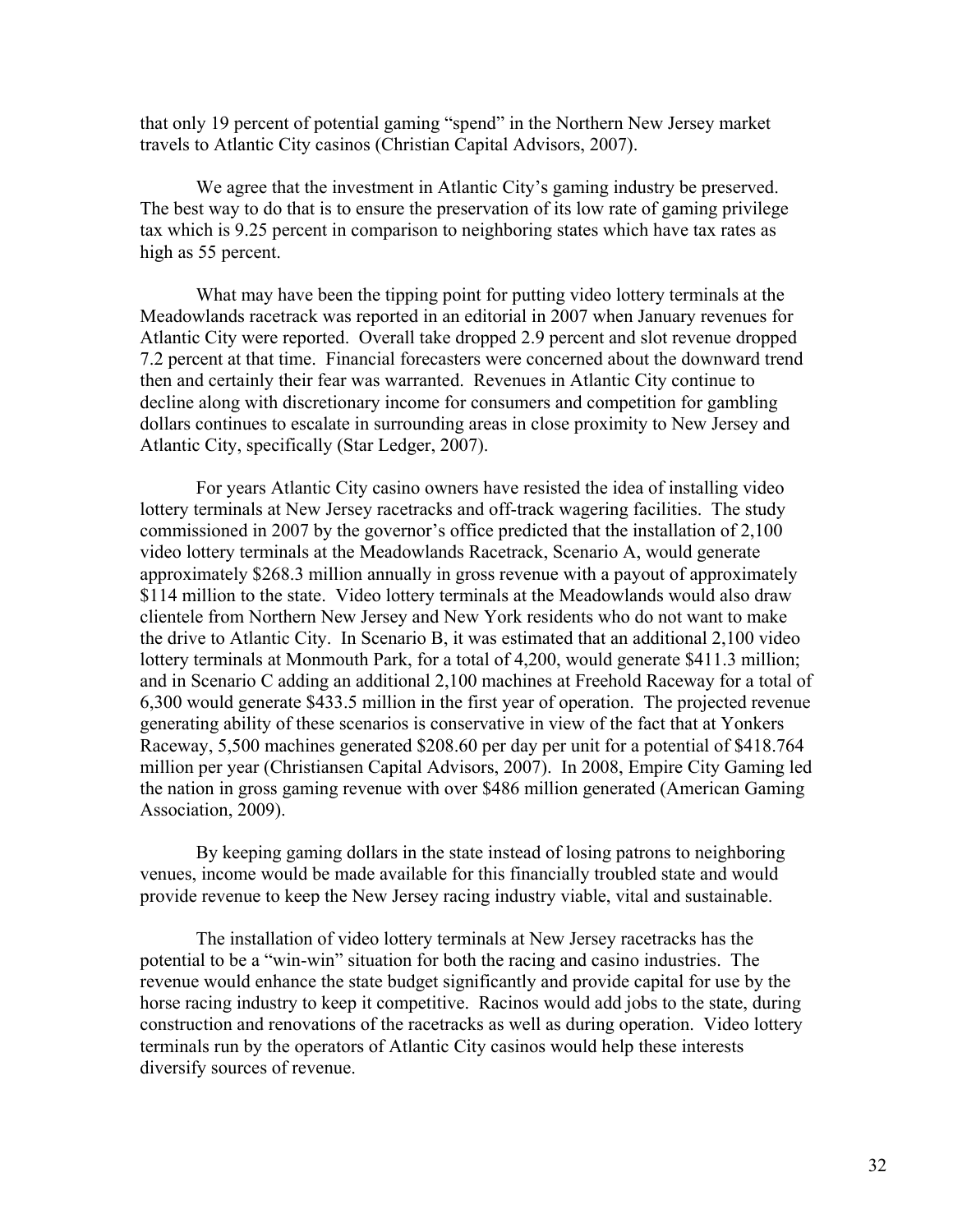Racing interests should take advantage of the 2001 legislation and proceed with the strategic opening of additional wagering outlets while at the same time being cognizant of the impact these gambling outlets will have on live handle at the racetracks.

Irrespective of the source of much needed revenue to ensure the future of racing in the Garden State, the racing industry needs to invest a portion of those dollars in things besides purses to ensure continued viability. These include: marketing of live racing and creation of a racing brand, creating innovative wagers, reductions in costs of regulating racing and the role of the New Jersey Racing Commission, investment in capital improvements, maintaining the integrity of racing, including research to benefit the equine athlete.

The industry needs to define itself: Is it sports? Is it gaming? Is it entertainment? The racing industry also needs to recognize that it is two-sided: side one, the horsemen and women who produce the product and side two, the racetracks which put on the show. Racing must define what its common purpose is and answer the question of who is in charge if it is to be successful in branding and marketing the betting product.

When discussing the future business model for racing and or gaming in the state, one must recognize the advantage of a centralized power. There then exists the ability to mobilize resources needed for product development, branding, marketing and sales, and capital improvements. Nationally there should be one body to enforce rules and regulations; a nation-wide network and schedule to maximize the value of the product and to aggregate the rights to the intellectual property of the sport, including television rights and sponsorships.

Racing needs to define who are its future fans? Propriety research is needed to enhance racing's competitiveness for the gaming dollar. It also needs to treat customers well, provide lessons on how to bet, and to introduce new wagers and forms of wagering.

It was the intent of this paper to provide an overview of what slot machines or video lottery terminals have done for the economy, horse racing and breeding industry, and agriculture in states and provinces where they exist to assist policy decision makers in the state as they deliberate racing's future. It is the belief of these authors that the horse racing and breeding industry are commodities worth saving in New Jersey. The issue at hand is not an emotional one driven by the fact that the state animal is the horse which has a long and prominent history in New Jersey's agricultural and sports businesses. Horse racing is the economic driving engine of the entire horse industry in the state and is extremely valuable to the quality of life in the form of agricultural working landscape which benefits all residents of New Jersey.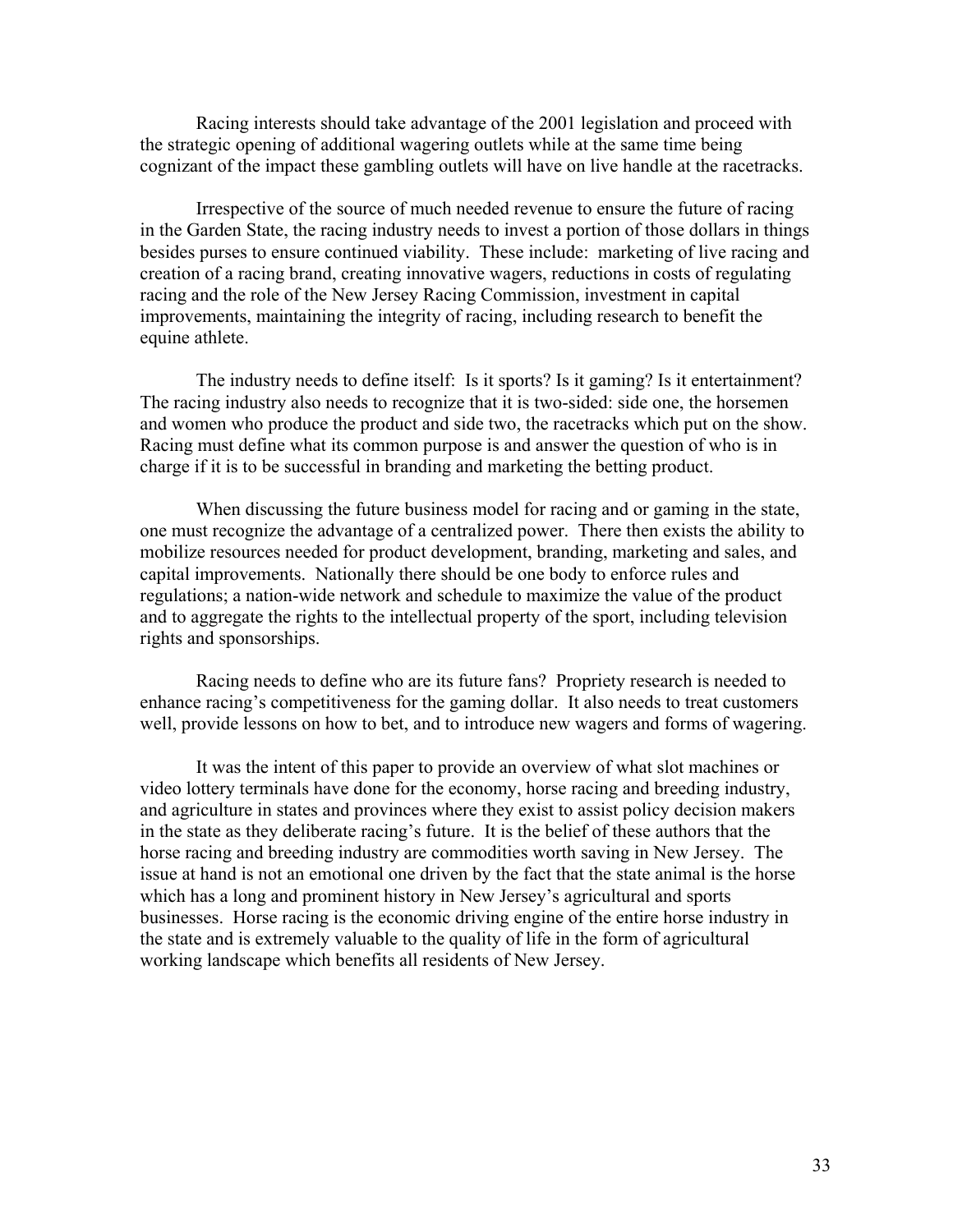## **Acknowledgements**

 The authors would like to recognize and thank Tiffany J. Cody, Diane Hauer, and Leonard Malinowski, Sr. for their assistance in the preparation of this manuscript.

## **Contact**

**Karyn Malinowski**, Ph.D.; Director Equine Science Center Rutgers, The State University of New Jersey Administrative Services Building II 57 U.S. Highway 1, South New Brunswick, NJ 08901-8554 Phone: 732-932-9419 Email: malinowski@njaes.rutgers.edu

**Ryan Avenatti**, M.S. Ph.D. Candidate; Endocrinology and Animal Biosciences Rutgers, The State University of New Jersey Bartlett Hall 84 Lipman Drive New Brunswick, NJ 08901-8525 Email: avenatti@aesop.rutgers.edu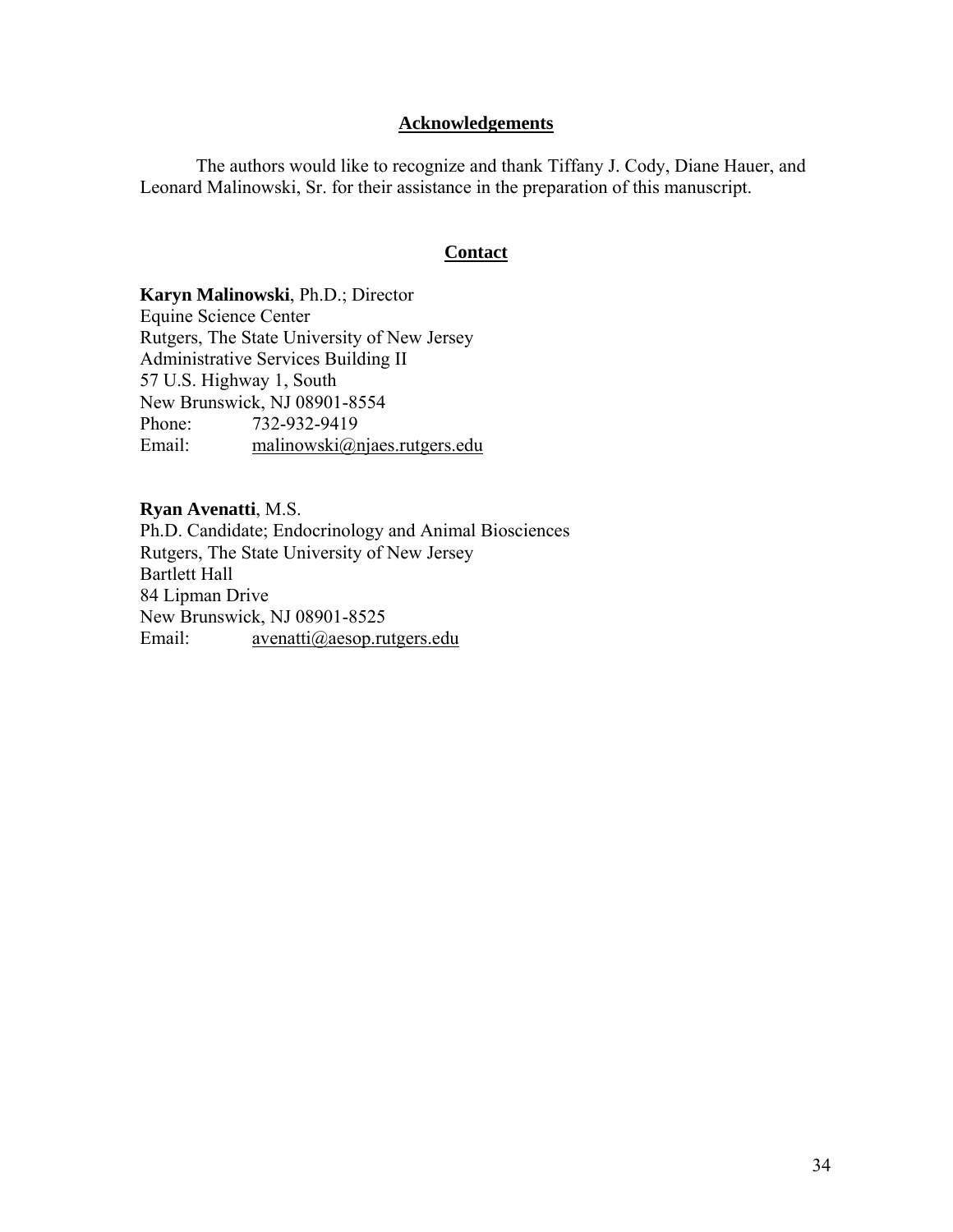## **References**

American Gaming Association. 2009. State of the states: 2009 AGA survey of casino entertainment. http://www.americangaming.org/assets/files/aga-sos2009web.pdf.

Brienza, R. 2007. Meadowlands sheds Wednesday races, *The Star-Ledger*, March 11.

Brienza, R. 2007. Uncoupling is a bad bet, *The Star-Ledger*, March 13.

Brinkman G.L., and A.J. Weersink. 2004. Contribution of the horseman component of the harness horse industry to the Ontario economy. Department of Agricultural Economic and Business, University of Guelph. Guelph, Ontario.

Christiansen Capital Advisors, LLC (CCA). 2007. VLT feasibility consultant analysis and report; commissioned by the State of New Jersey Office of the Treasurer, October 29.

Cryan, J. 2009. State lagging behind in the gaming game, *Asbury Park Press* Op-Ed, June 16.

Delaware Harness Racing Commission. 2008. Annual Report. Delaware Department of Agriculture.

Delaware Thoroughbred Horsemens' Association. 2009. Delaware Certified Thoroughbred Program. http://www.dhta.com/DCTP.html.

Delaware Thoroughbred Racing Commission. 2008. The year in review. Delaware Department of Agriculture. http://dda.delaware.gov/thoroughbred/index.shtml.

Dorfman, S. 2007. There's little horse sense left, *The Star-Ledger*, May 2.

Econometric Research Limited. 2005. The economic impact of slot machines on horse racing and breeding in Ontario: benchmarking the industry 1992-2004. Ontario, Canada.

Editorial. 2007. Gambling on slots, *The Star-Ledger*, February 24.

Ellis, J. 2003. Slot machines save the day at Dover Downs in Delaware. October 5. http://news.mainetoday.com/indepth/gambling/031005dover.shtml.

Gottlieb, P.D., K. Sullivan, K. Malinowski, B. Schilling, and D. Orban-Brown. 2009. Customizing the definition of an agricultural industry for policy analysis: the case of New Jersey equine. Prepared for the Northeastern Agricultural and Resource Economics Association annual meeting. Burlington, VT.

Gottlieb, P.D., K. Sullivan, K. Malinowski, B. Schilling, and D. Orban-Brown. 2007. The New Jersey Equine Industry – 2007. Produced by the Rutgers Equine Science Center and the New Jersey Agricultural Experiment Station.

Jerardi, D. 2009. Philadelphia Park in the money with addition of slots 5 years ago, *Philadelphia Daily News*, July 17.